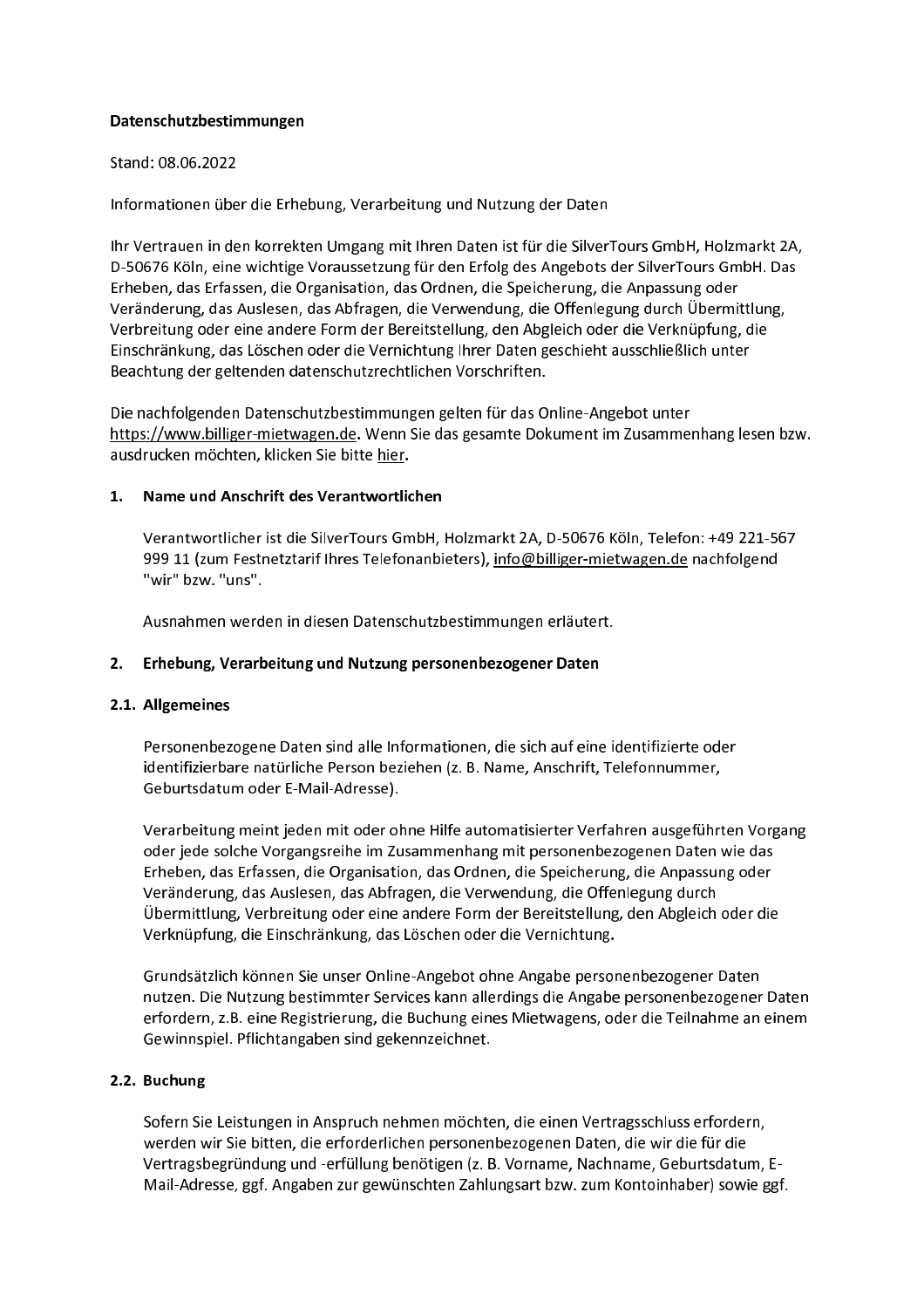weitere Daten auf freiwilliger Basis anzugeben. Wir werden diese im Rahmen des Buchungsprozesses erheben und verarbeiten.

Wir benötigen diese Informationen für den Buchungsablauf aus den nachfolgenden Gründen. Dabei ist zu beachten, dass Sie einer Buchung eines Mietwagens zwei Verträge abschließen: Einen Vermittlungsvertrag mit uns und einen weiteren Vertrag mit dem Anbieter des Angebots, das Sie ausgewählt haben. Um den Vertragsschluss für Sie vermitteln zu können, müssen wir die erhobenen Daten an den Anbieter übermitteln. Im Folgenden legen wir Ihnen dar, welche Daten wir erheben und nutzen und welche Daten wir an den von Ihnen ausgewählten Anbieter übermitteln.

- Wir benötigen Ihren Namen und Ihre Adresse um Abschluss des Vermittlungsvertrags. Der Anbieter benötigt Ihren Namen und die Adresse zur Identifikation.
- Ihre E-Mail-Adresse brauchen wir, um Ihnen die Bestätigung, die Rechnung und den Mietwagen-Voucher zu schicken, der uns vom Anbieter übermittelt wird. Dem Anbieter übermitteln wir Ihre E-Mail Adresse nur, wenn dieser die E-Mail Adresse benötigt, um selber mit Ihnen zu korrespondieren. Im Regelfall vergeben wir eine buchungsbezogene E-Mail-Adresse (z.B. broker-123456789@billiger-mietwagen.de) und übermitteln diese Adresse
- Ihre Telefonnummer benutzen wir, falls wir Sie dringend kontaktieren müssen, beispielsweise bei einer Fehlbuchung. Auch dem von Ihnen ausgewählten Anbieter übermitteln wir die Telefonnummer. Sie wird beispielsweise genutzt, wenn Sie mit dem Mietwagen im Halteverbot stehen und der Anbieter darüber informiert wird.
- Falls Sie im Rahmen der Buchung Ihre Mobilfunknummer angegeben haben, nutzen wir diese, um Sie in dringenden Fällen zu erreichen oder Ihnen vertragsbezogene Informationen (wie z.B. bevorstehende Abholung, Hinweise zur Einreichung von Reklamationen) per SMS zu übersenden. Zu diesem Zweck verarbeiten wir Ihre personenbezogenen Daten. Sie können dieser Nutzung jederzeit widersprechen, indem Sie entweder auf eine solche SMS mit "STOP" antworten oder eine E-Mail mit Angabe Ihrer Mobilfunknummer(n) an austragen@billigermietwagen.de übersenden. Dabei fallen keine Kosten außer denen gemäß Basistarif an.
- Wir fragen Sie nach Ihrem Geburtsdatum, um sicherzustellen, dass Sie das richtige Alter für eine Anmietung besitzen und Sie gegebenenfalls darauf aufmerksam zu machen, welche Alternativen es für Sie gibt. Das Geburtsdatum übertragen wir auch an den Anbieter.
- Für die Bezahlung des Preises für den Mietwagen braucht der Veranstalter Ihre Zahlungsdaten: Ihre Kreditkartendaten im Falle der Zahlung per Kreditkarte oder Ihre Bankverbindungsdaten. Wir übermitteln ihm oder dem von ihm autorisierten Zahlungsanbieter diese. Wenn Sie sich für das BM Premium Produkt entscheiden, werden wir Ihre Zahlungsdaten dazu nutzen, das Entgelt einzuziehen.

# Zahlungsdienste

Wir binden Zahlungsdienste von Drittunternehmen auf unserer Website ein. Wenn Sie einen Kauf bei uns tätigen, werden Ihre Zahlungsdaten (z.B. Name, Zahlungssumme, Kontoverbindung, Kreditkartennummer) sowie persönliche Daten (z.B. Adresse, E-Mailadresse, IP-Adresse, Telefonnummer) vom Zahlungsdienstleister zum Zwecke der Zahlungsabwicklung und Betrugsprävention verarbeitet. Für diese Transaktionen gelten die jeweiligen Vertrags- und Datenschutzbestimmungen der jeweiligen Anbieter. Der Einsatz der Zahlungsdienstleister erfolgt auf Grundlage von Art. 6 Abs. 1 lit. b DSGVO (Vertragsabwicklung) sowie im Interesse eines möglichst reibungslosen, komfortablen und sicheren Zahlungsvorgangs (Art. 6 Abs. 1 lit. f DSGVO). Soweit für bestimmte Handlungen Ihre Einwilligung abgefragt wird, ist Art. 6 Abs. 1 lit. a DSGVO Rechtsgrundlage der Datenverarbeitung; Einwilligungen sind jederzeit für die Zukunft widerrufbar.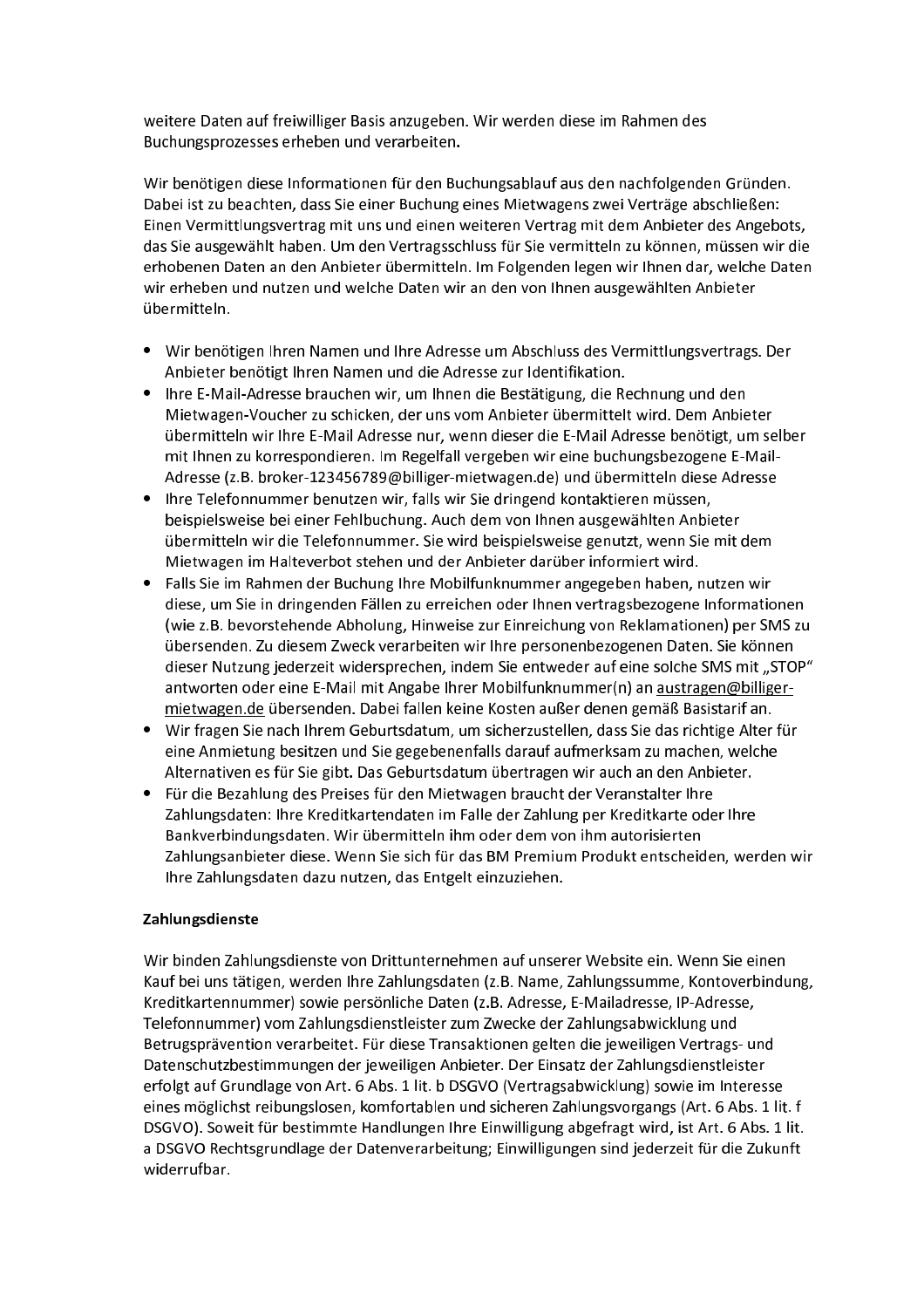Folgende Zahlungsdienste / Zahlungsdienstleister setzen wir im Rahmen dieser Website ein:

# **Stripe**

Anbieter für Kunden innerhalb der EU ist die Stripe Payments Europe, Ltd.,1 Grand Canal Street Lower, Grand Canal Dock, Dublin, Irland (im Folgenden "Stripe").

Die Datenübertragung in die USA wird auf die Standardvertragsklauseln der EU-Kommission gestützt. Details finden Sie hier: https://stripe.com/de/privacy und https://stripe.com/de/guides/general-data-protection-regulation.

Details hierzu können Sie in der Datenschutzerklärung von Stripe unter folgendem Link nachlesen: https://stripe.com/de/privacy.

## **Datatrans**

Datatrans ist ein Angebot der Datatrans AG, Kreuzbühlstrasse 26, 8008 Zürich, Schweiz. Sofern Datatrans involviert ist, werden Ihre Kreditkartendaten über ein iFrame des Partners abgefragt. Datatrans erhebt und speichert die Daten, um sie verschlüsselt an den von Ihnen ausgewählten Veranstalter zu übermitteln. Ihre Kreditkartendaten werden in diesem Fall gar nicht an uns übermittelt. Weitere Informationen zu Datatrans finden Sie hier: https://www.datatrans.ch/de/angebot/spezialloesungen/pci-proxy

# **Beim Einsatz eines Gutscheins**

Beim Einsatz eines Gutscheins (siehe AGBs) werden zur Auszahlung des Gutscheinwertes nach der Rückgabe folgende personenbezogene Daten erhoben und gespeichert: Anrede, Vor- und Nachname, Anschrift, E-Mail-Adresse, Telefonnummer und eine Bankverbindung. Diese Daten werden nur zur Auszahlung genutzt und entsprechend gespeichert.

## Bei Buchung der ERGO Reiseversicherung

Sofern Sie im Rahmen einer Buchung die Versicherung der ERGO Reiseversicherung AG ausgewählt haben, übermitteln wir folgende personenbezogene Daten an die ERGO Reiseversicherung AG: Vor- und Nachname, Anschrift, E-Mail-Adresse, Kreditkartendetails, Buchungsnummer von billiger-mietwagen.de, Abholdatum und -uhrzeit, Rückgabedatum und uhrzeit sowie Abholort und Rückgabeort.

## **Beim Anlegen eines Kundenkontos:**

Bei uns können Sie ein Kundenkonto eröffnen, um bei künftigen Mietwagen-Buchungen viel Zeit zu sparen. Bei der Eröffnung des Kontos fragen wir Sie nach einigen persönlichen Informationen: Anrede, Name, Adresse, E-Mail-Adresse, Telefonnummer und Geburtstag. Darüber hinaus werden noch allgemeine Buchungsinformationen in Ihrem Kundenkonto gespeichert. Wir benötigen diese Informationen, da Sie für eine Mietwagenbuchung über das Kundenkonto, für die Anzeige bereits getätigter Buchen und für Produktempfehlungen erforderlich sind. Die Gründe für die Datenerhebung finden Sie im Abschnitt "Bei einer Mietwagenbuchung"

## Bei einer E-Mail-Anfrage:

Wenn Sie uns eine Anfrage über unser Kontaktformular senden, benötigen wir von Ihnen Ihren Namen und Ihre E-Mail-Adresse. Diese Angaben verwenden wir nur für die Bearbeitung Ihrer Anfrage.

## Dienste zur Kundenbetreuung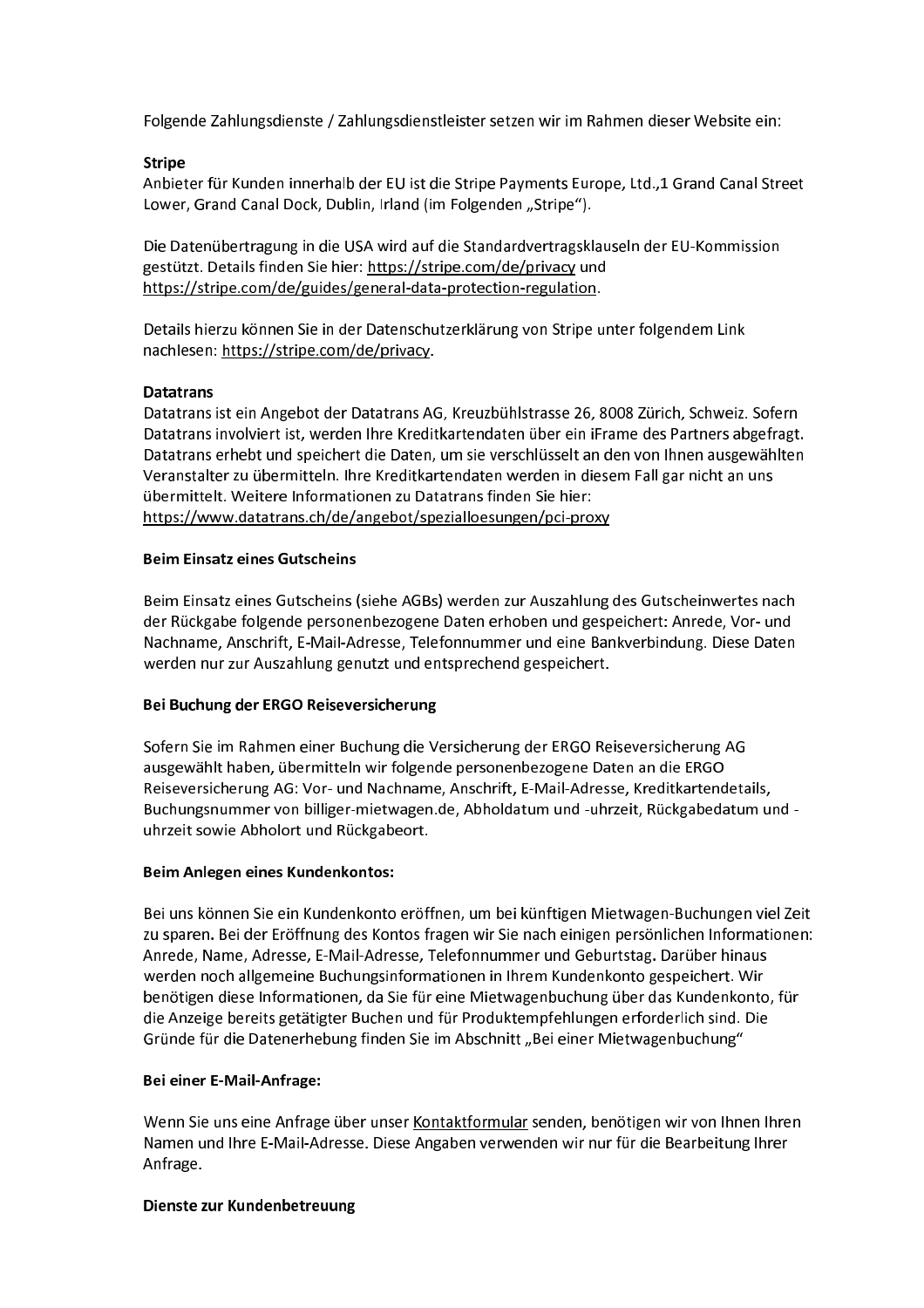#### **Zendesk**

Um Ihnen einen bestmöglichen Kundenservice vor, während und nach der Bestellung bieten zu können, setzen wir die Dienste der Plattform Zendesk ein. Betreiber ist Zendesk Inc, 1019 Market Street, San Francisco, CA 94102 USA. Zendesk aggregiert verschiedene Vorgänge (Mail, Telefon) zu einem Kunden, sodass uns bei der Beratung die bisherige Historie übersichtlich vorliegt. Wenden Sie sich an unseren Kundenservice oder schreiben Sie uns eine persönliche Nachricht auf unserer Social Media Präsenz auf Facebook, so werden diese Einträge zu Ihrer Anfrage in Zendesk gespeichert. Wir kommen damit unseren vertraglichen Pflichten bspw. im Rahmen der Garantie nach, oder aber wir verarbeiten Ihre Daten mit Zendesk für die Nachvollziehbarkeit und Dokumentation der Vorgänge, für die Klärung von Fragestellungen und für die interne Auswertung und Verbesserung unseres Services, woran wir jeweils ein berechtigtes Interesse haben. Vertraglich sichert uns Zendesk zu, dass Ihre personenbezogenen Daten innerhalb der EU gespeichert werden. Für durch uns beauftragte Service- und Supportzwecke von Zendesk können Daten jedoch auch in die USA übertragen werden. Wir haben mit Zendesk einen Vertrag über Standarddatenschutzklauseln gemäß Art. 46 DSGVO geschlossen. Die USA ist dennoch ein Land, das gemäß der EU Verordnung 2016/679 keinen adäquaten Schutz für persönliche Daten bietet; dies bedeutet unter anderem, dass Regierungsbehörden in den USA die Möglichkeit haben könnten, Zugang zu Ihren Daten zu bekommen, ohne dass es effektive Abhilfemaßnahmen gibt.

Die Verwendung von Zendesk CRM erfolgt auf Grundlage von Art. 6 Abs. 1 lit. b oder lit. f DSGVO. Der Websitebetreiber hat ein berechtigtes Interesse an einer möglichst effizienten Kundenverwaltung und Kundenkommunikation. Sofern eine entsprechende Einwilligung abgefragt wurde, erfolgt die Verarbeitung ausschließlich auf Grundlage von Art. 6 Abs. 1 lit. a DSGVO; die Einwilligung ist jederzeit widerrufbar.

Speicherdauer: Die Speicherdauer von vertraglichen Daten richtet sich nach den gesetzlichen Aufbewahrungsfristen (6 und 10 Jahre) und für alle anderen Daten nach unserem berechtigten Interesse und der zweckgebundenen Erforderlichkeit.

Die Datenübertragung in Drittstaaten außerhalb der Europäischen Union wird auf die Standardvertragsklauseln der EU-Kommission gestützt. Details und weitere Information zum Datenschutz finden Sie hier: https://www.zendesk.de/company/customers-partners/privacypolicy/

## **Amazon Connect**

Um Ihnen einen bestmöglichen Kundenservice vor, während und nach der Bestellung bieten zu können, setzen wir die Dienste der Cloud Telephony AWS Connect ein. Betreiber ist Amazon Web Services Inc, 410 Terry Avenue North, Seattle WA 98109, United States. AWS Connect ermöglicht die telefonische Kontaktaufnahme von oder zu einem Kunden. Wenden Sie sich telefonisch an unseren Kundenservice, so werden Gesprächsdaten zu Ihrer Anfrage in AWS gespeichert. Außerdem können zu Qualitätssicherungszwecken Telefonate nach Ihrer vorherige fernmündlichen Einwilligung aufgezeichnet oder transkribiert werden. Wir kommen damit unseren vertraglichen Pflichten bspw. im Rahmen der Garantie nach, oder aber wir verarbeiten Ihre Daten mit Zendesk für die Nachvollziehbarkeit und Dokumentation der Vorgänge, für die Klärung von Fragestellungen und für die interne Auswertung und Verbesserung unseres Services, woran wir jeweils ein berechtigtes Interesse haben. Vertraglich sichert uns AWS zu, dass Ihre personenbezogenen Daten innerhalb der EU gespeichert werden. Für durch uns beauftragte Service- und Supportzwecke von AWS können Daten jedoch auch in die USA übertragen werden. Wir haben mit AWS einen Vertrag über Standarddatenschutzklauseln gemäß Art. 46 DSGVO geschlossen. Die USA ist dennoch ein Land, das gemäß der EU Verordnung 2016/679 keinen adäquaten Schutz für persönliche Daten bietet; dies bedeutet unter anderem,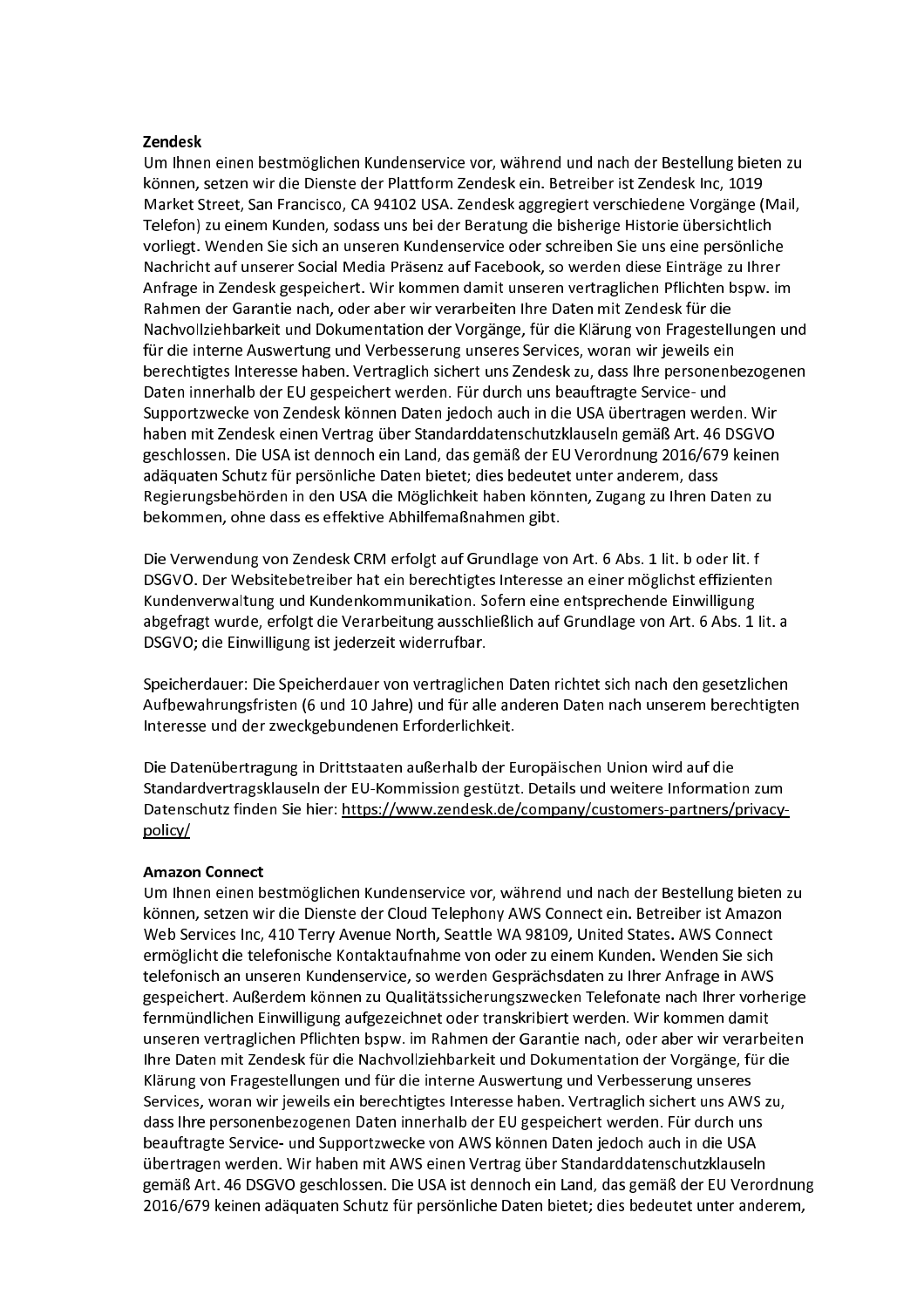dass Regierungsbehörden in den USA die Möglichkeit haben könnten, Zugang zu Ihren Daten zu bekommen, ohne dass es effektive Abhilfemaßnahmen gibt. Weitere Informationen zum Datenschutz bei AWS finden Sie unter: https://aws.amazon.com/de/compliance/data-privacyfaq/

Die Verwendung von Amazon Connect erfolgt auf Grundlage von Art. 6 Abs. 1 lit. b oder lit. f DSGVO. Der Websitebetreiber hat ein berechtigtes Interesse an einer möglichst effizienten Kundenverwaltung und Kundenkommunikation. Sofern eine entsprechende Einwilligung abgefragt wurde, erfolgt die Verarbeitung ausschließlich auf Grundlage von Art. 6 Abs. 1 lit. a DSGVO; die Einwilligung ist jederzeit widerrufbar.

Speicherdauer: Die Speicherdauer von vertraglichen Daten richtet sich nach den gesetzlichen Aufbewahrungsfristen (6 und 10 Jahre) und für alle anderen Daten nach unserem berechtigten Interesse und der zweckgebundenen Erforderlichkeit.

Die Datenübertragung in Drittstaaten außerhalb der Europäischen Union wird auf die Standardvertragsklauseln der EU-Kommission gestützt. Details und weitere Information zum Datenschutz finden Sie hier: https://aws.amazon.com/de/compliance/germany-data-protection

## **Salesforce Marketing Cloud**

Die Salesforce Marketing Cloud wird von der salesforce.com Germany GmbH, Erika-Mann-Str. 31-37, 80636 München, Deutschland (Mutterunternehmen: Salesforce.com, Inc., Salesforce Tower, 415 Mission Street, 3rd Floor, San Francisco, CA 94105, USA), betrieben.

Wir setzen die Salesforce Marketing Cloud zu Werbezwecken ein, um Ihnen ähnliche Waren und Dienstleistungen auf bestmöglichem Wege anbieten zu können.

Hierzu werden personenbezogene Daten verarbeitet und auf Servern in der EU (Rechenzentren in Deutschland und Großbritannien) gespeichert. Ein Zugriff auf die Daten aus einem Drittland (z.B. USA) kann jedoch nicht ausgeschlossen werden. Salesforce verpflichtet sich aber mit verbindlichen internen Datenschutzvorschriften gemäß Art. 46 Abs. 2 b) und Art. 47 DSGVO (sog. binding corporate rules), auch bei der Datenverarbeitung außerhalb der Europäischen Union ein angemessenes Datenschutzniveau einzuhalten. Als geeignete Garantien wurden sog. Standardvertragsklauseln gem. Art. 46 DSGVO zusätzlich abgeschlossen. Weitere Informationen dazu befinden sich hier: https://ec.europa.eu/info/law/law-topic/data-protection/datatransfers-outside-eu de

Zu den verarbeiteten personenbezogenen Daten können insb. Bestandsdaten (z.B. Namen, Adressen), Kontaktdaten (z.B. E-Mail, Telefon- und Mobilfunknummer), Inhaltsdaten (z.B. Eingaben in Onlineformularen), Nutzungsdaten (z.B. besuchte Webseiten, Interesse an Inhalten, Zugriffszeiten) sowie Meta-/Kommunikationsdaten (z.B. Geräte-Informationen, IP-Adressen) gehören.

Die Verarbeitung Ihrer Daten in der Salesforce Marketing Cloud beruht auf Ihrer Einwilligung gemäß Art. 6 Abs. 1 S. 1 lit. a) oder im Rahmen eines Vertrages aufgrund von Art. 6 Abs. 1 S. 1 lit. b) DSGVO.

Weitere Informationen zur Datenverarbeitung durch Salesforce erhalten Sie hier -Datenschutz: https://www.salesforce.com/de/company/privacy/ Datenschutzerklärung: https://www.salesforce.com/de/company/privacy/full\_privacy/ Datenschutzfolgenabschätzung: https://www.salesforce.com/content/dam/web/en\_us/www/documents/legal/Privacy/dpia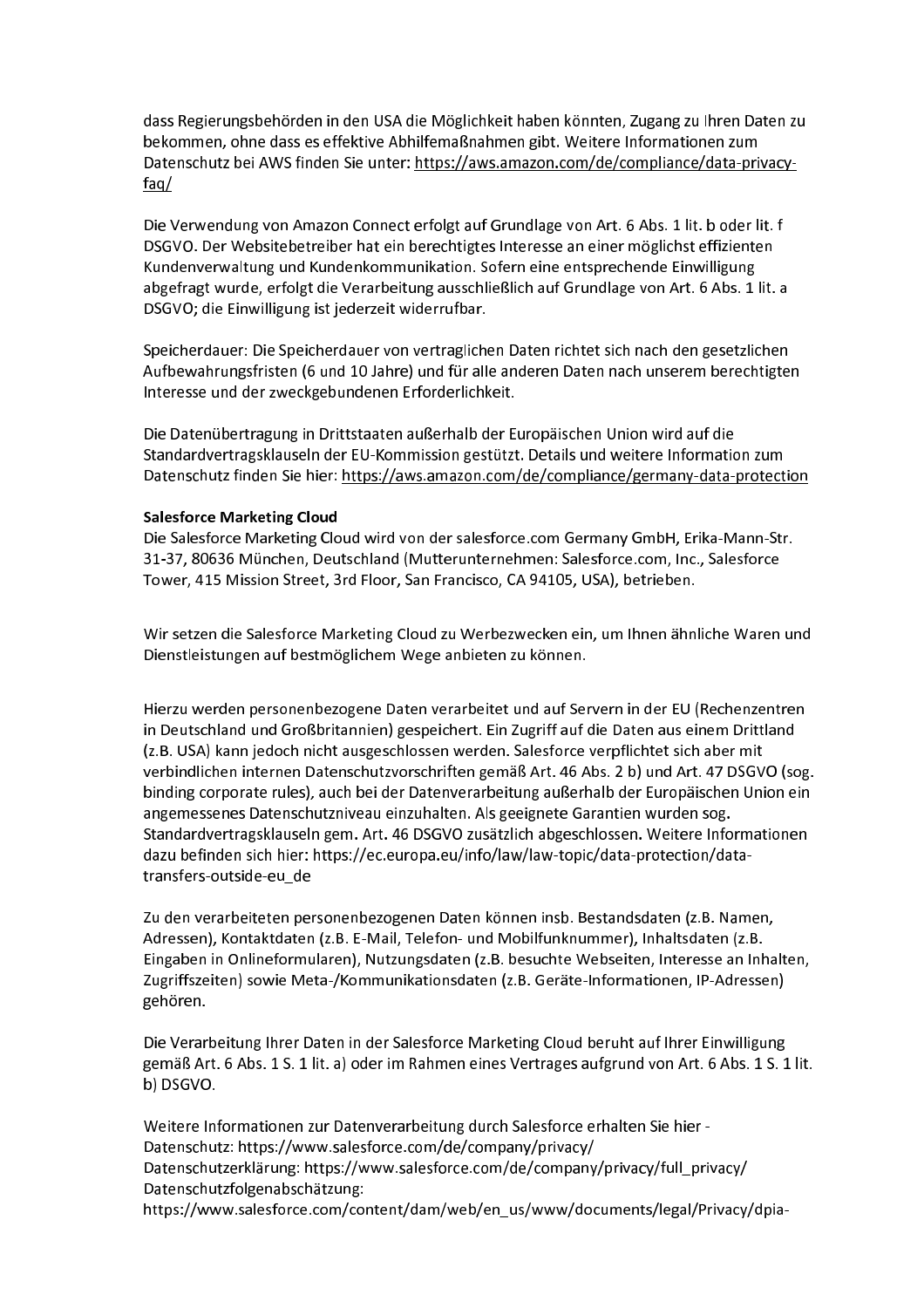and-salesforce-services.pdf Dokumente über die Einhaltung der EU-DSGVO durch Salesforce (auf Englisch): https://compliance.salesforce.com/en/gdpr

## 2.3. Verarbeitungszwecke und Rechtsgrundlage

Wir verarbeiten Ihre personenbezogenen Daten zu nachfolgenden Zwecken:

2.3.1. Bereitstellung dieses Online-Angebots und Vertragserfüllung gemäß unseren AGB.

Rechtsgrundlage: Vertragserfüllung.

2.3.2. Personalisierung des Angebots

Rechtsgrundlage: Vertragserfüllung oder Einwilligung.

2.3.3. Eigen- und Fremdwerbung sowie Marktforschung und Reichweitenmessung im gesetzlich zulässigen Umfang bzw. einwilligungsbasiert

Rechtsgrundlage: berechtigtes Interesse; es besteht ein berechtigtes Interesse an oben genannten Maßnahmen, solange dies im Einklang mit daten- und wettbewerbsrechtlichen Vorgaben erfolgt.

2.3.4. Gewinnspiele

Durchführung von Gewinnspielen gemäß den jeweiligen Gewinnspielbedingungen.

Rechtsgrundlage: Die Rechtsgrundlage bezieht sich auf die Einwilligung gem. Art. 6 Abs. 1 a) DS-GVO sowie Art. 6 Abs. 1 f). Ein berechtigtes Interesse zur Datenerhebung im Sinne von Art. 6 Abs. 1 f) DS-GVO folgt daraus, dass das Anliegen dies Kunden (Kontaktaufnahme, Gewinnspielteilnahme, Newsletter) ohne die Daten des Kunden nicht bearbeitet könnten.

2.3.5. Versand einer Produktinformation per E-Mail bzw SMS

Rechtsgrundlage: Berechtigtes Interesse; es besteht ein berechtigtes Interesse an Direktmarketing, solange das Marketing unter Beachtung datenschutz- und wettbewerbsrechtlicher Vorgaben erfolgt.

2.3.6. Versand eines Newsletters mit Einwilligung des Empfängers per E-Mail bzw. SMS/MMS.

Rechtsgrundlage: Einwilligung.

2.3.7. Vertragsbezogene Informationen per Textnachricht (SMS)

Rechtsgrundlage: Vertragserfüllung

- 3. Weitergabe von Daten an Dritte, Dienstleister
- 3.1. Weitergabe von Daten an Dritte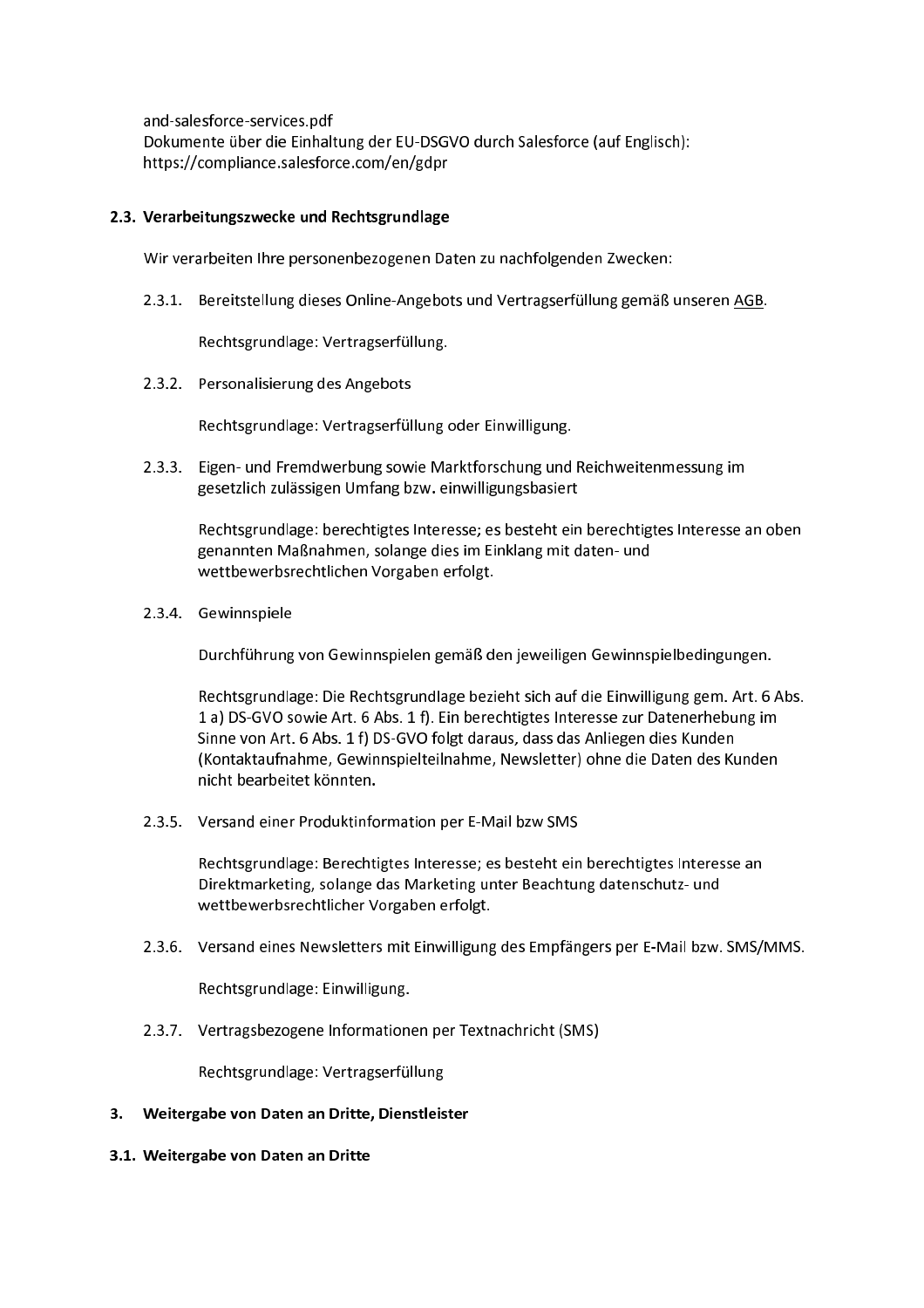Ihre personenbezogenen Daten werden von uns grundsätzlich nur dann an Dritte gegeben, soweit dies zur Vertragserfüllung erforderlich ist, wir oder der Dritte ein berechtigtes Interesse an der Weitergabe haben oder Ihre Einwilligung hierfür vorliegt. Sofern Daten an Dritte auf Basis eines berechtigten Interesses übermittelt werden, wird dies in diesen Datenschutzbestimmungen erläutert.

Darüber hinaus können Daten an Dritte übermittelt werden, soweit wir aufgrund gesetzlicher Bestimmungen oder durch vollstreckbare behördliche oder gerichtliche Anordnung hierzu verpflichtet sein sollten.

# 3.1.1. Dienstleister

Wir behalten uns vor, bei der Erhebung bzw. Verarbeitung von Daten Dienstleister einzusetzen. Dienstleister erhalten von uns nur die personenbezogenen Daten, die sie für ihre konkrete Tätigkeit benötigen. So kann z. B. Ihre E-Mail-Adresse an einen Dienstleister weitergeben werden, damit dieser Ihnen einen bestellten Newsletter ausliefern kann. Dienstleister können auch damit beauftragt werden, Serverkapazitäten zur Verfügung zu stellen. Dienstleister werden in der Regel als sogenannte Auftragsverarbeiter eingebunden, die personenbezogene Daten der Nutzer dieses Online-Angebots nur nach unseren Weisungen verarbeiten dürfen.

# 3.1.2. Weitergabe von Daten in Nicht-EWR-Länder

Wir geben personenbezogene Daten auch an Dritte bzw. Auftragsverarbeiter, die ihren Sitz in Nicht-EWR-Ländern haben. In diesem Fall stellen wir vor der Weitergabe sicher. dass beim Empfänger entweder ein angemessenes Datenschutzniveau besteht (z. B. aufgrund einer Angemessenheitsentscheidung) oder die Vereinbarung sogenannter EU Standardvertragsklauseln der Europäischen Union mit dem Empfänger bzw. eine hinreichende Einwilligung unserer Nutzern vorliegt. Bitte nutzen Sie hierfür die Angaben im Abschnitt Kontakt.

## 3.2. Dauer der Speicherung; Aufbewahrungsfristen

Wir speichern Ihre Daten solange, wie dies zur Erbringung unseres Online-Angebots und der damit verbundenen Services erforderlich ist bzw. wir ein berechtigtes Interesse an der weiteren Speicherung haben. In allen anderen Fällen löschen wir Ihre personenbezogenen Daten mit Ausnahme solcher Daten, die wir zur Erfüllung gesetzlicher (z. B. steuer- oder handelsrechtlicher) Aufbewahrungsfristen weiter vorhalten müssen (z. B. Rechnungen).

Daten, die einer Aufbewahrungsfrist unterliegen, sperren wir bis zum Ablauf der Frist.

# 4. Log-Dateien

Bei jeder Nutzung des Internet werden von Ihrem Internet-Browser automatisch bestimmte Informationen übermittelt und von uns in sogenannten Log-Dateien gespeichert.

Die Log-Dateien werden von uns ausschließlich zur Ermittlung von Störungen und Sicherheitsgründen (z. B. zur Aufklärung von Angriffsversuchen) für max. 60 Tage gespeichert und danach gelöscht. Log-Dateien, deren weitere Aufbewahrung zu Beweiszwecken erforderlich ist, sind von der Löschung ausgenommen bis zur endgültigen Klärung des jeweiligen Vorfalls und können im Einzelfall an Ermittlungsbehörden weitergegeben werden.

In den Log-Dateien werden insbesondere folgende Informationen gespeichert: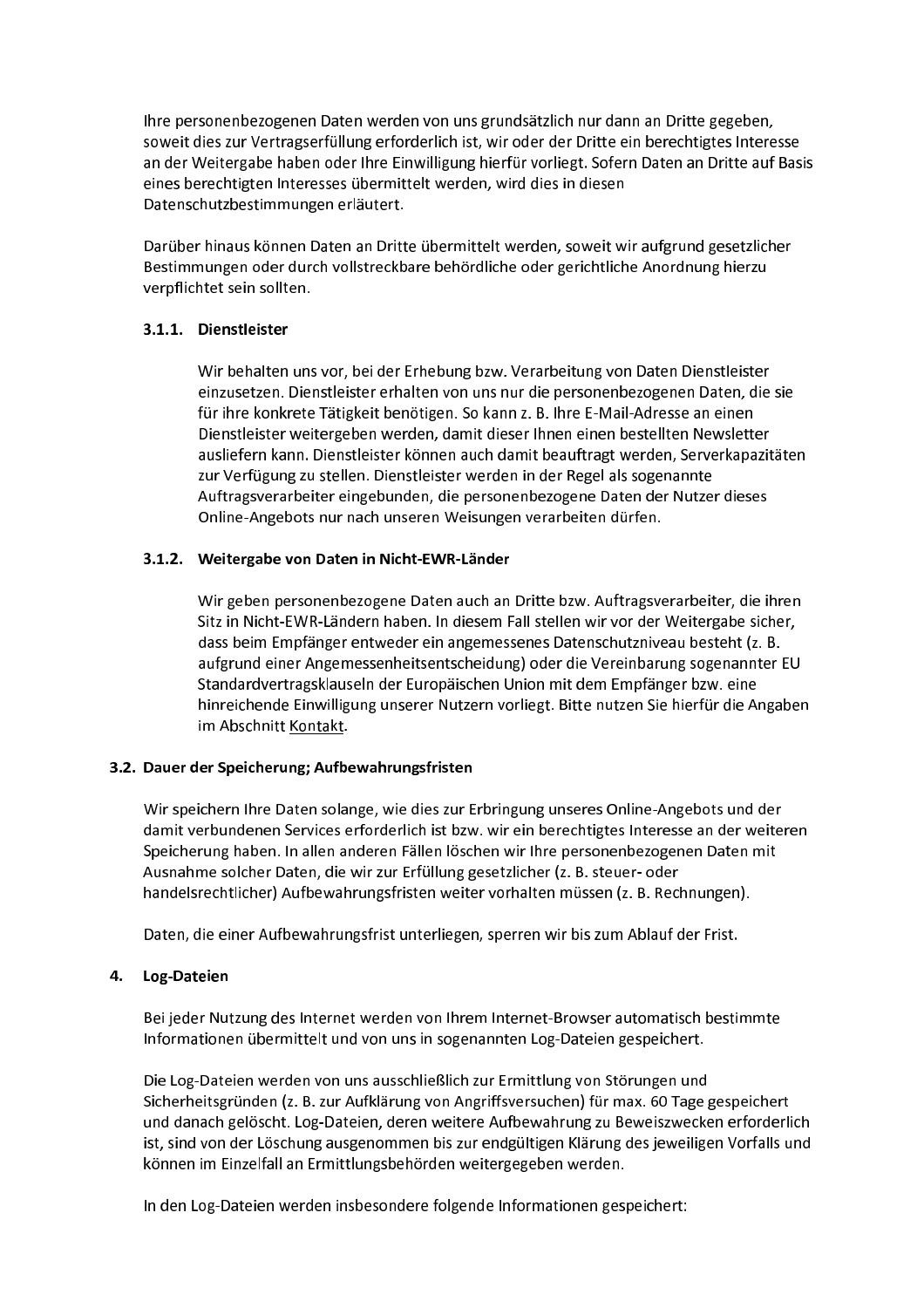- IP-Adresse (Internetprotokoll-Adresse) des Endgeräts, von dem aus auf das Online-Angebot zugriffen wird;
- Internetadresse der Website, von der aus das Online-Angebot aufgerufen wurde (sog. Herkunfts- oder Referrer-URL):
- Name des Service-Providers, über den der Zugriff auf das Online-Angebot erfolgt;
- Name der abgerufenen Dateien bzw. Informationen;
- Datum und Uhrzeit sowie Dauer des Abrufs;
- übertragene Datenmenge;
- Betriebssystem und Informationen zum verwendeten Internet-Browser;
- http-Status-Code (z. B. "Anfrage erfolgreich" oder "angeforderte Datei nicht gefunden").

## 5. Cookies

#### 5.1. Was sind Cookies

Cookies sind kleine Textdateien, die beim Besuch einer Internetseite verschickt und im Browser des Nutzers gespeichert werden. Wird die entsprechende Internetseite erneut aufgerufen, sendet der Browser des Nutzers den Inhalt der Cookies zurück und ermöglicht so eine Wiedererkennung des Nutzers. Bestimmte Cookies werden nach Beendigung der Browser-Sitzung automatisch gelöscht (sogenannte Session Cookies), andere werden für eine vorgegebene Zeit bzw. dauerhaft im Browser des Nutzers gespeichert und löschen sich danach selbständig (sogenannte temporäre oder permanente Cookies).

## 5.2. Welche Daten werden in den Cookies gespeichert?

In Cookies werden keine Namen, Anschrift und E-Mail Adresse gespeichert, sondern nur eine Online-Kennung

## 5.3. Wie können Sie die Verwendung von Cookies verhindern bzw. Cookies löschen?

Von allen Cookies abmelden: Opt-Out (Ausgenommen sind unter 5.4.1 erwähnte unbedingt erforderliche Cookies)

Sie können die Speicherung von Cookies über Ihre Browser-Einstellungen deaktivieren und bereits gespeicherte Cookies jederzeit in Ihrem Browser löschen (siehe Abschnitt Technikhinweise). Bitte beachten Sie jedoch, dass dieses Online-Angebot ohne Cookies möglicherweise nicht oder nur noch eingeschränkt funktioniert.

Bitte beachten Sie weiterhin, dass Widersprüche gegen die Erstellung von Nutzungsprofilen teilweise über einen sogenannten "Opt-Out-Cookie" funktionieren. Sollten Sie alle Cookies löschen, findet ein Widerspruch daher evtl. keine Berücksichtigung mehr und muss von Ihnen erneut erhoben werden.

## 5.4. Was für Cookies verwenden wir?

## 5.4.1. Unbedingt erforderliche Cookies

Bestimmte Cookies sind erforderlich, damit wir unser Online-Angebot sicher bereitstellen können. In diese Kategorie fallen z. B.:

• Cookies, die der Identifizierung bzw. Authentifizierung unserer Nutzer dienen. So erkennen wir, ob Sie schon einmal unsere Seite besucht haben. Die Gültigkeit dieses Cookies beträgt maximal 2 Jahre. Nach Ablauf dieser Zeit, löscht sich der Cookie automatisch.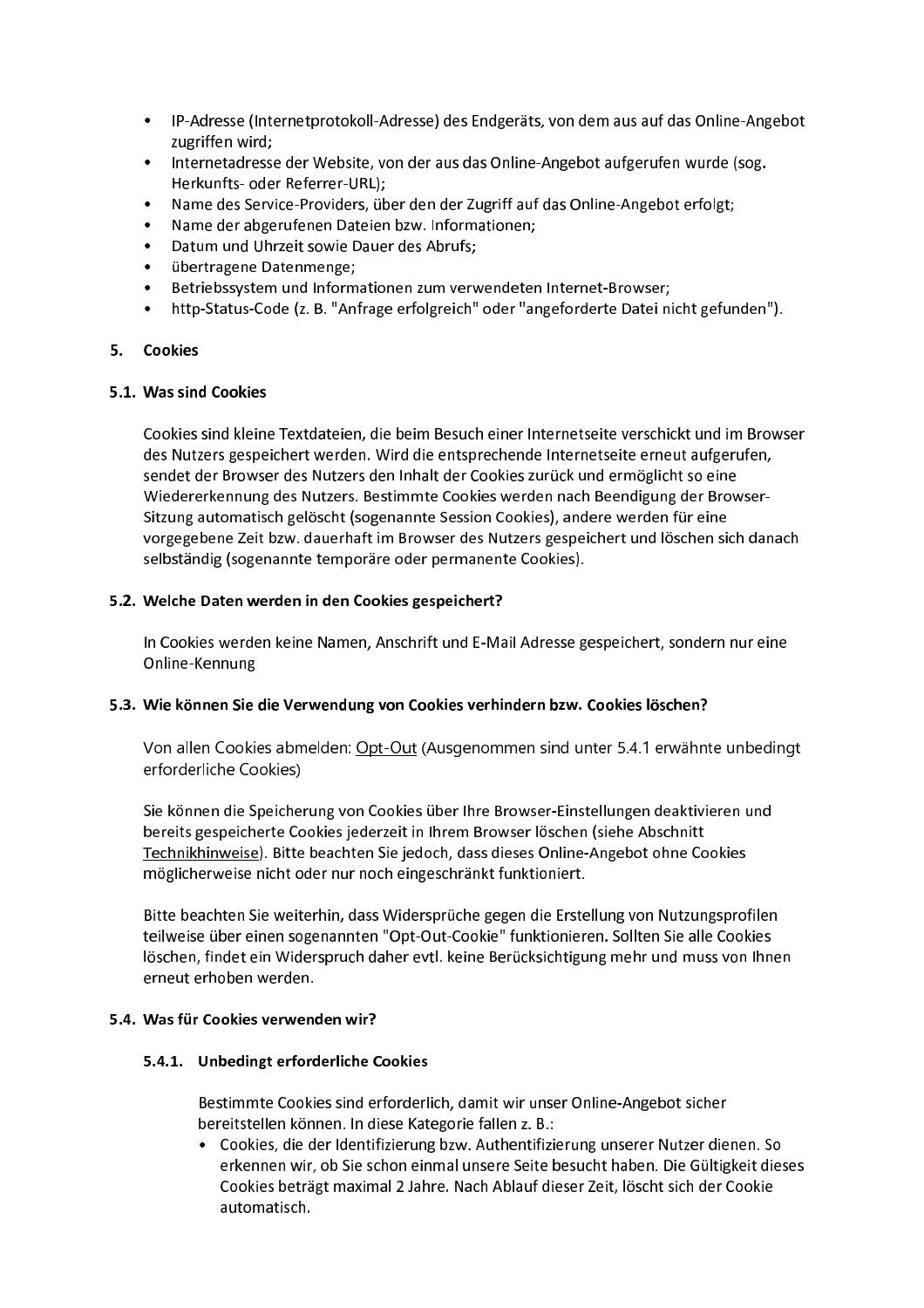- Cookies, die bestimmte Nutzereingaben temporär für den jeweiligen Buchungsablauf speichern. Sie dienen dazu, die von Ihnen während einer Einzelsitzung aufgerufenen Seiten wieder zu erkennen. Dadurch wird es möglich gemacht, die zur Buchung notwendigen Daten bis zum Abschluss der Buchung als Ihnen zugehörige Daten zu erkennen und zu speichern. Die Daten werden automatisch gelöscht, sobald Sie Ihren Browser schließen.
- Cookies, die bestimmte Nutzerpräferenzen (z. B. Such- oder Spracheinstellungen speichern).

# 5.4.2. Analyse-Cookies

Wir verwenden Analyse-Cookies, um das Nutzungsverhalten (z. B. geklickte Werbebanner, besuchte Unterseiten, gestellte Suchanfragen) unserer Nutzer aufzeichnen und in statistischer Form auswerten zu können.

# 5.4.3. Werbe-Cookies

Wir verwenden auch Cookies zu werblichen Zwecken. Die mit Hilfe dieser Cookies erstellten Profile zum Nutzungsverhalten (z. B. geklickte Werbebanner, besuchte Unterseiten, gestellte Suchanfragen) werden von uns verwendet, um Ihnen Werbung bzw. Angebote anzuzeigen, die auf Ihre Interessen zugeschnitten sind ("interessenbasierte Werbung").

# 5.4.4. Werbe-Cookies Dritter

Wir erlauben auch anderen Unternehmen, Daten unserer Nutzer mithilfe von Werbe-Cookies zu erheben. Dies ermöglicht uns und Dritten, den Nutzern unseres Online-Angebots interessenbasierte Werbung anzuzeigen, die auf einer Analyse ihres Nutzungsverhaltens (z. B. geklickte Werbebanner, besuchte Unterseiten, gestellte Suchanfragen) insgesamt und nicht beschränkt auf unser Online-Angebot, basiert.

## 5.4.5. Tracking Cookies im Zusammenhang mit Social Plugins

Die Einbindung von Social Plugins führt regelmäßig dazu, dass die Anbieter der Plugins Cookies speichern.

# 6. Usercentrics

Diese Website nutzt die Consent-Technologie von Usercentrics, um Ihre Einwilligung zur Speicherung bestimmter Cookies auf Ihrem Endgerät oder zum Einsatz bestimmter Technologien einzuholen und diese datenschutzkonform zu dokumentieren. Anbieter dieser Technologie ist die Usercentrics GmbH, Sendlinger Straße 7, 80331 München,

Website: https://usercentrics.com/de/ (im Folgenden "Usercentrics").

Wenn Sie unsere Website betreten, werden folgende personenbezogene Daten an Usercentrics übertragen:

- Ihre Einwilligung(en) bzw. der Widerruf Ihrer Einwilligung(en)
- Ihre IP-Adresse
- Informationen über Ihren Browser
- Informationen über Ihr Endgerät
- Zeitpunkt Ihres Besuchs auf der Website

Des Weiteren speichert Usercentrics ein Cookie in Ihrem Browser, um Ihnen die erteilten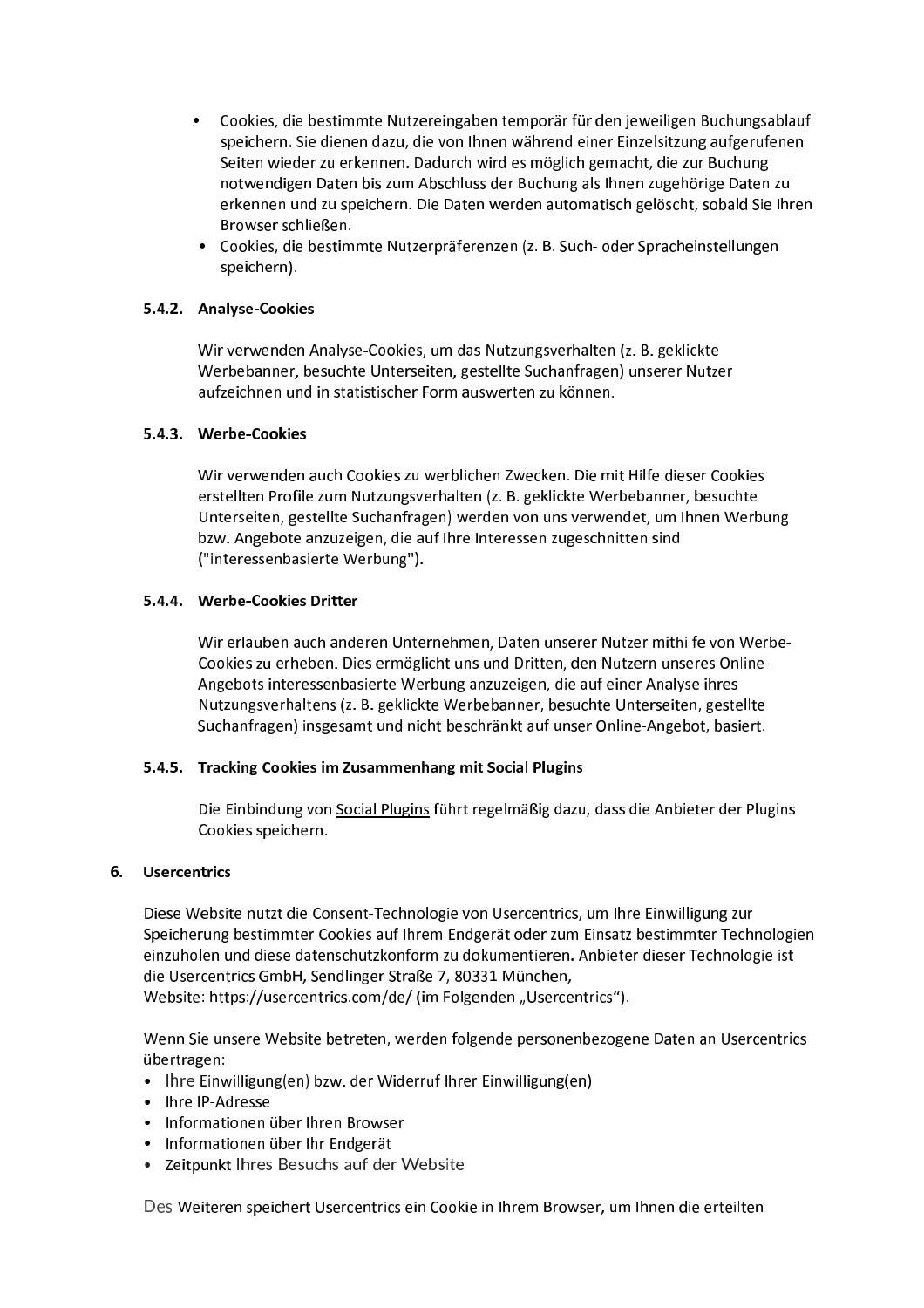Einwilligungen bzw. deren Widerruf zuordnen zu können. Die so erfassten Daten werden gespeichert, bis Sie uns zur Löschung auffordern, das Usercentrics-Cookie selbst löschen oder der Zweck für die Datenspeicherung entfällt. Zwingende gesetzliche Aufbewahrungspflichten bleiben unberührt.

Der Einsatz von Usercentrics erfolgt, um die gesetzlich vorgeschriebenen Einwilligungen für den Einsatz bestimmter Technologien einzuholen. Rechtsgrundlage hierfür ist Art. 6 Abs. 1 lit. c **DSGVO** 

## 7. Webanalyse

Wir benötigen statistische Informationen über die Nutzung unseres Online-Angebots um es nutzerfreundlicher gestalten, Reichweitenmessungen vornehmen und Marktforschung betreiben zu können.

Zu diesem Zweck setzen wir die nachstehenden Webanalyse-Tools ein. Die von den Tools mithilfe von Analyse-Cookies oder durch Auswertung der Log-Dateien erstellten Nutzungsprofile werden nicht mit personenbezogenen Daten zusammengeführt.

Die Anbieter der Tools verarbeiten Daten nur als Auftragsverarbeiter gemäß unseren Weisungen und nicht zu eigenen Zwecken.

Die Tools verwenden IP-Adressen der Nutzer entweder überhaupt nicht oder kürzen diese sofort nach der Erhebung.

Sie finden zu jedem Tool Informationen zum jeweiligen Anbieter und dazu, wie Sie der Erhebung und Verarbeitung von Daten durch das Tool widersprechen können.

Bei Tools, die mit Opt-Out-Cookies arbeiten, ist zu beachten, dass die Opt-Out Funktion gerätebzw. browserbezogen ist und grundsätzlich nur für das gerade verwendete Endgerät bzw. den verwendeten Browser gilt. Wenn Sie mehrere Endgeräte bzw. Browser nutzen, müssen Sie das Opt-Out auf jedem einzelnen Endgerät und in jedem verwendeten Browser setzen.

Darüber hinaus können Sie die Bildung von Nutzungsprofilen auch insgesamt verhindern, indem Sie generell die Verwendung von Cookies deaktivieren.

## 7.1. Google Analytics

Google Analytics wird von Google Inc., 1600 Amphitheatre Parkway, Mountain View, CA 94043, USA ("Google") bereitgestellt. Wir nutzen Google Analytics mit der von Google angebotenen Zusatzfunktion zur Anonymisierung von IP-Adressen: Hierbei wird die IP-Adresse von Google in der Regel bereits innerhalb der EU und nur in Ausnahmefällen erst in den USA gekürzt und in jedem Fall nur in gekürzter Form gespeichert.

Sie können der Erhebung bzw. Auswertung Ihrer Daten durch dieses Tool widersprechen, indem Sie das unter dem folgenden Link verfügbare Browser Plugin herunterladen und installieren: Browser-Add-on zur Deaktivierung von Google Analytics

## 7.2. Google reCAPTCHA

Wir nutzen "Google reCAPTCHA" (im Folgenden "reCAPTCHA") auf dieser Website. Anbieter ist die Google Ireland Limited ("Google"), Gordon House, Barrow Street, Dublin 4, Irland.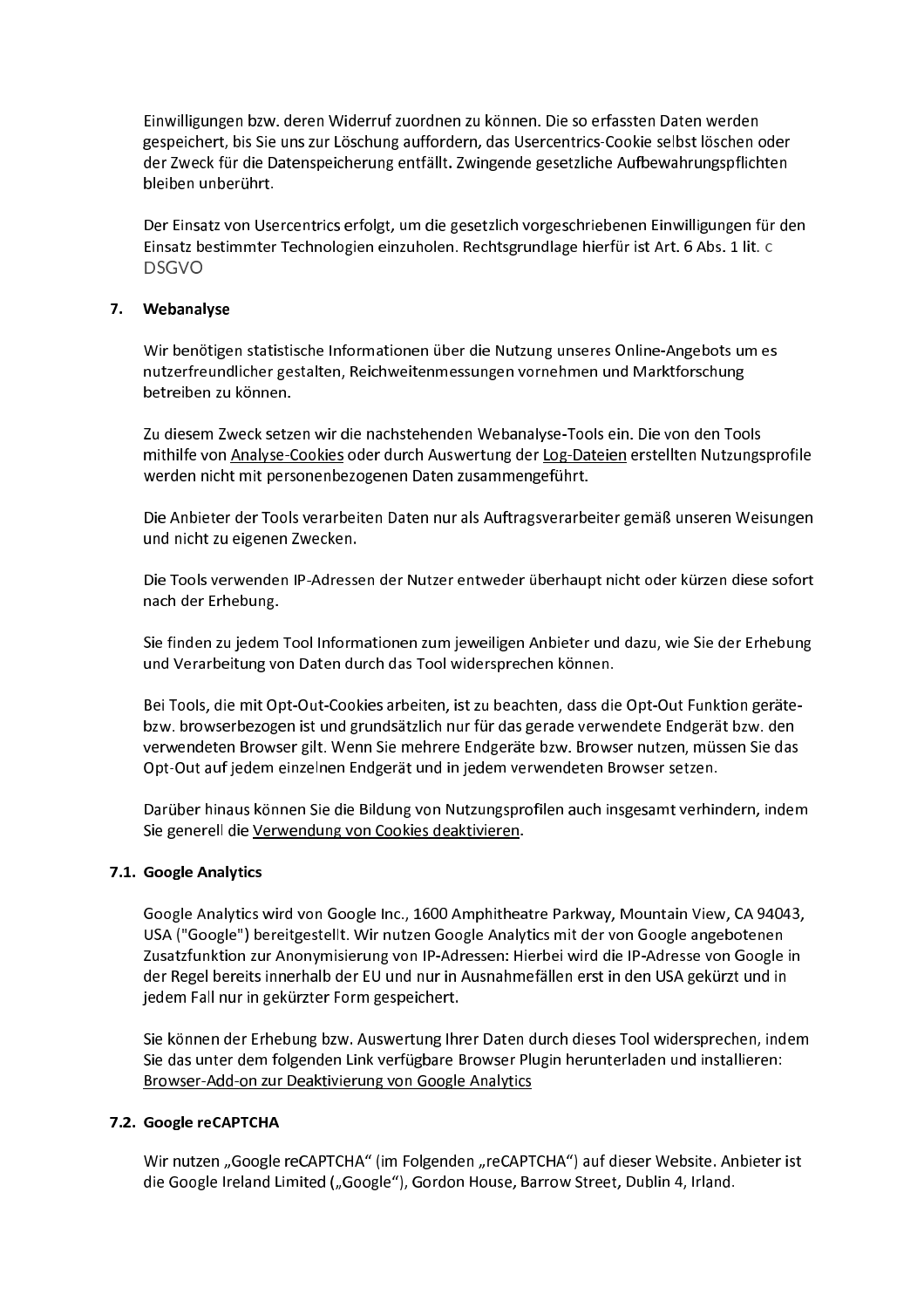Mit reCAPTCHA soll überprüft werden, ob die Dateneingabe auf dieser Website (z. B. in einem Kontaktformular) durch einen Menschen oder durch ein automatisiertes Programm erfolgt. Hierzu analysiert reCAPTCHA das Verhalten des Websitebesuchers anhand verschiedener Merkmale. Diese Analyse beginnt automatisch, sobald der Websitebesucher die Website betritt. Zur Analyse wertet reCAPTCHA verschiedene Informationen aus (z. B. IP-Adresse, Verweildauer des Websitebesuchers auf der Website oder vom Nutzer getätigte Mausbewegungen). Die bei der Analyse erfassten Daten werden an Google weitergeleitet. Die reCAPTCHA-Analysen laufen vollständig im Hintergrund. Websitebesucher werden nicht darauf hingewiesen, dass eine Analyse stattfindet.

Die Speicherung und Analyse der Daten erfolgt auf Grundlage von Art. 6 Abs. 1 lit. f DSGVO. Der Websitebetreiber hat ein berechtigtes Interesse daran, seine Webangebote vor missbräuchlicher automatisierter Ausspähung und vor SPAM zu schützen. Sofern eine entsprechende Einwilligung abgefragt wurde, erfolgt die Verarbeitung ausschließlich auf Grundlage von Art. 6 Abs. 1 lit. a DSGVO; die Einwilligung ist jederzeit widerrufbar.

Weitere Informationen zu Google reCAPTCHA entnehmen Sie den Google-Datenschutzbestimmungen und den Google Nutzungsbedingungen unter folgenden Links: https://policies.google.com/privacy?hl=de und https://policies.google.com/terms?hl=de

# 7.3. Optimizely

Optimizely wird von Optimizely GmbH, Spichernstrasse 6, 50672 Köln, Deutschland, bereitgestellt.

Sie können der Erhebung bzw. Auswertung Ihrer Daten durch dieses Tool widersprechen, indem Sie die Opt-Out-Möglichkeit unter folgendem Link nutzen: https://www.optimizely.com/de/legal/opt-out/

## 7.4. Mouseflow

Mouseflow wird von der Mouseflow ApS, Flaesketorvet 68, 1711 Kopenhagen, Dänemark, bereitgestellt. Besuche werden zufällig ausgewählt und ausschließlich mit anonymisierter (gekürzter IP-Adresse) aufgezeichnet. Eine Verarbeitung von personenbezogenen Daten findet nicht statt

Sie können der Erhebung bzw. Auswertung Ihrer Daten durch dieses Tool widersprechen, indem Sie die Opt-Out-Möglichkeit unter folgendem Link nutzen: https://mouseflow.com/opt-out/

## 7.5. Microsoft Clarity

Microsoft "Clarity" wird von der Microsoft Ireland Operations Limited, One Microsoft Place, South County Business Park, Leopardstown, Dublin 18, Irland, bereitgestellt.

Clarity ist ein Nutzerverhalten-Analysetool, welches uns hilft, zu verstehen, wie Nutzer mit unserer Website interagieren. So entsteht ein Protokoll der Mausbewegungen und Klicks mit der Absicht potentielle Verbesserungen für die Website daraus abzuleiten.

Die erhobenen Informationen werden an "Clarity" übermittelt und dort gespeichert. Diese können It. Microsoft auch zu Werbezwecken genutzt werden.

Die Speicherung und Analyse der Daten erfolgt auf Grundlage von Art. 6 Abs. 1 lit. f DSGVO. Der Websitebetreiber hat ein berechtigtes Interesse daran, die Website für ein besseres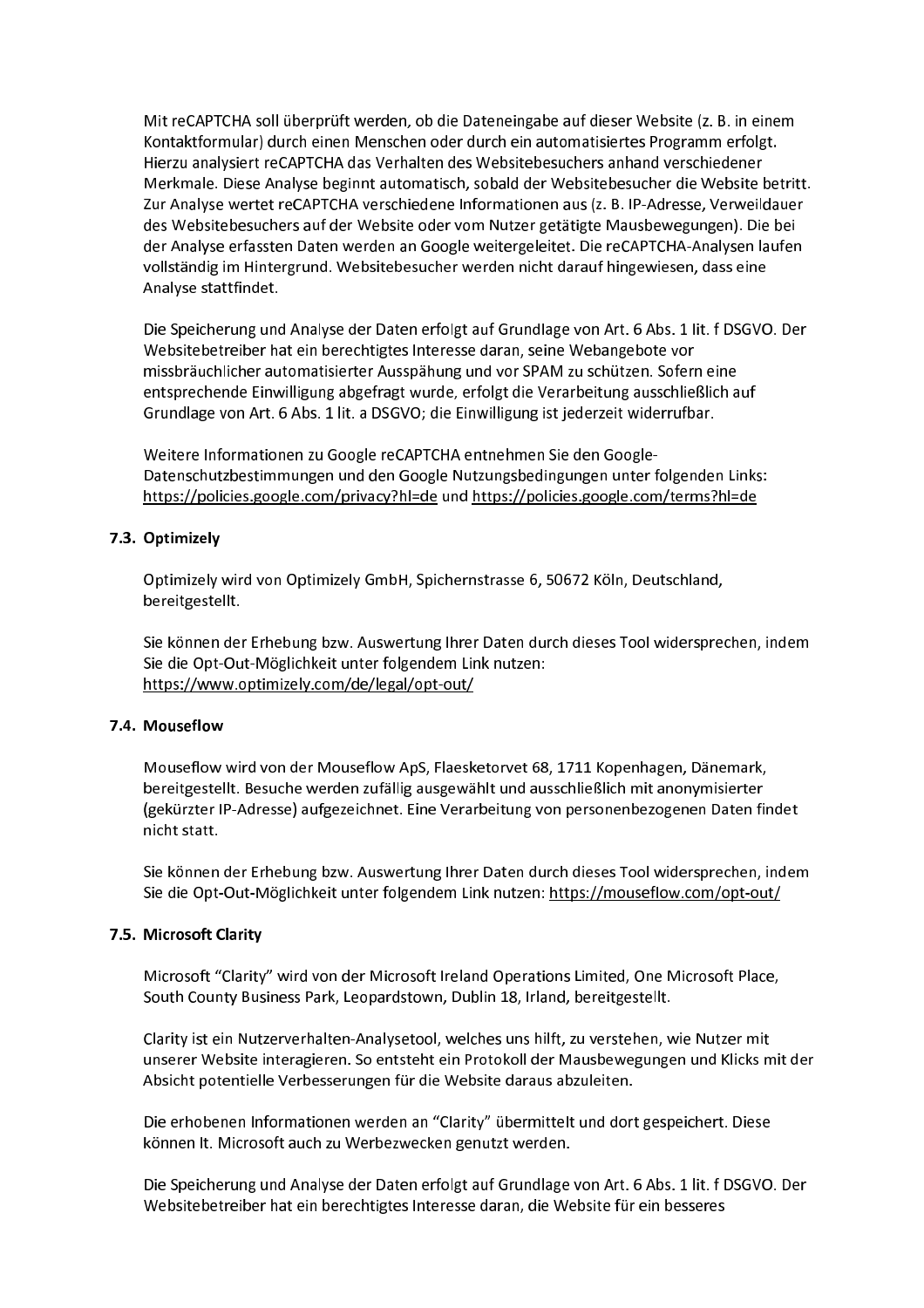Kundenerlebnis weiter zu entwickeln und zu verbessern. Sofern eine entsprechende Einwilligung abgefragt wurde, erfolgt die Verarbeitung ausschließlich auf Grundlage von Art. 6 Abs. 1 lit. a DSGVO.

Weitere Informationen zu Microsoft "Clarity" finden Sie unter:

Informationen: https://clarity.microsoft.com Datenschutzbestimmung: https://privacy.microsoft.com/de-de/privacystatement Cookie Richtlinie: https://docs.microsoft.com/en-us/clarity/cookie-list

Sie können der Erhebung bzw. Auswertung Ihrer Daten durch "Clarity" widersprechen, indem Sie die Opt-Out-Möglichkeit unter folgendem Link nutzen: https://choice.microsoft.com/de-DF/opt-out

Sie können sich von der Clarity-Telemetrie abmelden, indem Sie Microsoft hier auswählen: https://optout.aboutads.info/

Wenn Sie die App "Protect My Choices" für Ihren Browser installieren, können Sie sicherstellen, dass lhre Opt-out-Präferenz gespeichert wird: https://youradchoices.com/pmc

# 7.6. Datenvisualisierungen mit Datawrapper

"Datawrapper" wird von der Datawrapper GmbH, Raumerstraße 39, 10437 Berlin, Germany (Datawrapper) betrieben.

Wir nutzen "Datawrapper", um Datenvisualisierungen technisch korrekt auf der Webseite und Apps darzustellen und an Sie auszuspielen. Diese Verarbeitung beruht auf Art. 6 Absatz 1 Satz 1 lit. f DSGVO. Wir verfolgen mit ihr unser berechtigtes Interesse der Steigerung Ihres Nutzungserlebnisses und der Optimierung unserer Leistungen.

Datawrapper setzt auf Ihrem Gerät einen Cookie, in dem bestimmte Informationen zur Darstellung der Infografik gespeichert und an Datawrapper übermittelt werden. Wir haben keinen Einfluss auf die Datenverarbeitung durch Datawrapper. Weitere Informationen finden Sie in der Datenschutzerklärung von Datawrapper: https://www.datawrapper.de/privacy/

## 7.7. Quiz-Tool "Opinionstage"

"Opinionstage" wird von der Opinion Stage Ltd., Zmora 8, Shoham, 6085000, Israel betrieben.

Wir nutzen "Opinionstage", um Quiz im Blog zu intergrieren, über die Sie Ihre Meinung und Ihren Input mit uns teilen können. Diese Verarbeitung beruht auf Art. 6 Absatz 1 Satz 1 lit. f DSGVO. Wir verfolgen mit ihr unser berechtigtes Interesse der Steigerung Ihres Nutzungserlebnisses und der Optimierung unserer Leistungen.

Opinionstage setzt auf Ihrem Gerät einen Cookie, in dem bestimmte Informationen zur Darstellung der Quiz gespeichert und an Opinionstage übermittelt werden. Wir haben keinen Einfluss auf die Datenverarbeitung durch Opinionstage. Weitere Informationen finden Sie in der Datenschutzerklärung von Opinionstage: https://www.opinionstage.com/privacy

## 7.8. polyfill.io

Anbieter des Java-Script Codes "polyfill.io" ist das Unternehmen The Financial Times Ltd, Number One Southwark Bridge, London, SE1 9HL, Great Britan (polyfill.io). Wir nutzen diesen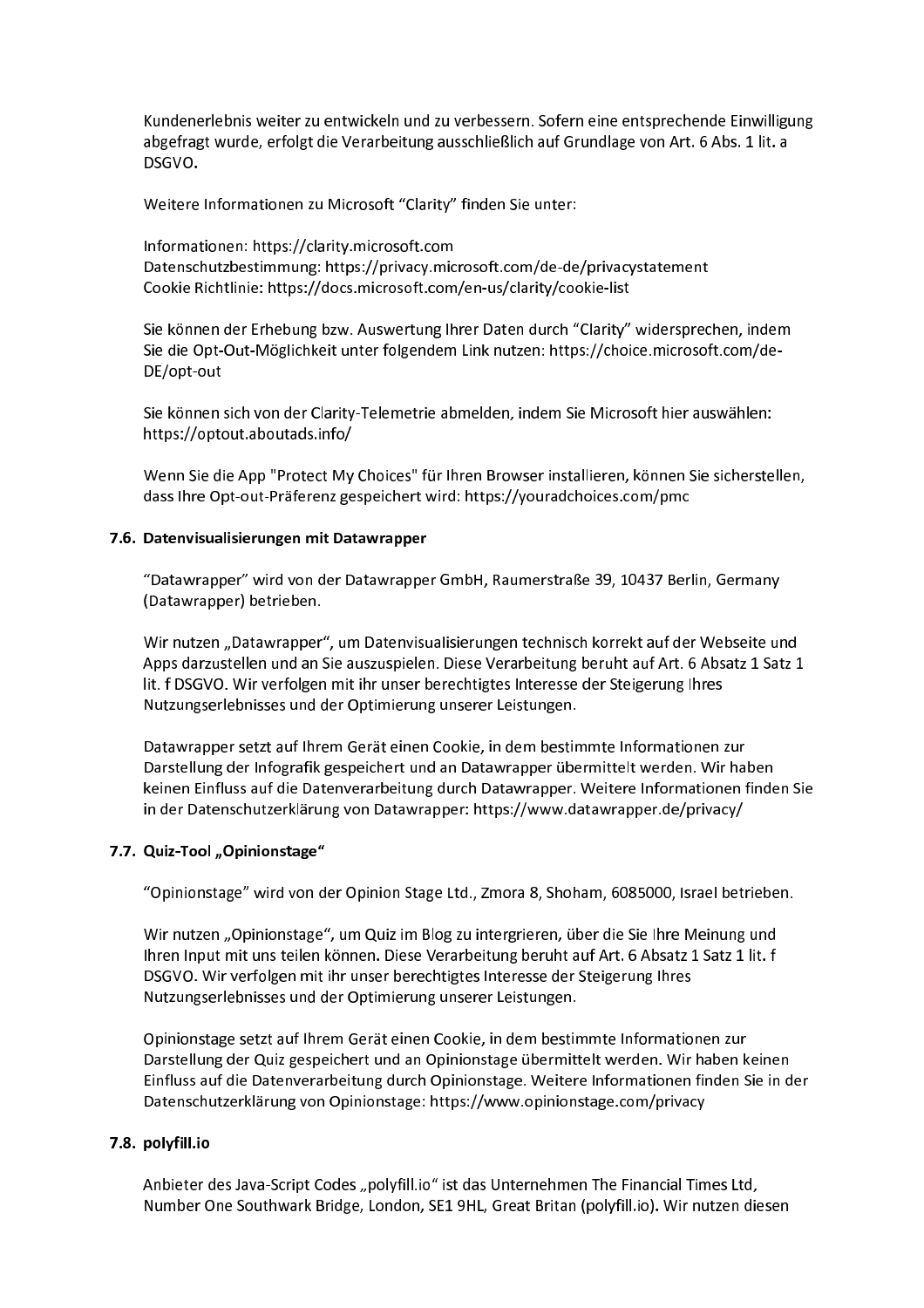Dienst zur besseren Unterstützung veralteter Browser durch sogenannte Polyfills. Wenn Sie in Ihrem Browser Java-Script aktiviert und keinen Java-Script-Blocker installiert haben, wird Ihr Browser ggf. personenbezogene Daten an polyfill.io übermitteln. Weitere Informationen hierzu finden Sie hier: https://polyfill.io/docs/privacy-policy

Um die Ausführung von Java-Script Code von polyfill.io insgesamt zu verhindern, können Sie einen Java-Script-Blocker installieren (z.B. www.noscript.net).

## 8. YouTube

Diese Website bindet Videos der Website YouTube ein. Betreiber der Website ist die Google Ireland Limited ("Google"), Gordon House, Barrow Street, Dublin 4, Irland. Wenn Sie eine unserer Webseiten besuchen, auf denen YouTube eingebunden ist, wird eine Verbindung zu den Servern von YouTube hergestellt. Dabei wird dem YouTube-Server mitgeteilt, welche unserer Seiten Sie besucht haben.

Des Weiteren kann YouTube verschiedene Cookies auf Ihrem Endgerät speichern oder vergleichbare Technologien zur Wiedererkennung verwenden (z. B. Device-Fingerprinting). Auf diese Weise kann YouTube Informationen über Besucher dieser Website erhalten. Diese Informationen werden u. a. verwendet, um Videostatistiken zu erfassen, die Anwenderfreundlichkeit zu verbessern und Betrugsversuchen vorzubeugen.

Wenn Sie in Ihrem YouTube-Account eingeloggt sind, ermöglichen Sie YouTube, Ihr Surfverhalten direkt Ihrem persönlichen Profil zuzuordnen. Dies können Sie verhindern, indem Sie sich aus Ihrem YouTube-Account ausloggen.

Die Nutzung von YouTube erfolgt im Interesse einer ansprechenden Darstellung unserer Online-Angebote. Dies stellt ein berechtigtes Interesse im Sinne von Art. 6 Abs. 1 lit. f DSGVO dar. Sofern eine entsprechende Einwilligung abgefragt wurde, erfolgt die Verarbeitung ausschließlich auf Grundlage von Art. 6 Abs. 1 lit. a DSGVO und § 25 Abs. 1 TTDSG, soweit die Einwilligung die Speicherung von Cookies oder den Zugriff auf Informationen im Endgerät des Nutzers (z. B. Device-Fingerprinting) im Sinne des TTDSG umfasst. Die Einwilligung ist jederzeit widerrufbar.

Weitere Informationen zum Umgang mit Nutzerdaten finden Sie in der Datenschutzerklärung von YouTube unter: https://policies.google.com/privacy?hl=de.

## 9. Targeting

Erfassung und Auswertung von Nutzungsverhalten für interessenbasierte Werbung (auch durch Dritte)

Wir möchten unseren Nutzern in diesem Online-Angebot auf ihre Interessen zugeschnittene Werbung bzw. besondere Angebote präsentieren ("interessenbasierte Werbung") und die Häufigkeit der Anzeige bestimmter Werbung begrenzen. Zu diesem Zweck setzen wir die nachstehend beschriebenen Tools ein.

Die von den Tools mithilfe von Werbe-Cookies bzw. Werbe-Cookies Dritter, sogenannten Web Beacons (unsichtbare Grafiken, die auch Pixel oder Zählpixel genannt werden) oder vergleichbaren Technologien erstellten Nutzungsprofile werden nicht mit personenbezogenen Daten zusammengeführt. Die Tools verarbeiten IP-Adressen der Nutzer entweder überhaupt nicht oder kürzen diese sofort nach der Erhebung.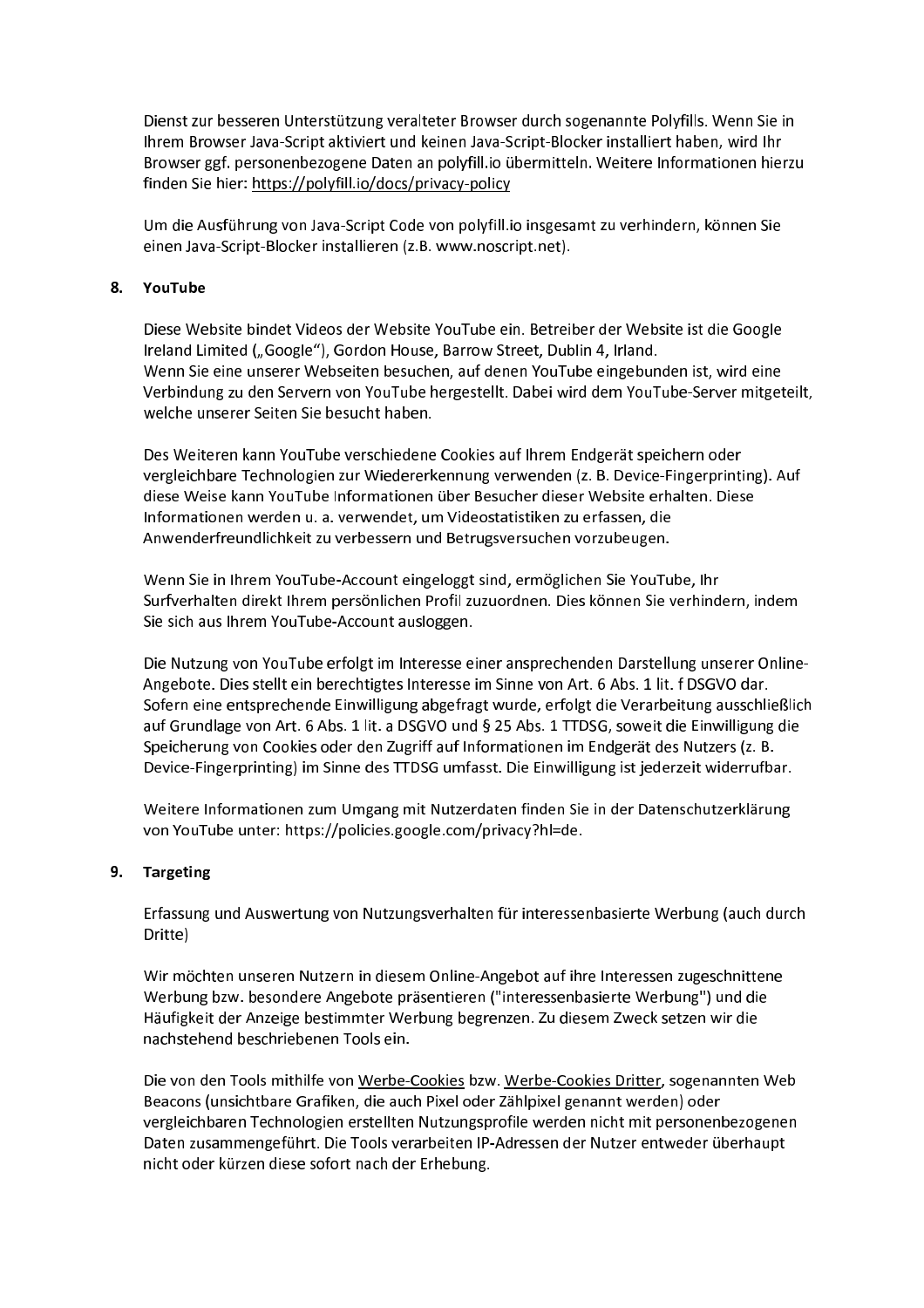Verantwortlicher für die Verarbeitung von Daten im Zusammenhang mit den Tools ist der jeweilige Anbieter, soweit wir dies nicht anders angegeben haben. Die Anbieter der Tools geben Informationen zu den vorstehend benannten Zwecken ggf. auch an Dritte weiter.

Sie finden bei jedem Tool Informationen zum Anbieter und dazu, wie Sie der Erhebung von Daten mittels dieses Tools widersprechen können. Bitte beachten Sie, dass Sie mit Ihrem Widerspruch nicht die Werbung abschalten. Ihr Widerspruch führt nur dazu, Ihnen keine auf Ihr Nutzungsverhalten gestützte interessenbasierte Werbung angezeigt werden kann.

Bei Tools, die mit Opt-Out-Cookies arbeiten, ist zu beachten, dass die Opt-Out Funktion gerätebzw. browserbezogen ist und grundsätzlich nur für das gerade verwendete Endgerät bzw. den verwendeten Browser gilt. Wenn Sie mehrere Endgeräte bzw. Browser nutzen, müssen Sie das Opt-Out auf jedem einzelnen Endgerät und in jedem verwendeten Browser setzen.

Darüber hinaus können Sie die Bildung von Nutzungsprofilen auch insgesamt verhindern, indem Sie die generell die Verwendung von Cookies deaktivieren.

Weitere Informationen zu interessenbasierter Werbung sind auf dem Verbraucherportal meinecookies.org erhältlich. Über nachstehenden Link zu diesem Portal können Sie darüber hinaus den Stand der Aktivierung bezüglich Tools unterschiedlicher Anbieter einsehen und der Erhebung bzw. Auswertung Ihrer Daten durch diese Tools widersprechen: Interaktiver Präferenzmanager (BETA)

Eine zentrale Widerspruchsmöglichkeit für verschiedene Tools sind auch unter folgendem Link erreichbar:

In den USA: Network Advertising Initiative Consumer Opt-Out Digital Advertising Alliance (YourAdChoices) Opt-Out

In Europa:

European Interactive Digital Advertising Alliance (Your Online Choices) Opt-Out

## 9.1. Google Tag Manager

Google Tag Manager wird von Google Inc., 1600 Amphitheatre Parkway, Mountain View, CA 94043, USA ("Google") bereitgestellt. Durch diesen Dienst können Website-Tags über eine Oberfläche verwaltet werden. Tags sind kleine Codeelemente auf dieser Website, die unter anderem dazu dienen, Traffic und Besucherverhalten zu messen, die Auswirkung von Online-Werbung und sozialen Kanälen zu erfassen, Re-marketing und die Ausrichtung auf Zielgruppen einzusetzen und unsere Website zu testen und zu optimieren. Dabei werden keine Cookies eingesetzt und es werden ebenfalls keine personenbezogenen Daten erfasst.

Mehr Informationen zum Google Tag Manager finden Sie unter: http://www.google.de/tagmanager/faq.html http://www.google.de/tagmanager/use-policy.html

## 9.2. Google AdSense, Google Adsense Asynchronous

Anbieter von Google AdSense ist Google Inc., 1600 Amphitheatre Parkway, Mountain View, CA 94043, USA ("Google").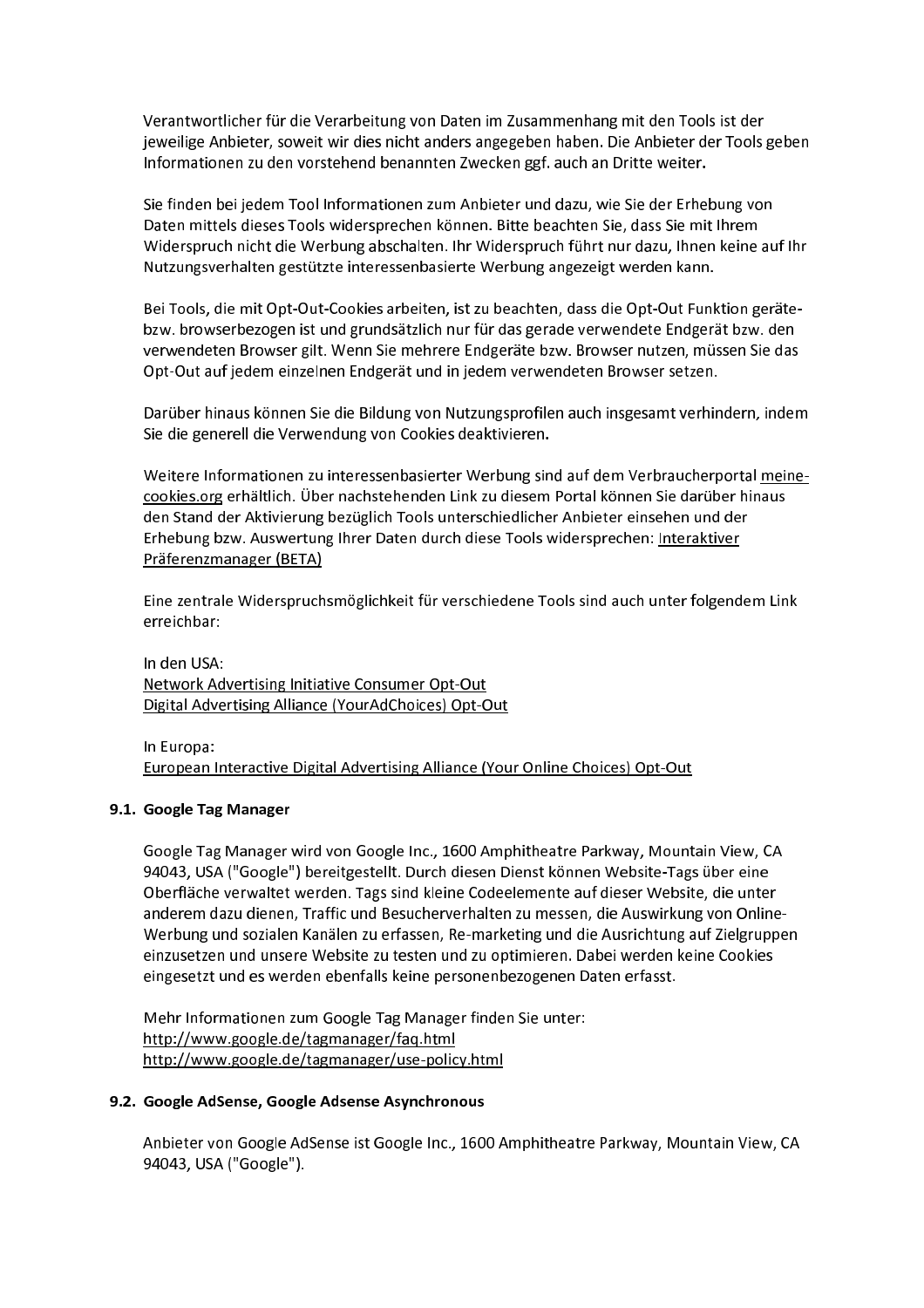Wir benutzten Google AdSense, einen Dienst zum Einbinden von Werbeanzeigen. Google AdSense verwendet Cookies und Web Beacons (unsichtbare Grafiken). Durch diese Web Beacons können Informationen wie der Besucherverkehr auf den Seiten dieses Angebots ausgewertet werden. Die durch Cookies und Web Beacons erzeugten Informationen über die Benutzung dieser Website (einschließlich der IP-Adresse der Nutzer) und Auslieferung von Werbeformaten werden an einen Server von Google in den USA übertragen und dort gespeichert. Diese Informationen können von Google an Vertragspartner von Google weiter gegeben werden. Google wird Ihre IP-Adresse jedoch nicht mit anderen von Ihnen gespeicherten Daten zusammenführen. Die Nutzer können die Installation der Cookies durch eine entsprechende Einstellung Ihrer Browser Software verhindern; der Anbieter weist die Nutzer jedoch darauf hin, dass sie in diesem Fall gegebenenfalls nicht sämtliche Funktionen dieses Angebotes voll umfänglich nutzen können. Durch die Nutzung dieser Website erklären die Nutzer sich mit der Bearbeitung der über sie erhobenen Daten durch Google in der zuvor beschriebenen Art und Weise und zu dem zuvor benannten Zweck einverstanden. Weitere Informationen zu diesem Tool finden Sie hier:

https://support.google.com/adsense/answer/140382?hl=de

Sie können der Erhebung bzw. Auswertung Ihrer Daten durch dieses Tool widersprechen, indem Sie diesen Anwendungshinweisen von Google folgen: https://support.google.com/ads/answer/7395996

## 9.3. Google Ads Measurement

Anbieter von Google Ads Measurement ist Google Inc., 1600 Amphitheatre Parkway, Mountain View, CA 94043, USA ("Google").

Google Ads Measurement speichert und verarbeitet Informationen über Ihr Nutzerverhalten auf unserem Internetauftritt. Google Ads Measurement verwendet hierfür unter anderem Cookies, also kleine Textdateien, die lokal im Zwischenspeicher Ihres Webbrowsers auf Ihrem Endgerät gespeichert werden und die eine Analyse der Benutzung unseres Internetauftritts durch Sie ermöglichen.

Wir verwenden Google Ads Measurement zu Marketing- und Optimierungszwecken, insbesondere um die Nutzung unseres Internetauftritts analysieren und um einzelne Funktionen und Angebote sowie das Nutzungserlebnis fortlaufend verbessern zu können. Durch die statistische Auswertung des Nutzerverhaltens können wir unser Angebot verbessern und für Sie als Nutzer interessanter ausgestalten. Hierin liegt auch unser berechtigtes Interesse an der Verarbeitung der vorstehenden Informationen.

Die Installation von Cookies können Sie verhindern, indem Sie vorhandene Cookies löschen und eine Speicherung von Cookies in den Einstellungen Ihres Webbrowsers deaktivieren. Wir weisen darauf hin, dass Sie in diesem Fall möglicherweise nicht alle Funktionen unseres Internetauftritts vollumfänglich nutzen können. Sie können die Erfassung der vorgenannten Informationen durch Google auch dadurch verhindern, indem Sie auf der nachfolgend verlinkten Webseiten ein Opt-Out-Cookie setzen: https://www.google.de/settings/ads

## 9.4. Google Ads. User Lists. Conversion-Tracking

Anbieter von Google Ads ist Google Inc., 1600 Amphitheatre Parkway, Mountain View, CA 94043, USA ("Google").

Um auf unsere Dienstleistungen aufmerksam zu machen, schalten wir Google-Ads-Anzeigen und nutzen im Rahmen dessen das Google Conversion-Tracking zum Zwecke einer personalisierten,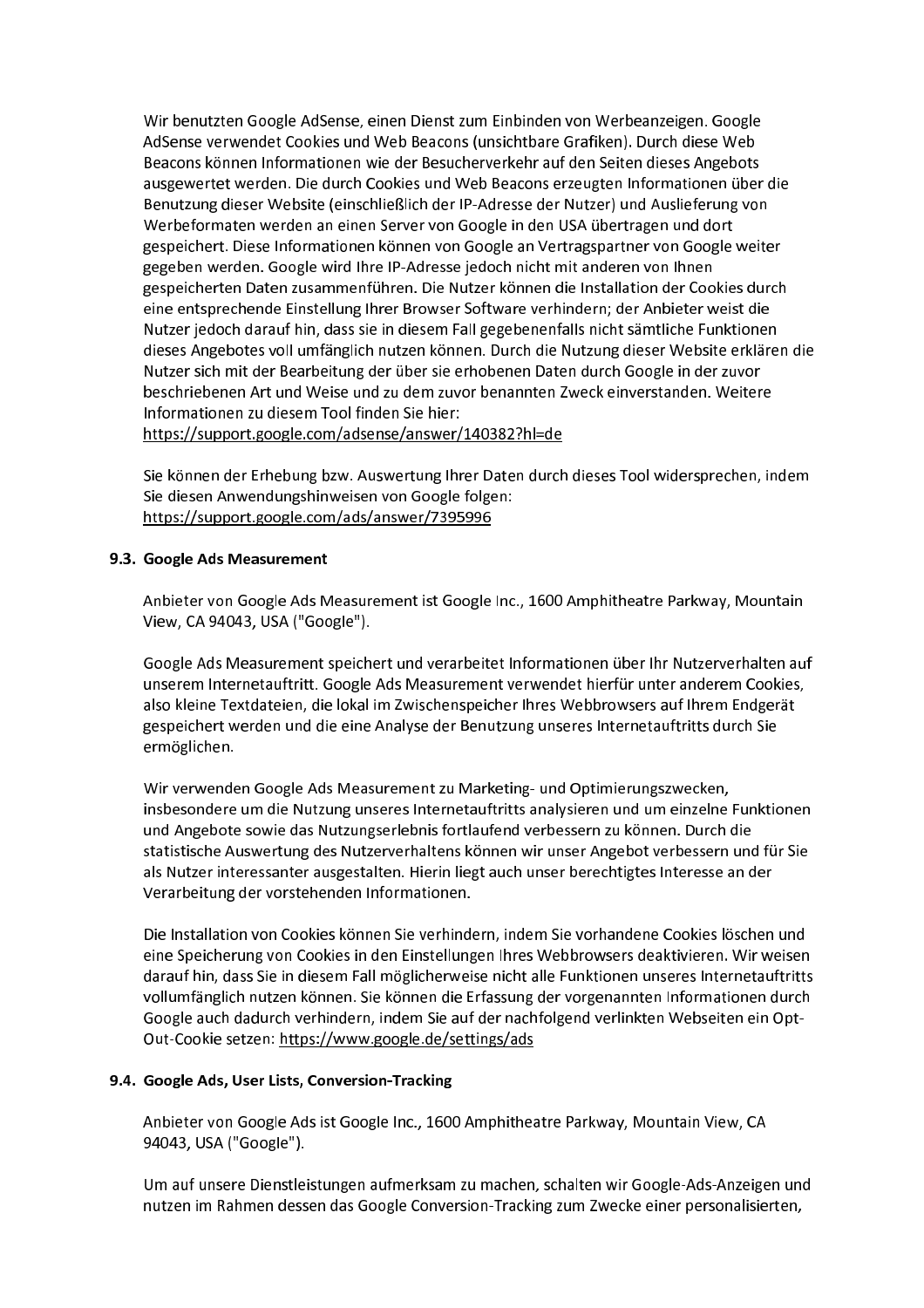interessen- und standortbezogenen Online-Werbung. Die Option, die IP-Adressen zu anonymisieren, wird beim Google Tag Manager über eine interne Einstellung geregelt, die im Source dieser Seite nicht sichtbar wird. Diese interne Einstellung ist so gesetzt, dass die durch das Bundesdatenschutzgesetz erforderte Anonymisierung der IP-Adressen erreicht wird.

Der Einsatz von Google Ads erfolgt auf Rechtsgrundlage von Art. 6 Abs. 1 S. 1 lit. a DSGVO (Einwilligung).

Die Anzeigen werden nach Suchanfragen auf Webseiten des Google-Werbenetzwerkes eingeblendet. Wir haben die Möglichkeit unsere Anzeigen mit bestimmten Suchbegriffen zu kombinieren. Mit Hilfe von Cookies können wir Anzeigen basierend auf den vorangegangen Besuchen eines Nutzers auf unserer Webseite schalten.

Beim Klick auf eine Anzeige wird auf dem Computer des Nutzers durch Google ein Cookie gesetzt. Weitergehende Informationen zur eingesetzten Cookie-Technologie finden Sie auch bei den Hinweisen von Google zu den Website-Statistiken und in den Datenschutzbestimmungen.

Mit Hilfe dieser Technologie erhalten Google und wir als Kunde Informationen darüber, dass ein Nutzer auf eine Anzeige geklickt hat und zu unseren Webseiten weitergeleitet wurde. Die hierbei erlangten Informationen werden ausschließlich für eine statistische Auswertung zur Anzeigenoptimierung genutzt. Wir erhalten keine Informationen, mit denen sich Besucher persönlich identifizieren lassen. Die uns von Google zur Verfügung gestellten Statistiken beinhalten die Gesamtzahl der Nutzer, die auf eine unserer Anzeigen geklickt haben, und ggf., ob diese zu einer mit einem Conversion-Tag versehenen Seite unseres Webauftrittes weitergeleitet wurden. Anhand dieser Statistiken können wir nachvollziehen, bei welchen Suchbegriffen besonders oft auf unsere Anzeige geklickt wurde und welche Anzeigen zu einer Kontaktaufnahme über das Kontaktformular durch den Nutzer führen.

Wenn Sie das nicht möchten, können Sie das Speichern des für diese Technologien erforderlichen Cookies beispielsweise über die Einstellungen Ihres Browsers unterbinden. In diesem Fall fließt Ihr Besuch nicht in die Nutzerstatistiken ein.

Sie haben zudem die Möglichkeit über die Anzeigeneinstellung die Typen von Google Anzeigen auszuwählen bzw. interessenbezogene Anzeigen auf Google zu deaktivieren. Alternativ können Sie der Verwendung von Cookies durch Drittanbieter deaktivieren, indem Sie die Deaktivierungshilfe der Netzwerkwerbeinitiative aufrufen.

Wir und Google erhalten allerdings weiterhin die statistische Information, wie viele Nutzer wann diese Seite besucht haben. Wenn Sie auch in diese Statistik nicht aufgenommen werden möchten, können Sie dies mit Hilfe von zusätzlichen Programmen für Ihren Browser (beispielsweisemit dem Add-on Ghostery) unterbinden.

Weitere Informationen zu diesem Tool finden Sie hier: https://support.google.com/googleads/#topic=10286612

Wenn Sie keine personalisierte Google-Ads-Anzeige von uns auf anderen Webseiten erhalten möchten, können Sie dies auf der Seite zur Deaktivierung von Google-Werbung abstellen: https://support.google.com/ads/answer/2662922?hl=de

## 9.5. Google Analytics Audiences

Google Analytics Audiences wird von Google Inc., 1600 Amphitheatre Parkway, Mountain View, CA 94043, USA ("Google") bereitgestellt. Wir setzen Google Analytics Audiences ein, um die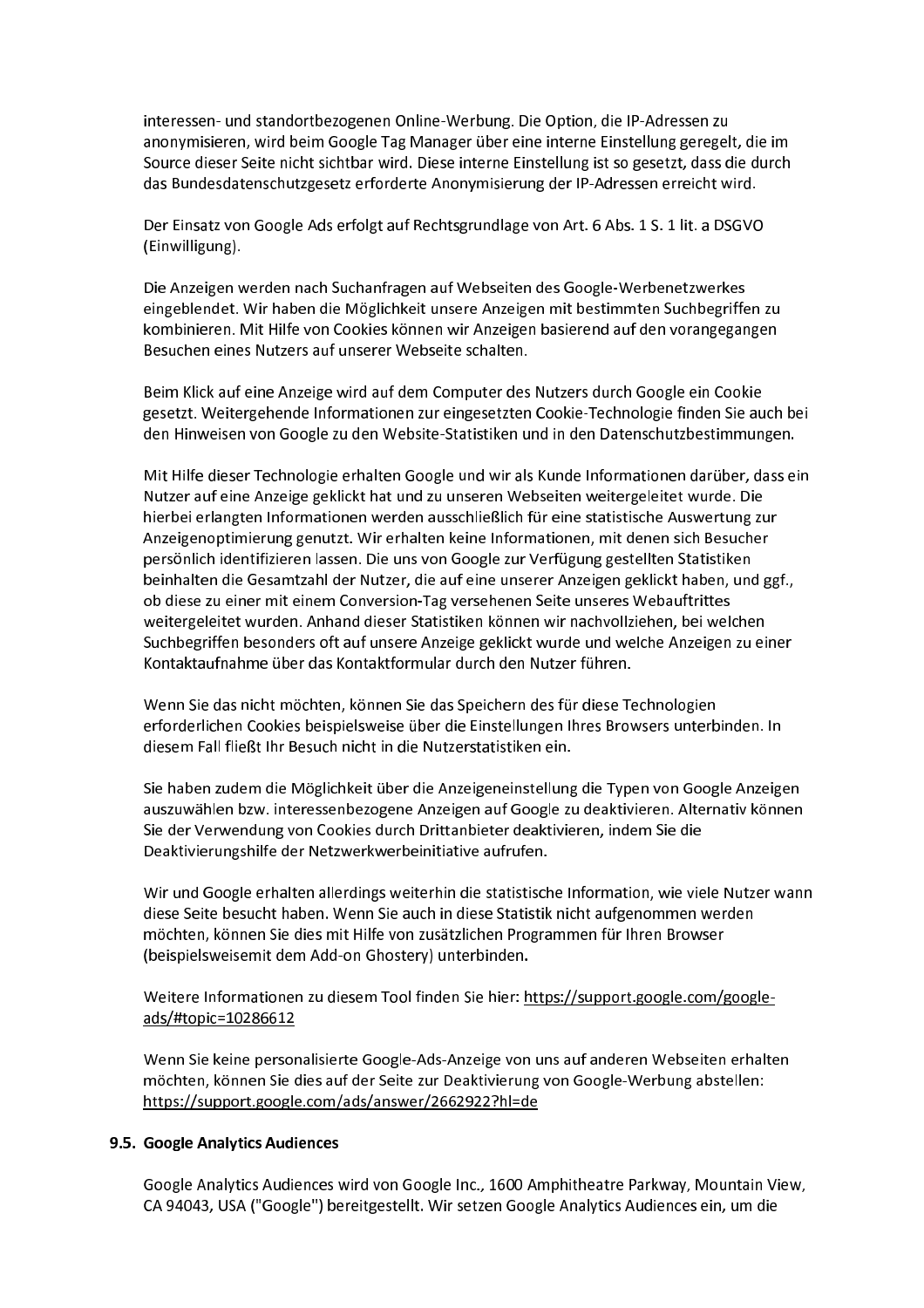durch innerhalb von Werbediensten Googles und seiner Partner geschalteten Anzeigen, nur solchen Nutzern anzuzeigen, die auch ein Interesse an unserem Onlineangebot gezeigt haben oder die bestimmte Merkmale (z. B. Interessen an bestimmten Themen oder Produkten, die anhand der besuchten Webseiten bestimmt werden) aufweisen, die wir an Google übermitteln (sog. "Remarketing-", bzw. "Google-Analytics-Audiences"). Mit Hilfe der Remarketing Audiences möchten wir auch sicherstellen, dass unsere Anzeigen dem potentiellen Interesse der Nutzer entsprechen und nicht belästigend wirken.

Weitere Informationen zur Datennutzung durch Google, Einstellungs- und Widerspruchsmöglichkeiten erfahren Sie auf den Webseiten von Google: https://www.google.com/intl/de/policies/privacy/partners ("Datennutzung durch Google bei Ihrer Nutzung von Websites oder Apps unserer Partner"), http://www.google.com/policies/technologies/ads ("Datennutzung zu Werbezwecken"), http://www.google.de/settings/ads ("Informationen verwalten, die Google verwendet, um Ihnen Werbung einzublenden").

# 9.6. Google Dynamic Remarketing

Anbieter von Google Dynamic Remarketing ist Google Inc., 1600 Amphitheatre Parkway, Mountain View, CA 94043, USA ("Google").

Auf unserer Website nutzen wir die dynamische Remarketing - Funktion von Google Ads. Die Technologie ermöglicht uns, nach Ihrem Besuch auf unserer Website automatisch erstellte, zielgruppenorientierte Werbung zu schalten. Die Anzeigen orientieren sich an den Produkten und Dienstleistungen, die Sie beim letzten Besuch unserer Website angeklickt haben. Um interessenbasierte Anzeigen zu erstellen verwendet Google Cookies. Cookies sind kleine Textdateien, die beim Besuch unserer Website in Ihren Browser gespeichert werden. Google speichert dabei normalerweise Informationen wie Ihre Webanfrage, die IP-Adresse, den Browsertyp, die Browsersprache, das Datum und die Uhrzeit Ihrer Anfrage. Diesen Informationen dienen nur der Zuordnung des Webbrowsers an einem bestimmten Computer. Sie können nicht dazu verwendet werden, eine Person zu identifizieren. Wenn Sie keine nutzerbasierte Werbung von Google erhalten wollen, können Sie die Schaltung von Werbeanzeigen mithilfe der Anzeigeneinstellung von Google deaktivieren. Weitere Informationen dazu, wie Google Cookies verwendet, können Sie in der Datenschutzerklärung von Google nachlesen.

Weitere Informationen zu diesem Tool finden Sie hier: https://support.google.com/googleads/#topic=10286612

Sie können der Erhebung bzw. Auswertung Ihrer Daten durch dieses Tool widersprechen, indem Sie diesen Anwendungshinweisen von Google folgen: https://support.google.com/ads/answer/7395996

## 9.7. Microsoft Ads

Anbieter von Microsoft Ads ist die Firma Microsoft Corporation, One Microsoft Way, Redmond, WA98052-6399, USA.

Um auf unsere Dienstleistungen aufmerksam zu machen, schalten wir Microsoft Ads Anzeigen. Diese Anzeigen werden nach Suchanfragen über das Yahoo!-Microsoft-Netzwerk in den Suchmaschinen Microsoft, Yahoo! und MSN eingeblendet. Wir haben hier die Möglichkeit unsere Anzeigen mit bestimmten Suchbegriffen zu kombinieren und sind damit auf allen großen Suchmaschinen präsent. Zur Durchführung der Analyse des Nutzerverhaltens setzt auch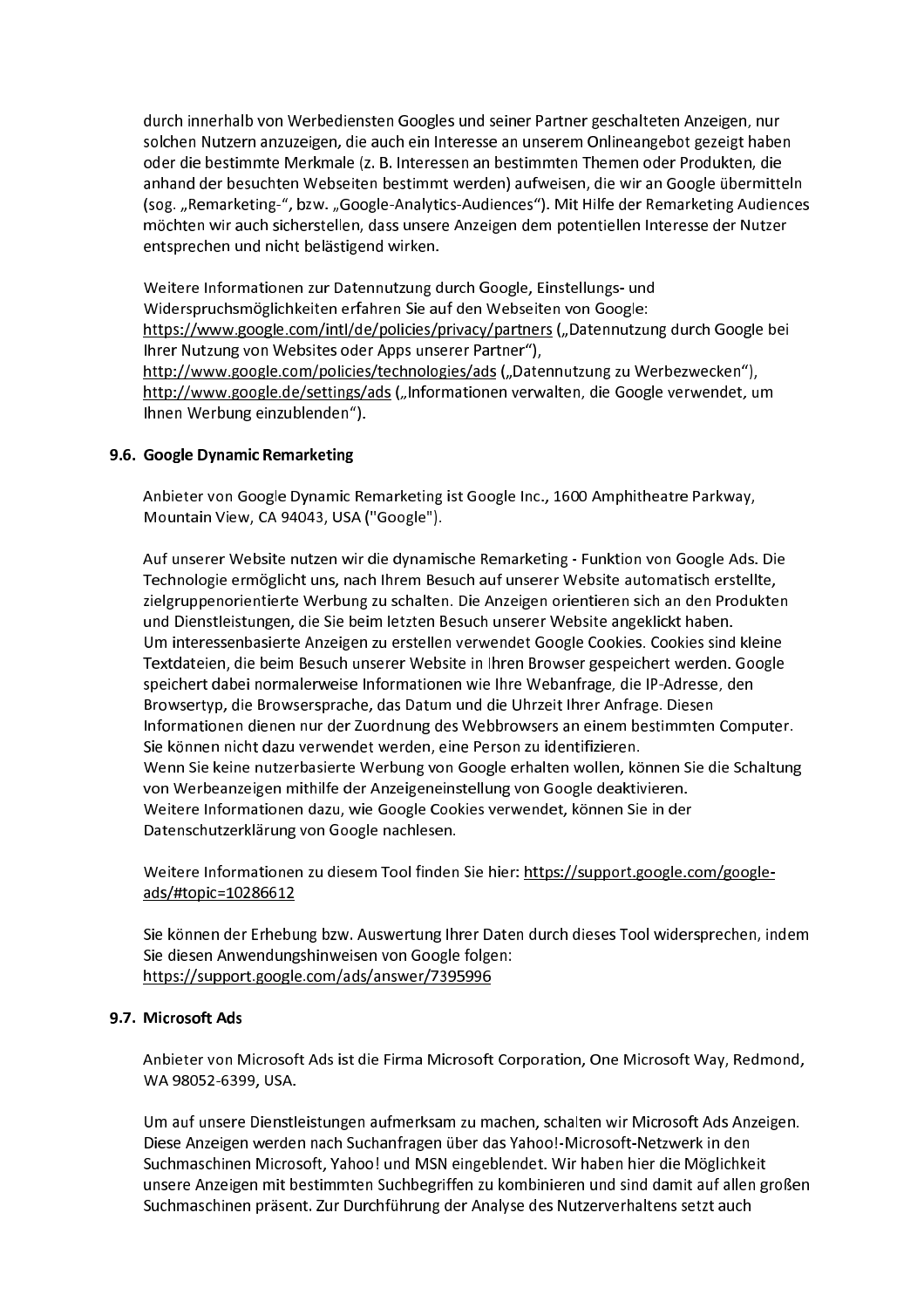Microsoft Ads Cookies ein. Beim Klick auf eine Anzeige oder beim Besuch auf unserer Website wird auf dem Computer des Nutzers durch Microsoft Ads ein Cookie gesetzt. Diese Informationen werden genutzt, um den Besucher bei einer späteren Suchanfrage gezielt ansprechen zu können.

Der Einsatz von Microsoft Ads erfolgt auf Rechtsgrundlage von Art. 6 Abs. 1 S. 1 lit. a DSGVO (Einwilligung).

Weitere Informationen zum Datenschutz und zu den eingesetzten Cookies bei Microsoft Ads finden Nutzer in der Datenschutzerklärung von Microsoft: https://privacy.microsoft.com/dede/privacystatement

Sie können der Erhebung bzw. Auswertung Ihrer Daten durch dieses Tool widersprechen, indem Sie den Anwendungshinweisen von Microsoft folgen und das unter dem folgenden Link verfügbare Opt-Out Cookie herunterladen und speichern: https://account.microsoft.com/privacy/adsettings/signedout?ru=https:%2F%2Faccount.microsoft.com%2Fprivacy%2Fad-settings

# 9.8. Criteo

Anbieter von Criteo ist die Firma Criteo SA, 32 Rue Blance, 75009 Paris, Frankreich.

Auf unseren Seiten und Onlineangeboten werden durch die Technologie von Criteo Informationen über das Surfverhalten der Webseitenbesucher zu Marketingzwecken in rein anonymisierter Form gesammelt und hierfür Cookies gesetzt. Criteo kann so das Surfverhalten analysieren und anschließend gezielte Produktempfehlungen als passendes Werbebanner anzeigen, wenn andere Webseiten besucht werden. In keinem Fall können die anonymisierten Daten dazu verwendet werden, den Besucher der Website persönlich zu identifizieren. Die von Criteo gesammelten Daten werden lediglich zur Verbesserung des Werbeangebots genutzt. Auf jedem eingeblendeten Banner befindet sich rechts unten ein kleines "i" (für Information), was sich bei Mouse-Over öffnet und beim Klick auf eine Seite führt, auf der die Systematik erklärt und ein Opt-Out angeboten wird. Beim Klick auf Opt-Out wird ein Opt-Out-Cookie gesetzt, was die Anzeige dieser Banner künftig unterbindet. Eine andere Verwendung oder Weitergabe an Dritte erfolgt nicht. Criteo arbeitet mit folgenden Plattformen zusammen:

AdForm; AdGeneration; Admax; AdMeta; AdScale; Adskom; AdStir; AdYouLike; Ameba; Amobee; ANTS; AOL Adtech; Appnexus; BidSwitch; BrightRoll Exchange; Cauly; Cheeta; Facebook; Fluct; FreeWheel; Fyber; Geniee; Google; Improve Digital; Index; InMobi; Inneractive; Inmobi; Ividence; kakao; Ligatus; LinkedIn; Mail.ru; MAX Ads; LiveIntent; MADS; MicroAd; Microsoft; Millennial (aka: One by AOL: Mobile); Mobfox; Mocoplex; MoPub; MSFT Corp; MSFT MAX; Nas Media; Nativo; Nend; Nexage; OpenX; Opera Mediaworks; Orange; Outbrain; Pinterest; Plista; Pubmatic; PulsePoint; Rubicon Project; Sharethrough; Smaato; SMART AdServer, Smart RTB+: SmartClip: Sovrn: SpotX: Stroer: Taboola: Teads: Telaria: TimesInternet: Toast Exchange: Triplelift; Twiago; Twitter; UCFunnel; Xrost; Unruly; Yahoo; Yandex; Yieldlab; Yieldmo; YieldOne; YieldPartners

Weitere Informationen zu diesem Tool finden Sie hier: https://www.criteo.com/de/privacy/

Sie können der Erhebung bzw. Auswertung Ihrer Daten durch dieses Tool widersprechen, indem Sie das unter dem folgenden Link verfügbare Opt-Out Cookie herunterladen und speichern: http://www.criteo.com/de/privacy/

# 9.9. Google SiteSearch (Google AJAX Search API)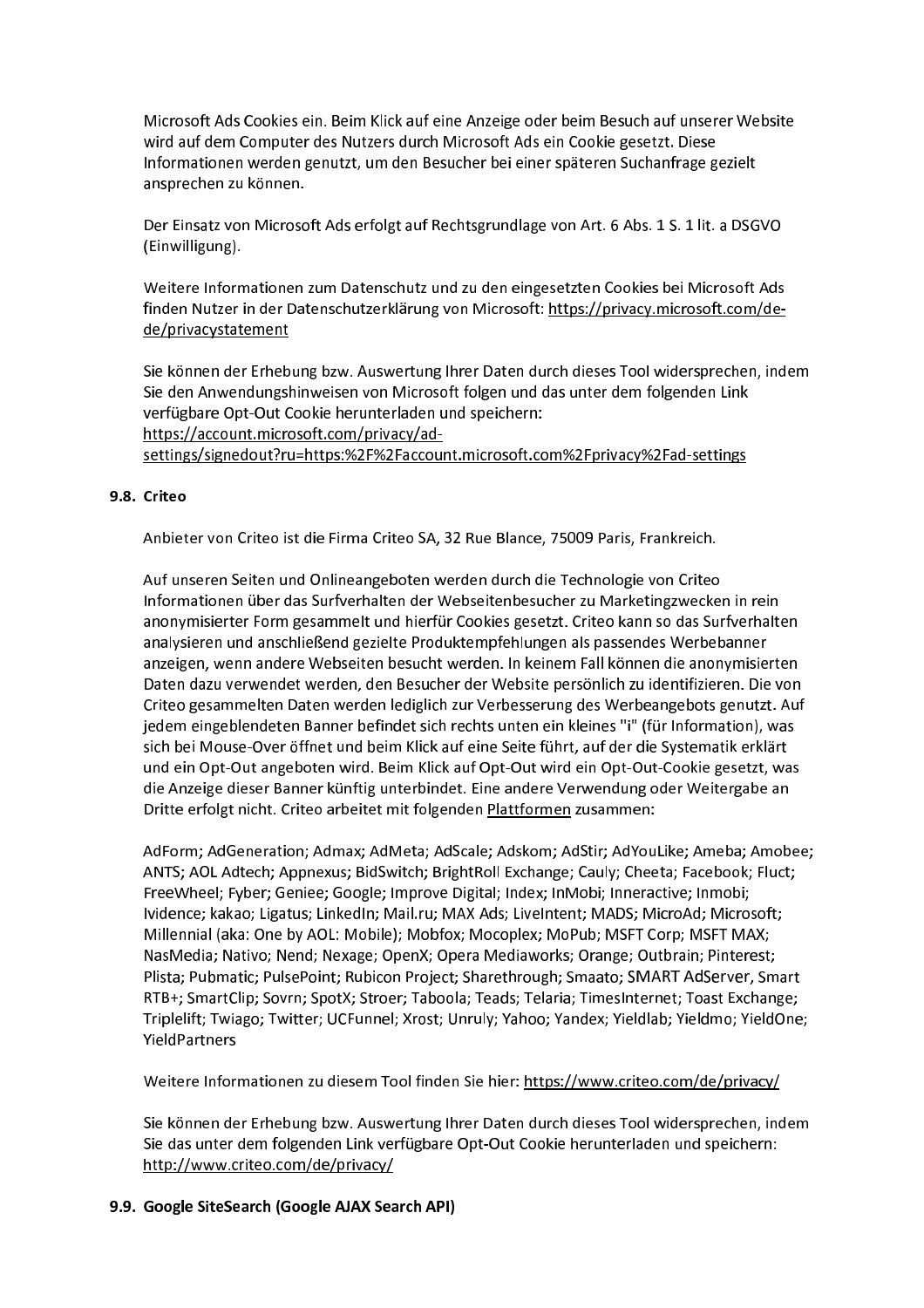Anbieter des Java-Script Codes "Google AJAX Search API"ist das Unternehmen Google Inc., 1600 Amphitheatre Parkway, Mountain View, CA 94043, USA ("Google"). Hierbei handelt es sich um einen externen Code der Google-Such-Schnittstelle. Bei Verwendung des Suchfelds auf dieser Webseite werden damit Daten an Google weitergegeben. Weitere Informationen zu diesem Tool finden Sie hier: https://www.google.com/intl/de de/policies/privacy/

Um die Ausführung von Java-Script Code von Google AJAX Search API insgesamt zu verhindern, können Sie einen Java-Script-Blocker installieren (z.B. www.noscript.net). Sie können der Erhebung bzw. Auswertung Ihrer Daten durch dieses Tool widersprechen, indem Sie das unter dem folgenden Link verfügbare Opt-Out Cookie herunterladen und speichern: https://www.google.com/settings/ads/

# 9.10. The ADEX

Dieses Online-Angebot nutzt die Dienste der The ADEX GmbH, Torstraße 19, 10119 Berlin. ADEX bietet Technologien an, Werbung für den Nutzer anhand seiner individuellen Interessen basierend auf dem Nutzungsverhalten auf Webseiten optimal zu platzieren und auszusteuern sowie deren prozentualen Anteil an der sog. "Conversion", dem Weg von der ersten Werbung bis hin zum finalen Kauf, messbar zu machen. Dazu werden Cookies, Web Beacons oder ähnliche Technologien verwendet. Die erhobenen Nutzungsdaten werden unter einem Pseudonym gespeichert. Diesem Pseudonym werden Informationen über die User-Aktivitäten auf unseren Websites, Services, Anwendungen und Tools (z.B. geklickte Werbebanner, besuchte Unterseiten, gestellte Suchanfragen etc.) zugeordnet. Die übermittelte IP-Adresse eines User-Gerätes wird vollständig anonymisiert und zur Bildung von Haushaltsnetzwerken verwendet. In Haushaltsnetzwerken können die mit dem Internet verbundenen Geräte, wie Computer, Telefone, Connected TVs und andere, erkannt und die jeweils erhobenen Nutzungsdaten von Webseiten über die verschiedenen Geräte hinweg kombiniert werden. Mit den gewonnenen Informationen können weder personenbezogene Daten noch ein konkreter Aufenthaltsort eines Nutzers ermittelt werden. Eine persönliche Identifikation des Users ist damit ausgeschlossen.

Der Einsatz von Adex erfolgt auf Rechtsgrundlage von Art. 6 Abs. 1 S. 1 lit. a DSGVO (Einwilligung).

Weitere Informationen zum Datenschutz bei ADEX erhalten Sie unter: https://www.theadex.com/privacy-opt-out/.

Sie können Ihre Einwilligung unter folgendem Link widerrufen: http://de.theadex.com/company/consumer-opt-out/#opt-in-out.

#### $9.11.$ **New Relic**

Anbieter von New Relic ist das Unternehmen New Relic Inc., 188 Spear Street, Suite 1200 San Francisco, CA 94105, USA. Wir nutzen auf unserer Webseite ein Plugin des Webanalyse-Dienstes von New Relic. Dieses Plugin ermöglicht statistische Auswertungen über die Geschwindigkeit der Webseite zu erfassen. Durch die Einbindung des Plugins erhält New Relic die Information, dass ein Nutzer ein entsprechende Seite des Angebots aufgerufen hat. Wenn ein Nutzer eine Webseite dieses Angebots aufruft, die ein solches Plugin enthält, baut sein Browser eine direkte Verbindung mit den Servern von New Relic auf. Es werden keine personenbezogenen Daten von New Relic erfasst. Ihre IP-Adresse, notwendig für die Kommunikation mit den Servern von New Relic, wird nicht über die Dauer Ihrer Besuchs auf unserem Seiten gespeichert, genutzt oder transferiert.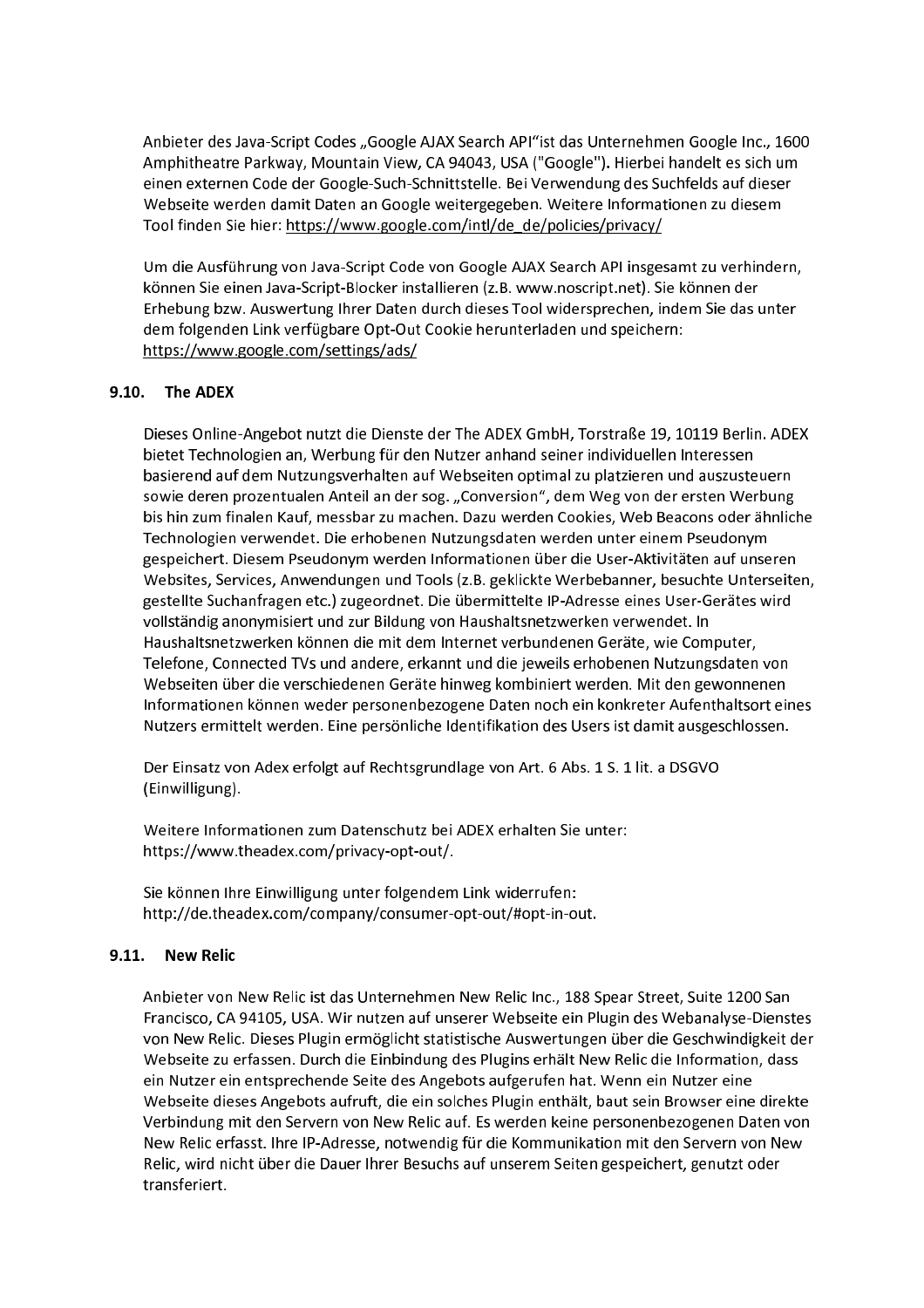Ist der Nutzer auch ein User der Dienste von New Relic und ist eingeloggt, kann New Relic den Besuch seinem Konto bei New Relic zuordnen.

Wenn Sie Mitglied bei New Relic sind und nicht möchten, dass New Relic auf diesen Seiten Daten über Sie sammelt um Sie mit Ihren bei New Relic gespeicherten Mitgliedsdaten zu verknüpfen, müssen Sie sich vor dem Besuch dieser Seiten bei New Relic ausloggen.

New Relic Zweck und Umfang der Datenerhebung und die weitere Verarbeitung und Nutzung der Daten durch New Relic sowie die diesbezüglichen Rechte und Einstellungsmöglichkeiten zum Schutz der Privatsphäre der Nutzer, können diese den Datenschutzhinweisen von New Relic entnehmen: https://newrelic.com/privacy

Sie können der Erhebung bzw. Auswertung Ihrer Daten durch dieses Tool widersprechen, indem Sie die Opt-Out-Möglichkeit unter folgendem Link nutzen: https://newrelic.com/termsandconditions/cookie-policy

## 10. Facebook Pixel und Website Custom Audience

Wir möchten unseren Nutzern in diesem Online-Angebot auf ihre Interessen zugeschnittene Werbung bzw. besondere Angebote präsentieren ("interessenbasierte Werbung") und die Häufigkeit der Anzeige bestimmter Werbung begrenzen. Zu diesem Zweck setzen wir das Tool Website Custom Audiences von Facebook sowie den Facebook-Pixel ein.

Beim Facebook-Pixel handelt es sich um einen Javescript-Code, der die folgenden Daten an die Facebook Ireland Ltd, Grand Canal Square, Grand Canal Harbour, Dublin 2, Irland ("Facebook") sendet:

- $\bullet$  HTTP Header-Informationen (u.a. IP-Adresse, Informationen zum Webbrowser, Seitenspeicherort, Dokument, URL der Webseite und Nutzeragent des Webbrowsers sowie Tag und Uhrzeit der Nutzung);
- Pixelspezifische Daten: dies umfasst die Pixel-ID und Facebook-Cookie-Daten, einschließlich Ihrer Facebook-ID (diese werden verwendet, um Ereignisse mit einem bestimmten Facebook-Werbekonto zu verknüpfen und sie einem Facebook-Nutzer zuzuordnen);
- Zusätzliche Informationen über den Besuch sowie über Standard- und benutzerdefinierte Datenereignisse. Wir verwenden folgende benutzerdefinierte Datenereignisse:
	- o Gesuchte und betrachtete Inhalte auf Produktebene;
	- o Produkt wurde in Warenkorb gelegt;
	- o Einleitung eines Checkouts im Bestellprozess: sowie
	- o Abschluss des Bestellprozesses.

Facebook prüft mittels der gehashten nutzerspezifischen Facebook-ID (im Facebook-Cookie enthalten) automatisiert, ob sich die durch den Facebook-Pixel übermittelten Daten einem Facebook-Nutzer zuordnen lassen. Sofern in Ihrem Browser keine Facebook-Cookie gespeichert ist, wird keine Einordnung in eine der "Custom Audience" bezeichneten Nutzergruppen vorgenommen.

Kann eine Zuordnung der im Facebook-Cookie enthaltenen Facebook-ID zu einem Facebook-Nutzer vorgenommen werden, ordnet Facebook diesen Nutzer anhand der von uns festgelegten Regeln einer "Custom Audience" zu, sofern die hierfür geltenden Kriterien erfüllt sind. Die so erhaltenen Informationen nutzen wir für die Ausspielung von Anzeigen in Facebook ("Facebook Ads"). Anzeigen werden jedoch erst ab einer "Custom Audience" Größe von 20 verschiedenen Nutzern angezeigt - aus der Anzeigenschaltung können also keine Rückschlüsse auf die Eigenschaften der einzelnen Nutzer gezogen werden. Die Zuordnung zu einer "Custom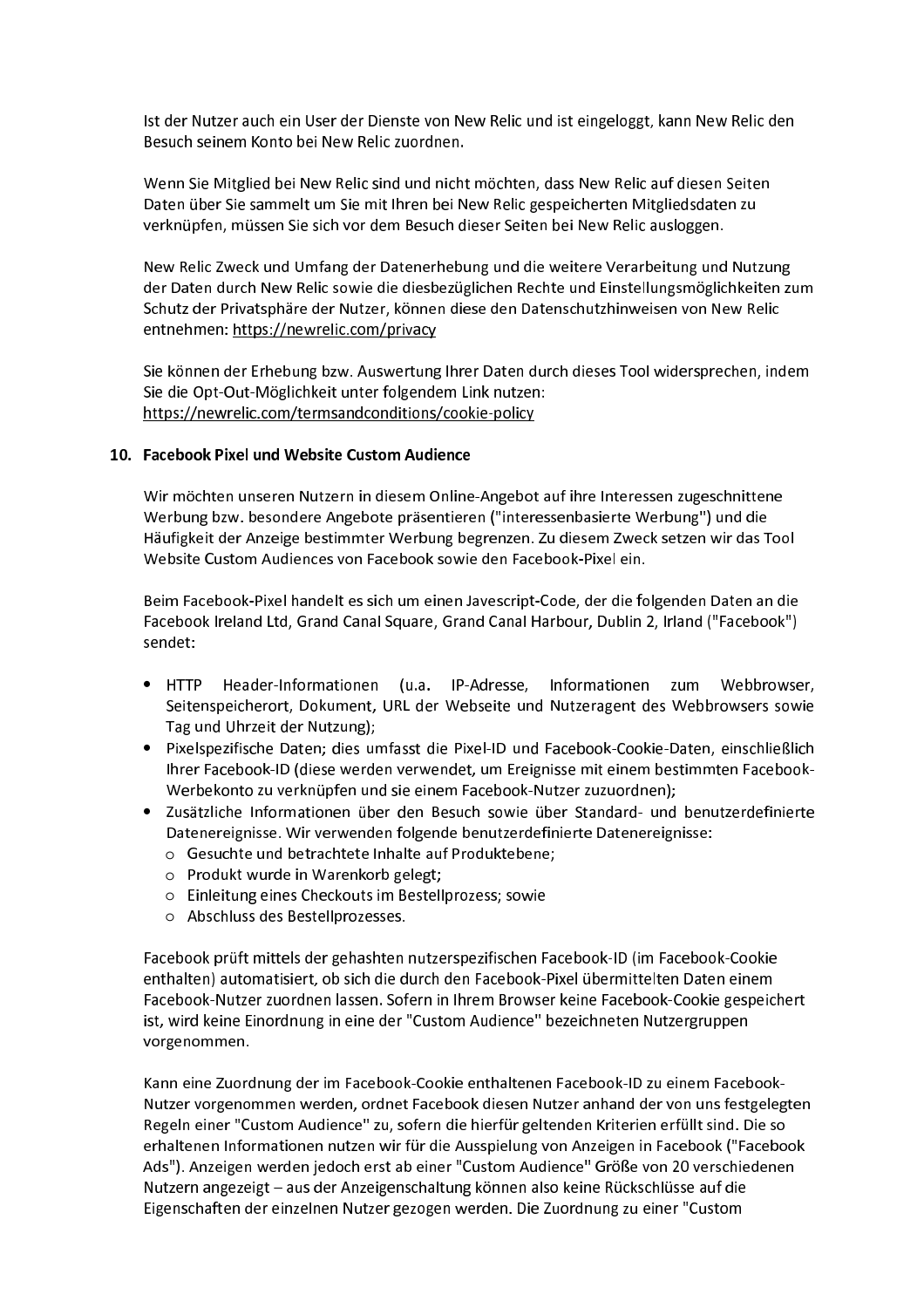Audience" erfolgt für maximal 180 Tage. Diese Frist beginnt erneut, wenn Sie unsere Website erneut besuchen und eine Übereinstimmung mit denselben "Custom Audience"-Regeln vorliegt.

Facebook kann Ihren Besuch unserer Website und Ihre damit verbundenen Aktivitäten Ihrem Facebook Benutzerkonto zuordnen. Dies ist uns nicht möglich. Wir erhalten von Facebook lediglich statistische Informationen über die Nutzung unserer Website mittels Audience Insights.

Facebook gibt Ihre Daten an die Facebook Inc., Facebook 1 Hacker Way Menlo Park, CA 94025, USA weiter und nutzt Ihre Daten um die Qualität seiner Werbung zu verbessern, indem u.a. der von Facebook verwendete Optimierungs-Algorithmus zur Anzeige von Facebook Ads sowie das News Feed Ranking verbessert werden.

## Widerspruchsrecht:

Wenn Sie der Nutzung von Facebook Website Custom Audiences widersprechen möchten, klicken Sie bitte hier. Es wird dann ein sogenannter Opt-Out-Cookie gesetzt, der die Übermittlung von Daten über den Facebook-Pixel verhindert.

Dieser Opt-Out-Cookie hat eine grundsätzlich unbegrenzte Wirkungsdauer. Bitte beachten Sie jedoch, dass die Opt-Out Funktion geräte- bzw. browserbezogen ist und grundsätzlich nur für das gerade verwendete Endgerät bzw. den verwendeten Browser gilt. Wenn Sie mehrere Endgeräte bzw. Browser nutzen, müssen Sie das Opt-Out auf jedem einzelnen Endgerät und in jedem verwendeten Browser vornehmen.

Sollten Sie alle Cookies in Ihrem Browser löschen, findet ein Widerspruch außerdem evtl. keine Berücksichtigung mehr und muss von Ihnen erneut erhoben werden.

## 11. Facebook Connect

Auf unserer Website können Sie sich zur Erstellung eines Kundenkontos bzw. zur Registrierung mittels des Social Plugin "Facebook Connect" des sozialen Netzwerkes Facebook, das von der Facebook Ireland Ltd., 4 Grand Canal Square, Grand Canal Harbour, Dublin 2, Irland ("Facebook"), betrieben wird, im Rahmen der sog. Single Sign-On Technik anmelden, falls Sie über ein Facebook-Profil verfügen. Die Social Plugins von "Facebook Connect" auf unserer Internetseite erkennen Sie am blauen Button mit dem Facebook-Logo und der Aufschrift "Mit Facebook anmelden" bzw. "Connect with Facebook" bzw. "Log in with Facebook" bzw. "Sign in with Facebook".

Wenn Sie eine Seite unseres Webauftritts aufrufen, die ein solches Plugin enthält, stellt Ihr Browser eine direkte Verbindung zu den Servern von Facebook her. Der Inhalt des Plugins wird von Facebook direkt an Ihren Browser übermittelt und in die Seite eingebunden. Durch diese Einbindung erhält Facebook die Information, dass Ihr Browser die entsprechende Seite unseres Webauftritts aufgerufen hat, auch wenn Sie kein Facebook-Profil besitzen oder gerade nicht bei Facebook eingeloggt sind. Diese Information (einschließlich Ihrer IP-Adresse) wird von Ihrem Browser direkt an einen Server von Facebook Inc. in die USA übermittelt und dort gespeichert. Diese Datenverarbeitungsvorgänge erfolgen gemäß Art. 6 Abs. 1 lit. f DSGVO auf Basis des berechtigten Interesses von Facebook an der Einblendung von personalisierter Werbung auf Basis Ihres Surfverhaltens

Über die Verwendung dieses "Facebook Connect"-Buttons auf unserer Website haben Sie außerdem die Möglichkeit, sich mittels Ihrer Facebook-Nutzerdaten auf unserer Website einzuloggen bzw. zu registrieren. Ausschließlich dann, wenn Sie vor dem Anmeldeprozess auf Basis eines entsprechenden Hinweises über den Austausch von Daten mit Facebook Ihre ausdrückliche Einwilligung gemäß Art. 6 Abs. 1 lit. a DSGVO erteilen, erhalten wir bei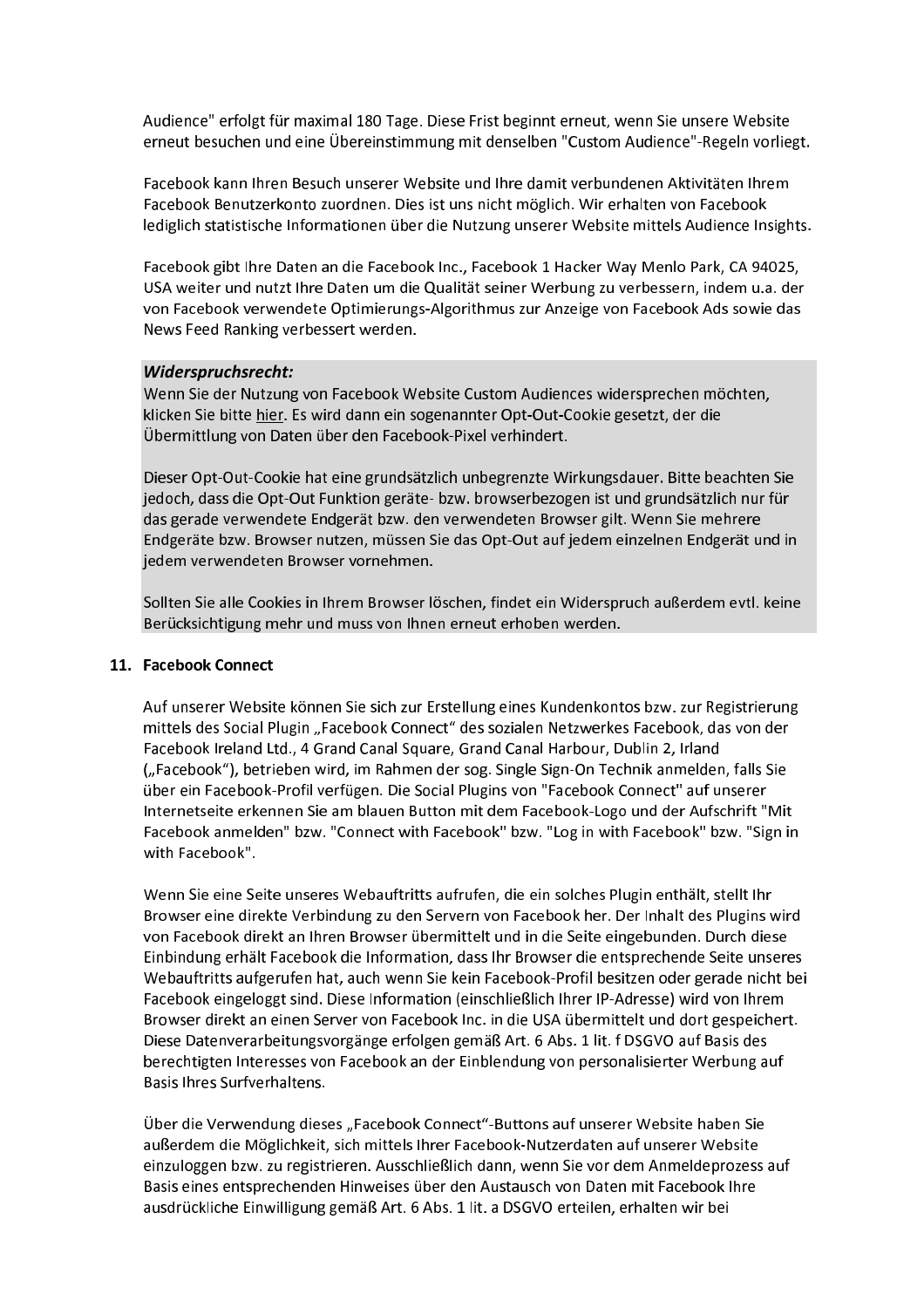Verwendung des "Facebook Connect"- Buttons von Facebook, abhängig von Ihren persönlich getroffenen Datenschutzeinstellungen bei Facebook, die in ihrem Profil hinterlegten allgemeinen und öffentlichen zugänglichen Informationen. Zu diesen Informationen gehören die Nutzer-ID, der Name, das Profilbild, das Alter und das Geschlecht.

Wir weisen darauf hin, dass es nach Änderungen der Datenschutzbedingungen und Nutzungsbedingungen von Facebook bei Erteilung der Einwilligung auch zu einer Übertragung Ihrer Profilbilder, der Nutzer-IDs Ihrer Freunde und der Freundesliste kommen kann, wenn diese in Ihren Privatsphäreeinstellungen bei Facebook als "öffentlich" markiert wurden. Die von Facebook übermittelten Daten werden bei uns zur Erstellung eines Benutzerkontos mit den notwendigen Daten (Anrede, Vorname, Nachname, Adressdaten, Land, E-Mail-Adresse, Geburtsdatum), gespeichert und verarbeitet, falls diese von Ihnen bei Facebook dazu freigegeben wurden. Umgekehrt können auf Basis Ihrer Einwilligung Daten (z.B. Informationen zu Ihrem Surf- bzw. Kaufverhalten) von uns an Ihr Facebook-Profil übertragen werden.

Die erteilte Einwilligung kann jederzeit durch eine Nachricht an den zu Beginn dieser Datenschutzerklärung genannten Verantwortlichen widerrufen werden.

Zweck und Umfang der Datenerhebung und die weitere Verarbeitung und Nutzung der Daten durch Facebook sowie Ihre diesbezüglichen Rechte und Einstellungsmöglichkeiten zum Schutz Ihrer Privatsphäre entnehmen Sie bitte den Datenschutzhinweisen von Facebook: https://www.facebook.com/policy.php

Wenn Sie nicht möchten, dass Facebook die über unseren Webauftritt gesammelten Daten unmittelbar Ihrem Facebook-Profil zuordnet, müssen Sie sich vor Ihrem Besuch unserer Website bei Facebook ausloggen. Sie können das Laden der Facebook Plugins auch mit Add-Ons für Ihren Browser komplett verhindern, z.B. mit "Adblock Plus" (https://adblockplus.org/de/).

## 12. Gravatar (Abruf von Profilbildern)

Wir setzen in unserem Blog den Dienst Gravatar, der Automattic, Inc. 132 Hawthorne Street San Francisco, CA 94107, USA, ein.

Gravatar ist ein Dienst, bei dem sich Nutzer anmelden und Profilbilder und ihre E-Mailadressen hinterlegen können. Wen Nutzer mit der jeweiligen E-Mailadresse auf anderen Onlinepräsenzen (vor allem in Blogs) Beiträge oder Kommentare hinterlassen, können so deren Profilbilder neben den Beiträgen oder Kommentaren dargestellt werden. Hierzu wird die von den Nutzern mitgeteilte E-Mailadresse an Gravatar zwecks Prüfung, ob zu ihr ein Profil gespeichert ist, verschlüsselt übermittelt. Dies ist der einzige Zweck der Übermittlung der E-Mailadresse und sie wird nicht für andere Zwecke verwendet, sondern danach gelöscht.

Die Nutzung von Gravatar erfolgt auf Grundlage unserer berechtigten Interessen im Sinne des Art. 6 Abs. 1 lit. f) DSGVO, da wir mit Hilfe von Gravatar den Beitrags- und Kommentarverfassern die Möglichkeit bieten ihre Beiträge mit einem Profilbild zu personalisieren.

Durch die Anzeige der Bilder bringt Gravatar die IP-Adresse der Nutzer in Erfahrung, da dies für eine Kommunikation zwischen einem Browser und einem Onlineservice notwendig ist. Nähere Informationen zur Erhebung und Nutzung der Daten durch Gravatar finden sich in den Datenschutzhinweisen von Automattic: https://automattic.com/privacy/

Wenn Nutzer nicht möchten, dass ein mit Ihrer E-Mail-Adresse bei Gravatar verknüpftes Benutzerbild in den Kommentaren erscheint, sollten Sie zum Kommentieren eine E-Mail-Adresse nutzen, welche nicht bei Gravatar hinterlegt ist. Wir weisen ferner darauf hin, dass es auch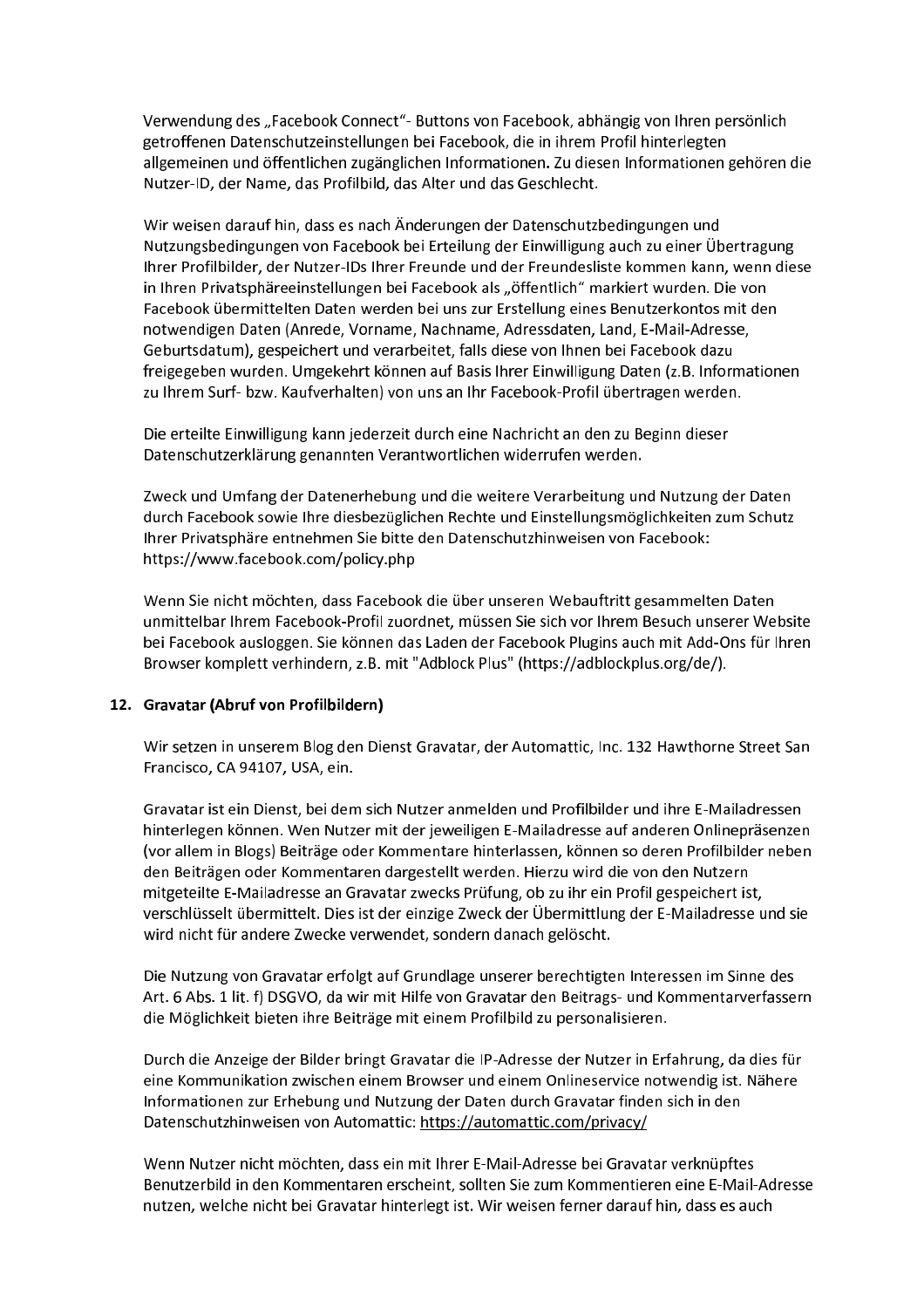möglich ist eine anonyme oder gar keine E-Mailadresse zu verwenden, falls die Nutzer nicht wünschen, dass die eigene E-Mailadresse an Gravatar übersendet wird. Nutzer können die Übertragung der Daten komplett verhindern, indem Sie unser Kommentarsystem nicht nutzen.

# 13. Social Plugins

Dieses Online-Angebot verwendet Social Plugins ("Plugins") folgenden Anbieters:

# 13.1. Social Plugins von Facebook

Plugins des sozialen Netzwerks Facebook; Facebook wird unter www.facebook.com von Facebook Inc., 1601 S. California Ave. Palo Alto, CA 94304, USA, und unter www.facebook.de von Facebook Ireland Limited, Hanover Reach, 5-7 Hanover Quay, Dublin 2, Irland, betrieben ("Facebook"). Eine Übersicht über die Plugins von Facebook und deren Aussehen finden Sie hier: https://developers.facebook.com/docs/plugins Informationen zum Datenschutz bei Facebook finden Sie hier: https://www.facebook.com/policy.php

# 13.2. AddThis Plugin (z.B. "Share"-Button)

Auf unserer Website werden sogenannte Social Plugins ("Plugins") des Bookmarking-Dienstes AddThis verwendet, der von der AddThis LLC, Inc. 8000 Westpark Drive, Suite 625, McLean, VA 2210, USA ("AddThis") betrieben wird. Die Plugins sind meist mit einem AddThis-Logo beispielsweise in Form eines weißen Pluszeichens auf orangefarbenen Grund gekennzeichnet. Eine Übersicht über die AddThis Plugins und deren Aussehen finden Sie hier: https://www.addthis.com/get/sharing

Wenn Sie eine Seite unseres Webauftritts aufrufen, die ein solches Plugin enthält, stellt Ihr Browser eine direkte Verbindung zu den Servern von AddThis her. Der Inhalt des Plugins wird von AddThis direkt an Ihren Browser übermittelt und in die Seite eingebunden. Durch die Einbindung erhält AddThis die Information, dass Ihr Browser die entsprechende Seite unseres Webauftritts aufgerufen hat und speichert zur Identifikation Ihres Browsers ein Cookie auf Ihrem Endgerät. Diese Information (einschließlich Ihrer IP-Adresse) wird von Ihrem Browser direkt an einen Server von AddThis in die USA übermittelt und dort gespeichert. AddThis verwendet die Daten zur Erstellung anonymisierter Nutzerprofile, die als Grundlage für eine personalisierte und interessenbezogene Werbeansprache der Besucher von Internetseiten mit AddThis-Plugins dient.

Zweck und Umfang der Datenerhebung und die weitere Verarbeitung und Nutzung der Daten durch AddThis entnehmen Sie bitte den Datenschutzhinweisen von AddThis: http://www.addthis.com/privacy/privacy-policy

Wenn Sie der Datenerhebung durch AddThis für die Zukunft widersprechen möchten, können Sie ein sogenanntes Opt-Out-Cookie setzen, das Sie unter folgendem Link herunterladen können: http://www.addthis.com/privacy/opt-out

## 13.3. Social Plugins

Die verschiedenen Anbieter von Plugins werden im Folgenden unter dem Begriff "Plugin-Anbieter" zusammengefasst.

Um den Schutz Ihrer Daten beim Besuch unseres Online-Angebots zu erhöhen, sind die Plugins mittels der sogenannten "Shariff-Lösung" in die Seite eingebunden. Dies sorgt dafür, dass beim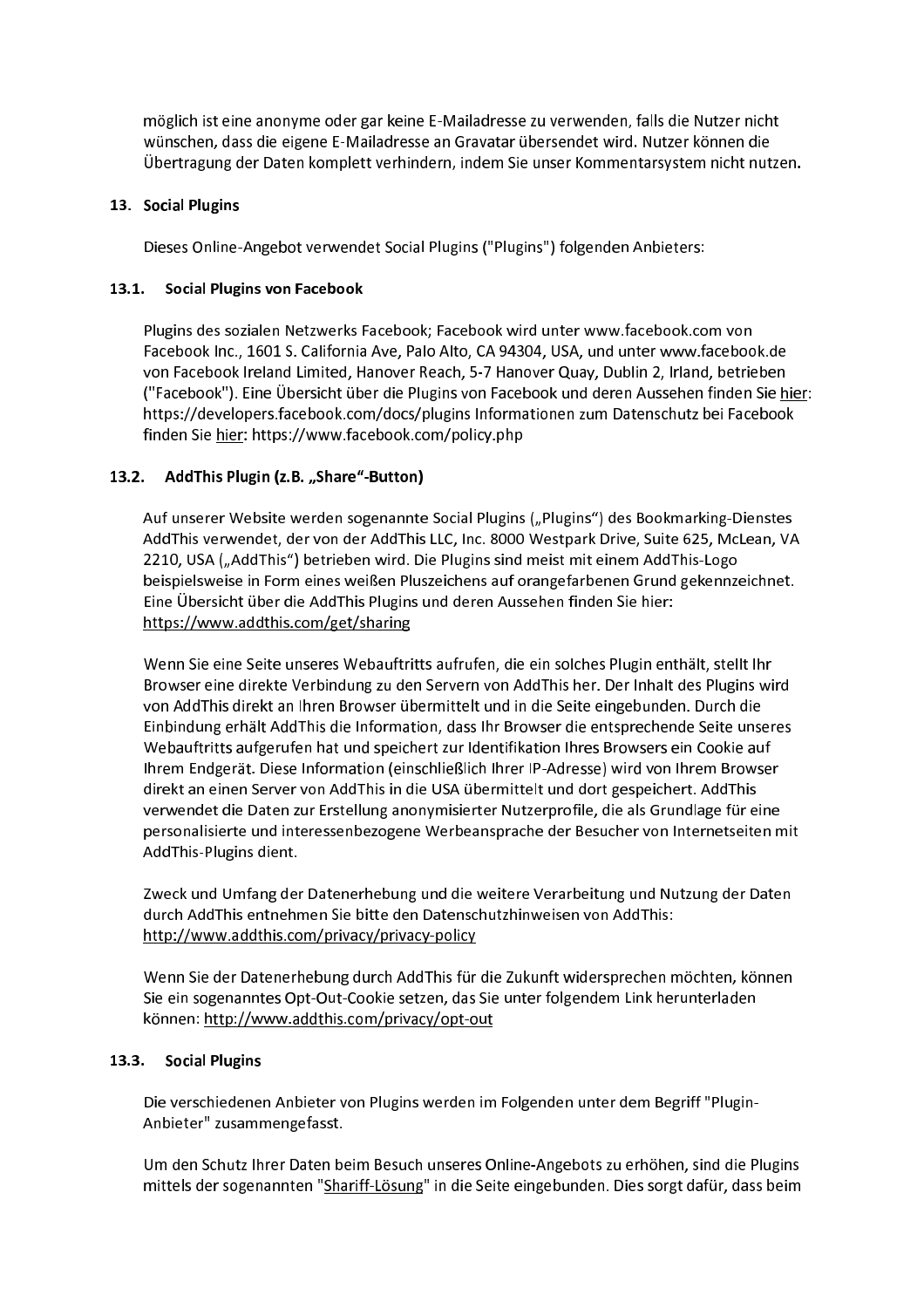Aufruf einer Seite dieses Online-Angebots noch keine Verbindung mit den Servern des jeweiligen Plugin-Anbieters hergestellt wird.

Erst wenn die Plugins von Ihnen aktiviert werden, stellt Ihr Internet-Browser eine direkte Verbindung zu den Servern des jeweiligen Plugin-Anbieters her. Hierdurch erhält der Plugin-Anbieter die Information, dass Ihr Internet-Browser die entsprechende Seite unseres Online-Angebots aufgerufen hat, auch wenn Sie kein Benutzerkonto bei dem Anbieter besitzen oder gerade nicht eingeloggt sind. Log-Dateien (einschließlich der IP-Adresse) werden dabei von Ihrem Internet-Browser direkt an einen Server des jeweiligen Plugin-Anbieters übermittelt und ggf. dort gespeichert. Dieser Server kann seinen Standort außerhalb der EU bzw. des EWR haben (z. B. in den U.S.A.).

Die Plugins stellen selbständige Erweiterungen der Plugin-Anbieter dar. Wir haben daher keinen Einfluss auf den Umfang der von den Plugin-Anbietern über die Plugins erhobenen und gespeicherten Daten.

Wenn Sie nicht möchten, dass die Plugin-Anbieter die über dieses Online-Angebot erhobenen Daten erhalten und ggf. speichern bzw. weiterverwenden, sollten Sie die jeweiligen Plugins nicht verwenden.

Sie können das Laden der Plugins grundsätzlich auch mit Hilfe von Add-Ons für Ihren Browser komplett verhindern, sogenannten Script-Blockern.

Weitere Informationen über Zweck und Umfang der Erhebung sowie die weitere Verarbeitung und Nutzung Ihrer Daten durch Plugin-Anbieter sowie zu Ihren Rechten und Einstellungsmöglichkeiten zum Schutz Ihrer Daten finden Sie in den Datenschutzhinweisen der jeweiligen Anbieter.

## 14. Newsletter und Produktinformationen

# 14.1. Newsletter mit Anmeldung; Widerrufsrecht

Wir bieten Ihnen die Möglichkeit, einen Newsletter zu abonnieren. Sie können Ihre entsprechende Einwilligung jederzeit widerrufen. Nutzen Sie hierfür bitte den Abmeldelink am Ende eines Newsletters oder kontaktieren uns über austragen@billiger-mietwagen.de oder die Angaben im Abschnitt Kontakt.

# 14.2. Produktinformationen per E-Mail ohne Anmeldung; Widerspruchsrecht

Sofern wir Ihre E-Mail-Adresse im Zusammenhang mit einer Dienstleistung erhalten haben und Sie dem nicht widersprochen haben, behalten wir uns vor, Ihnen regelmäßig Angebote zu ähnlichen Waren bzw. Dienstleistungen aus unserem Portfolio per E-Mail zuzusenden. Sie können dem jederzeit widersprechen ohne dass hierfür Kosten außer den Übertragungskosten gemäß Basistarif für Sie entstehen; nutzen Sie hierfür bitte den Abmeldelink am Ende des Newsletters oder kontaktieren uns über austragen@billiger-mietwagen.de oder die Angaben im Abschnitt Kontakt.

## 15. Vertragsbezogene Informationen per Textnachricht (SMS)

Ihre Mobilfunknummer, die Sie im Rahmen der Buchung angeben, nutzen wir, um Sie in dringenden Fällen zu erreichen oder Ihnen vertragsbezogene Informationen (wie z.B. bevorstehende Abholung, Hinweise zur Einreichung von Reklamationen) per SMS zu übersenden. Zu diesem Zweck verarbeiten wir Ihre personenbezogenen Daten. Sie können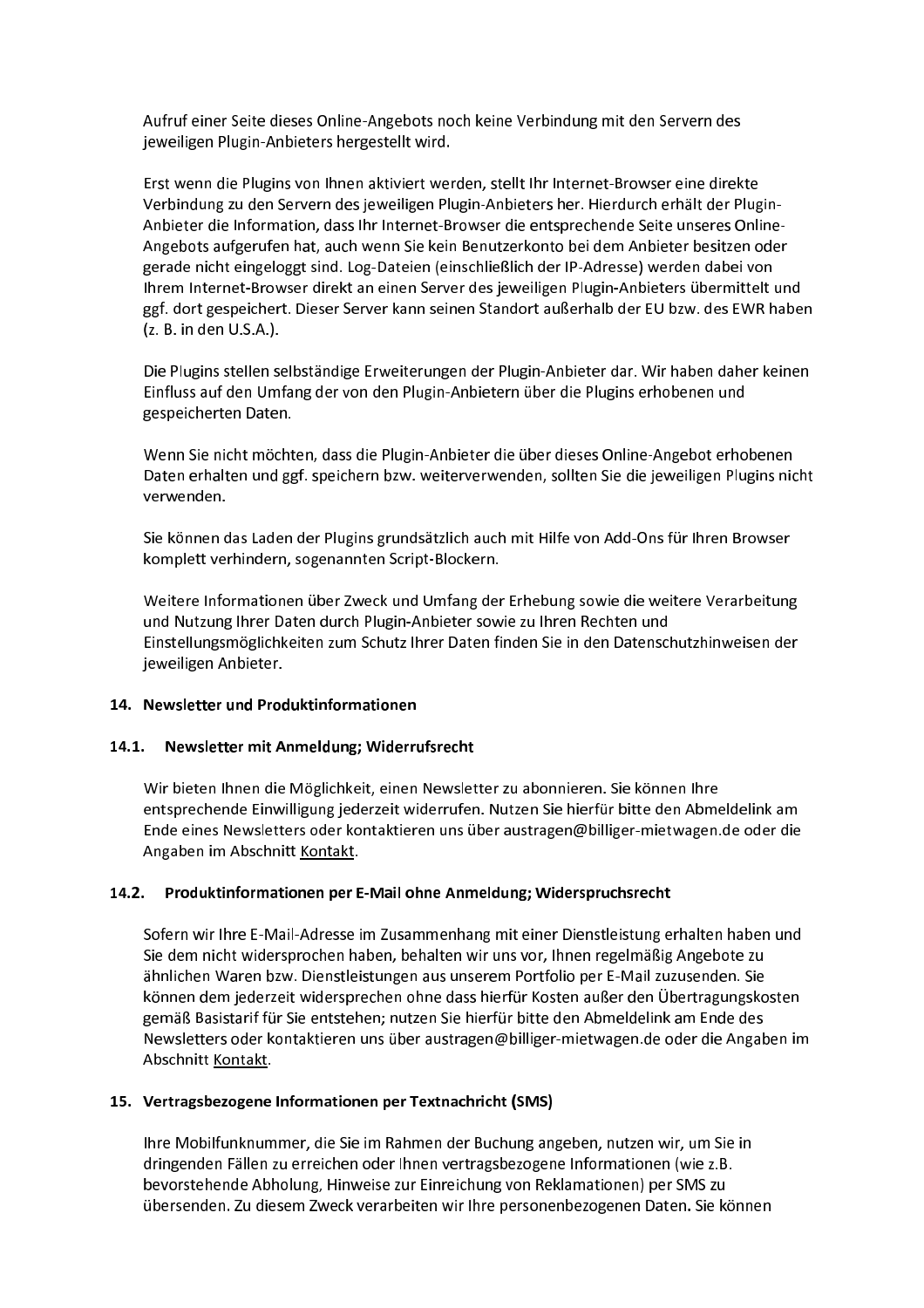dieser Nutzung jederzeit widersprechen, indem Sie entweder auf eine solche SMS mit "STOP" antworten oder eine E-Mail mit Angabe Ihrer Mobilfunknummer(n) an austragen@billigermietwagen.de übersenden. Dabei fallen keine Kosten außer denen gemäß Basistarif an.

## 16. Nutzer-Tests

Ausgewählte Newsletter Empfänger werden von uns eingeladen, an Nutzer-Test teilzunehmen. Sofern Sie eine solche Einladung erhalten und die Einwilligung in den Erhalt von Kommunikation zu Nutzer-Tests erteilen, können Sie ggf. an solchen Tests mitwirken. Wir speichern und verarbeiten in diesem Fall Ihren Namen, Anschrift, E-Mail-Adresse, Geschlecht und Geburtsdatum zur Kommunikation. Sie können die Einwilligung zur Übersendung von Einladungen zu Nutzer-Tests jederzeit widerrufen. Schreiben Sie uns dazu einfach eine E-Mail an: test-community@silvertours.tech. Wenn Sie sich vom Newsletter abmelden, erfolgt automatisch auch die Abmeldung vom Verteiler für Nutzer-Tests.

# 17. Kundenbewertungen

Zum Zweck der Anbieter- und Produktbewertung erhalten Sie von uns nach Abschluss einer Buchung eine Informationsnachricht zu Qualitätssicherungszwecke an Ihre E-Mail Adresse, so dass Sie unseren Service Bewerten können. Ihr Feedback zum Anbieter ist für uns wichtig, damit wir wissen, ob Sie mit dem Anbieter, den Sie ausgewählt haben, zufrieden waren. Wir wollen aber auch, dass der Anbieter erfährt, wenn es Grund zur Kritik gibt und er etwas ändern sollte. Daher geben wir teilweise Feedbacks anonymisiert an die Anbieter weiter. Um Ihre personenbezogenen Daten zu sichern, geben wir nie personenbezogene Daten (wie Ihren Namen oder eine Buchungsnummer), sondern nur die von Ihnen vergebenen Punktzahlen weiter. Sie können unseren Service auch direkt über die aufgeführten unabhängigen Bewertungsportale bewerten. Während Ihrer Bewertung können Sie Ihre E-Mail Adresse hinterlegen, über die wir Sie später bezüglich Ihrer Bewertung kontaktieren können. Auf diesem Wege können wir z. B. individuell auf Ihre Kritik eingehen, Ihre Fragen beantworten oder sonstige Hilfe leisten.

## 17.1. Angebote mit Kennzeichnung

Wir wollen Ihnen Informationen aus unserem Angebot zukommen lassen, die Sie interessieren könnten. Dazu wurden bei Anzeige der Suchergebnisse Angebote mit besonderen Hinweisen versehen werden (wie z. B. "bestes Angebot", "gute Versicherung" oder "Empfohlen aufgrund vorheriger Buchungen"). Hier handelt es sich nicht um das Ergebnis einer individuellen Überprüfung, sondern die Hinweise werden vielmehr mit Hilfe eines Algorithmus ermittelt, der unterschiedliche Parameter des Angebots und bei eingeloggten Nutzern der Buchungshistorie vergleicht. Dabei kann es sein, dass die individuellen Bedürfnisse des Kunden an eine Versicherung oder ein Gesamtangebot von den Abwägungsergebnissen des Algorithmus abweichen.

# 17.2. Trustpilot

Wir nutzen die Bewertungsplattform Trustpilot A/S, Pilestræde 58, DK-1112 Kopenhagen, Denmark (www.trustpilot.de). Trustpilot ist verantwortliche Stelle im Sinne des Datenschutzes in Bezug auf die von den Kunden auf der Website von Trustpilot mitgeteilten Daten. Die Bewertung wird auf den Internetseiten von Trustpilot veröffentlicht und kann in sog. Widgets auch auf unserer Webseite dargestellt werden. Weitere Details können Sie den Datenschutzbestimmungen (https://de.legal.trustpilot.com/end-user-privacy-terms) von Trustpilot und deren AGB (https://de.legal.trustpilot.com/end-user-terms-and-conditions) entnehmen.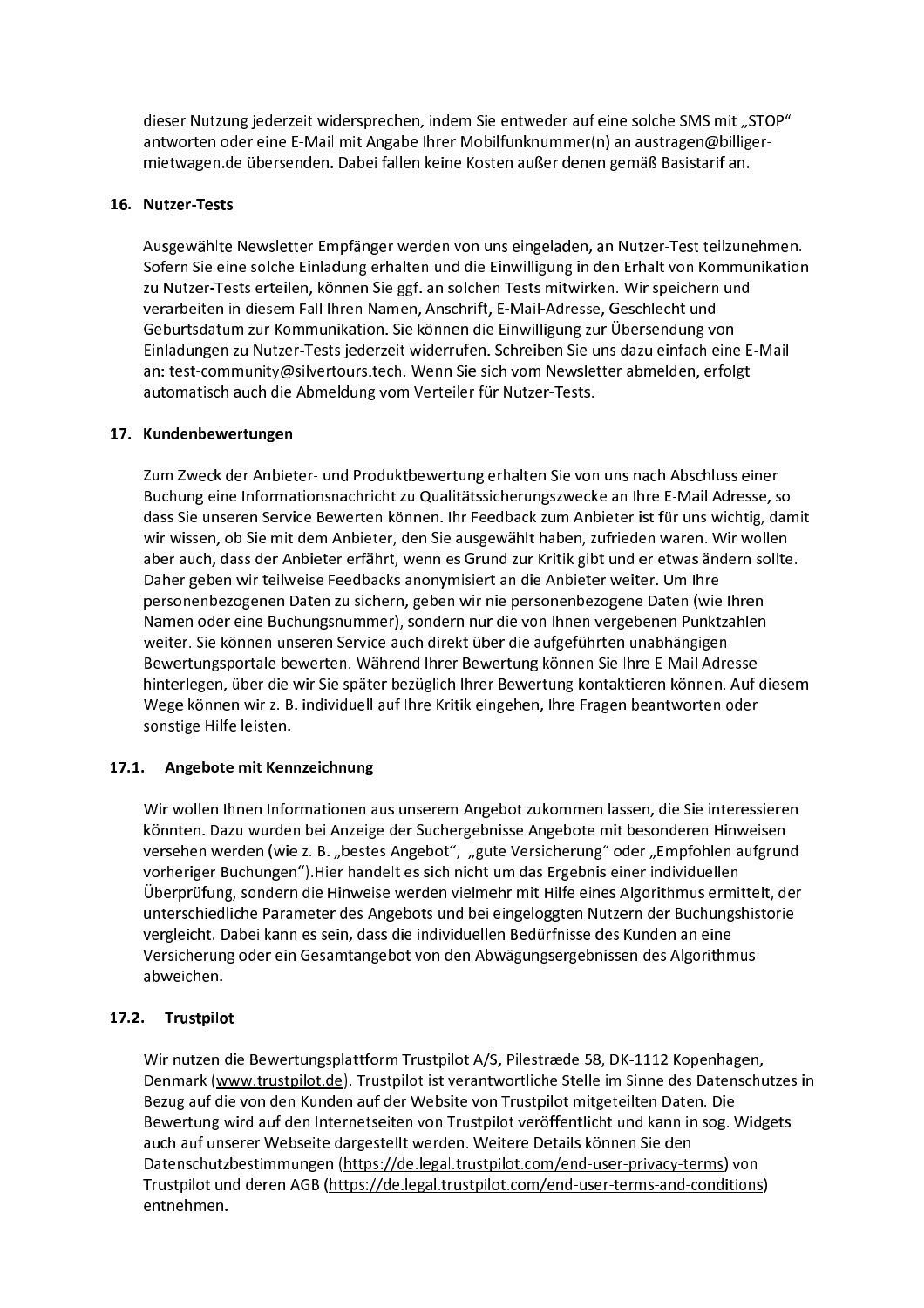# 18. Algolia

Die Software Algolia wird von der Algolia SAS, a French société par actions simplifiées, 55 rue d'Amsterdam, 75004 Paris, bereitgestellt.

Algolia ist ein Dienstleister, der Suchmaschinen für Webseiten anbietet. Die Suche in unseren Suchformularen wird durch die Software Algolia realisiert. Suchanfragen werden mit sofortiger Rückmeldung und Typo-Toleranz geliefert. Bei der Suche mit Algolia werden folgende Besucher Daten von Algolia gespeichert: Zeitpunkt der Suche, Suchbegriff, IP-Adresse. Diese werden automatisiert nach 90 Tagen gelöscht. Die Nutzung der Algolia Suche erfolgt im Interesse einer guten Erreichbarkeit und leichten Auffindbarkeit unserer Online-Angebote. Dies stellt ein berechtigtes Interesse im Sinne von Art. 6 Abs. 1 lit. f DSGVO dar. Details zum Umgang mit Ihren Daten durch Algolia, finden Sie in den Datenschutzhinweisen (https://www.algolia.com/doc/faq/security-privacy/gdpr/) von Algolia.

## 19. Google Maps

Google Maps wird von der Google Inc., 1600 Amphitheatre Parkway, Mountain View, CA 94043, USA ("Google") bereitgestellt. Unsere Stationsfinderanwendung auf der Website verwendet.

Durch die Nutzung von Google Maps können Informationen über Ihre Benutzung dieser Webseite (einschließlich Ihrer IP-Adresse) an einen Server von Google in den USA übertragen und dort gespeichert werden. Google wird die durch Maps gewonnenen Informationen gegebenenfalls an Dritte übertragen, sofern dies gesetzlich vorgeschrieben ist oder soweit Dritte diese Daten im Auftrag von Google verarbeiten. Google wird in keinem Fall Ihre IP-Adresse mit anderen Daten von Google in Verbindung bringen. Es ist jedoch nicht auszuschließen, dass Google aufgrund der erhaltenen Daten eine Identifizierung zumindest einzelner Nutzenden vornehmen könnte. So wäre es möglich, dass personenbezogene Daten und Persönlichkeitsprofile von Nutzern der Webseite von Google für andere Zwecke verarbeitet werden könnten, auf welche wir keinen Einfluss haben und haben können. Sie haben die Möglichkeit, den Service von Google Maps zu deaktivieren und somit den Datentransfer an Google zu verhindern, indem Sie Java-Script in Ihrem Browser deaktivieren. Wir weisen Sie jedoch darauf hin, dass Sie in diesem Fall die Kartenanzeige auf unserer Seiten nicht nutzen können.

Weitere Informationen finden Sie in den Nutzungsbedingungen (https://policies.google.com/terms?hl=de&gl=de) und Datenschutzbestimmungen (https://policies.google.com/privacy?hl=de&gl=de) von Google.

## 20. Fastly Hosting & Content Delivery Network

Fastly wird von der Fastly, Inc., General Counsel and SVP of Trust, 475 Brannan St, Suite 300 San Francisco, CA 94107, bereitgestellt.

Bei einem Content Delivery Network handelt es sich um einen Online-Dienst, mit dessen Hilfe insbesondere große Mediendateien (wie z.B. Grafiken, Seiteninhalte oder Skripte) durch ein Netz regional verteilter und über das Internet verbundener Server ausgeliefert werden. Der Einsatz des Content Delivery Network von Fastly hilft uns bei der Optimierung der Ladegeschwindigkeiten unserer Website.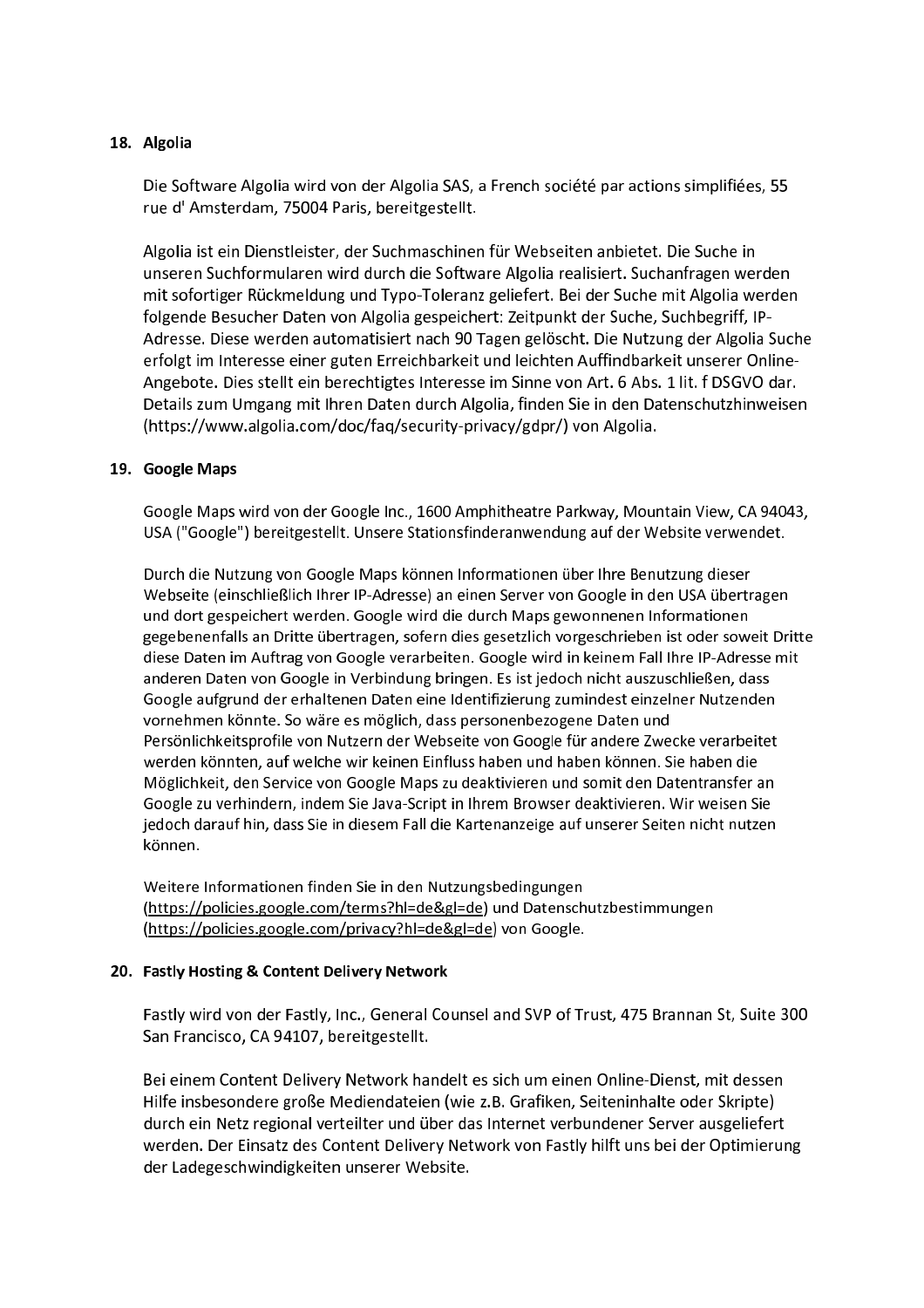Die Verarbeitung erfolgt gemäß Art. 6 Abs. 1 lit. a DSGVO auf Basis unseres berechtigten Interesses an einer sicheren und effizienten Bereitstellung, sowie Verbesserung der Stabilität und Funktionalität unserer Website.

Weitere Informationen finden Sie in der Datenschutzerklärung von Fastly unter: https://www.fastly.com/privacy

# 21. OpenStreetMap

Wir nutzen den Kartendienst von OpenStreetMap (OSM).

Wir binden das Kartenmaterial von OpenStreetMap auf dem Server der OpenStreetMap Foundation, St John's Innovation Centre, Cowley Road, Cambridge, CB4 0WS, Großbritannien, ein. Großbritannien gilt als datenschutzrechtlich sicherer Drittstaat. Das bedeutet, dass Großbritannien ein Datenschutzniveau aufweist, das dem Datenschutzniveau in der Europäischen Union entspricht. Bei der Nutzung der OpenStreetMap-Karten wird eine Verbindung zu den Servern der OpenStreetMap-Foundation hergestellt. Dabei können u. a. Ihre IP-Adresse und weitere Informationen über Ihr Verhalten auf dieser Website an die OSMF weitergeleitet werden. OpenStreetMap speichert hierzu unter Umständen Cookies in Ihrem Browser oder setzt vergleichbare Wiedererkennungstechnologien ein.

Die Nutzung von OpenStreetMap erfolgt im Interesse einer ansprechenden Darstellung unserer Online-Angebote und einer leichten Auffindbarkeit der von uns auf der Website angegebenen Orte. Dies stellt ein berechtigtes Interesse im Sinne von Art. 6 Abs. 1 lit. f DSGVO dar. Sofern eine entsprechende Einwilligung abgefragt wurde, erfolgt die Verarbeitung ausschließlich auf Grundlage von Art. 6 Abs. 1 lit. a DSGVO und § 25 Abs. 1 TTDSG, soweit die Einwilligung die Speicherung von Cookies oder den Zugriff auf Informationen im Endgerät des Nutzers (z. B. Device-Fingerprinting) im Sinne des TTDSG umfasst. Die Einwilligung ist jederzeit widerrufbar.

# 22. Affiliate Programme auf dieser Website

Wir nehmen an Affiliate-Partnerprogrammen teil. Bei Affiliate-Partner-Programmen werden Werbeanzeigen eines Unternehmens (Advertiser) auf Webseiten von anderen Unternehmen des Affiliate-Partner-Netzwerks (Publisher) platziert. Wenn Sie auf eine dieser Affiliate-Werbeanzeigen klicken, werden Sie zum beworbenen Angebot weitergeleitet. Sollten Sie anschließend eine bestimmte Transaktion (Conversion) tätigen, erhält der Publisher hierfür eine Vergütung. Zur Berechnung dieser Vergütung ist es erforderlich, dass der Affiliate-Netzwerkbetreiber nachvollziehen kann, über welche Werbeanzeige Sie auf das jeweilige Angebot gekommen sind und die vordefinierte Transaktion vorgenommen haben. Hierfür werden Cookies oder vergleichbare Wiedererkennungstechnologien (z. B. Device-Fingerprinting) eingesetzt.

Die Speicherung und Analyse der Daten erfolgt auf Grundlage von Art. 6 Abs. 1 lit. f DSGVO. Der Websitebetreiber hat ein berechtigtes Interesse an der korrekten Berechnung seiner Affiliate-Vergütung. Sofern eine entsprechende Einwilligung abgefragt wurde, erfolgt die Verarbeitung ausschließlich auf Grundlage von Art. 6 Abs. 1 lit. a DSGVO und § 25 Abs. 1 TTDSG, soweit die Einwilligung die Speicherung von Cookies oder den Zugriff auf Informationen im Endgerät des Nutzers (z. B. Device-Fingerprinting) im Sinne des TTDSG umfasst. Die Einwilligung ist jederzeit widerrufbar.

# 22.1. Tradedoubler Partnerprogramm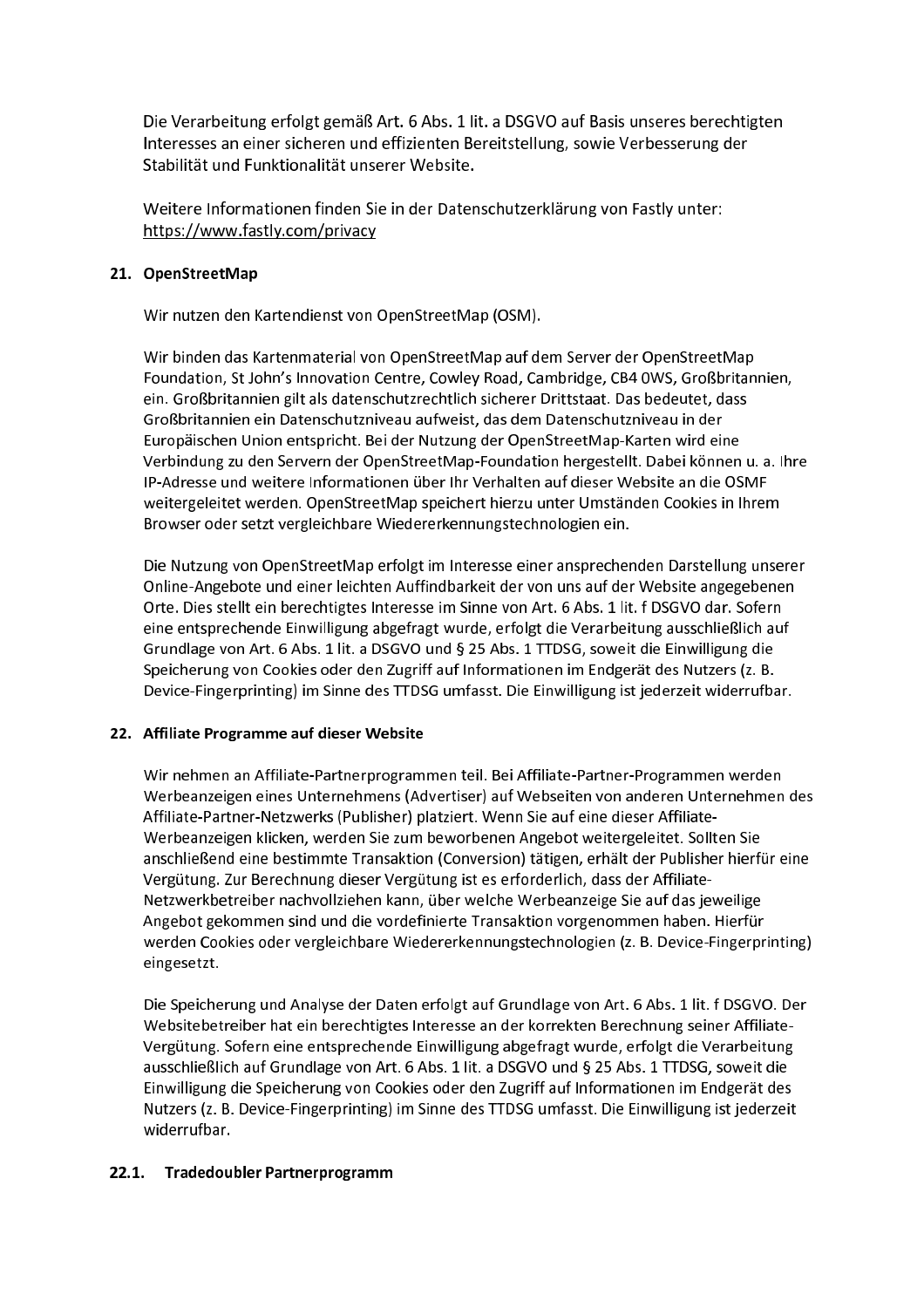Tradedoubler ist ein deutsches Affiliate-Netzwerk, welches Affiliate-Marketing anbietet. Betreibergesellschaft von Tradedoubler ist die Tradedoubler GmbH, Herzog-Wilhelm-Straße 26, 80331 München, Deutschland.

Die Internetgestützte Vertriebsform, die es den Betreibern von Internetseiten, den sogenannten Merchants oder Advertisern, ermöglicht Werbung, die meist über Klick- oder Sale-Provisionen vergütet wird, auf Internetseiten Dritter, also bei Vertriebspartnern, die auch Affiliates oder Publisher genannt werden, einzublenden. Der Merchant stellt über das Affiliate-Netzwerk ein Werbemittel, also einen Werbebanner oder andere geeignete Mittel der Internetwerbung, zur Verfügung, welche in der Folge von einem Affiliate auf eigenen Internetseiten eingebunden oder über sonstige Kanäle, wie etwa das Keyword-Advertising oder E-Mail-Marketing, beworben werden. Tradedoubler setzt ein Cookie auf dem informationstechnologischen System der betroffenen Person.

Das Tracking-Cookie von Tradedoubler speichert keinerlei personenbezogene Daten. Gespeichert werden lediglich die Identifikationsnummer des Affiliate, also des den potentiellen Kunden vermittelnden Partners, sowie die Ordnungsnummer des Besuchers einer Internetseite und des angeklickten Werbemittels. Zweck der Speicherung dieser Daten ist die Abwicklung von Provisionszahlungen zwischen einem Merchant und dem Affiliate, welche über das Affiliate-Netzwerk, also Tradedoubler, abgewickelt werden.

Die betroffene Person kann die Setzung von Cookies durch unsere Internetseite, wie oben bereits dargestellt, jederzeit mittels einer entsprechenden Einstellung des genutzten Internetbrowsers verhindern und damit der Setzung von Cookies dauerhaft widersprechen. Eine solche Einstellung des genutzten Internetbrowsers würde auch verhindern, dass Tradedoubler ein Cookie auf dem informationstechnologischen System der betroffenen Person setzt. Zudem können von Tradedoublert bereits gesetzte Cookies jederzeit über einen Internetbrowser oder andere Softwareprogramme gelöscht werden.

Die Speicherung von "Tradedoubler-Cookies" erfolgt auf Grundlage von Art. 6 lit. f DSGVO. Der Betreiber der Website hat ein berechtigtes Interesse, da nur durch die Übermittlung der Affiliate-Id, die Affiliate-Vergütung abgerechnet werden kann.

Die Tradedoubler Datenschutzbestimmung finden Sie unter: http://www.tradedoubler.com/de/privacy-policy/

# 22.2. Resolution SmartTracking - Affiliate Tracking

Für das Conversion Tracking von Resolution SmartTracking werden Cookies auf den Endgeräten der an unseren Online-Shop vermittelten Nutzern gesetzt. Diese Cookies dienen allein dem Zweck einer korrekten Zuordnung des Erfolgs eines Werbemittels, der entsprechenden Abrechnung und erfolgsbasierten Vergütung eines Affiliates.

Personenbezogene Daten werden hierbei nur in pseudonymer Form verarbeitet. In den Cookies wird lediglich die Information darüber platziert, wann von dem jeweiligen Endgerät ein bestimmtes Werbemittel angeklickt wurde.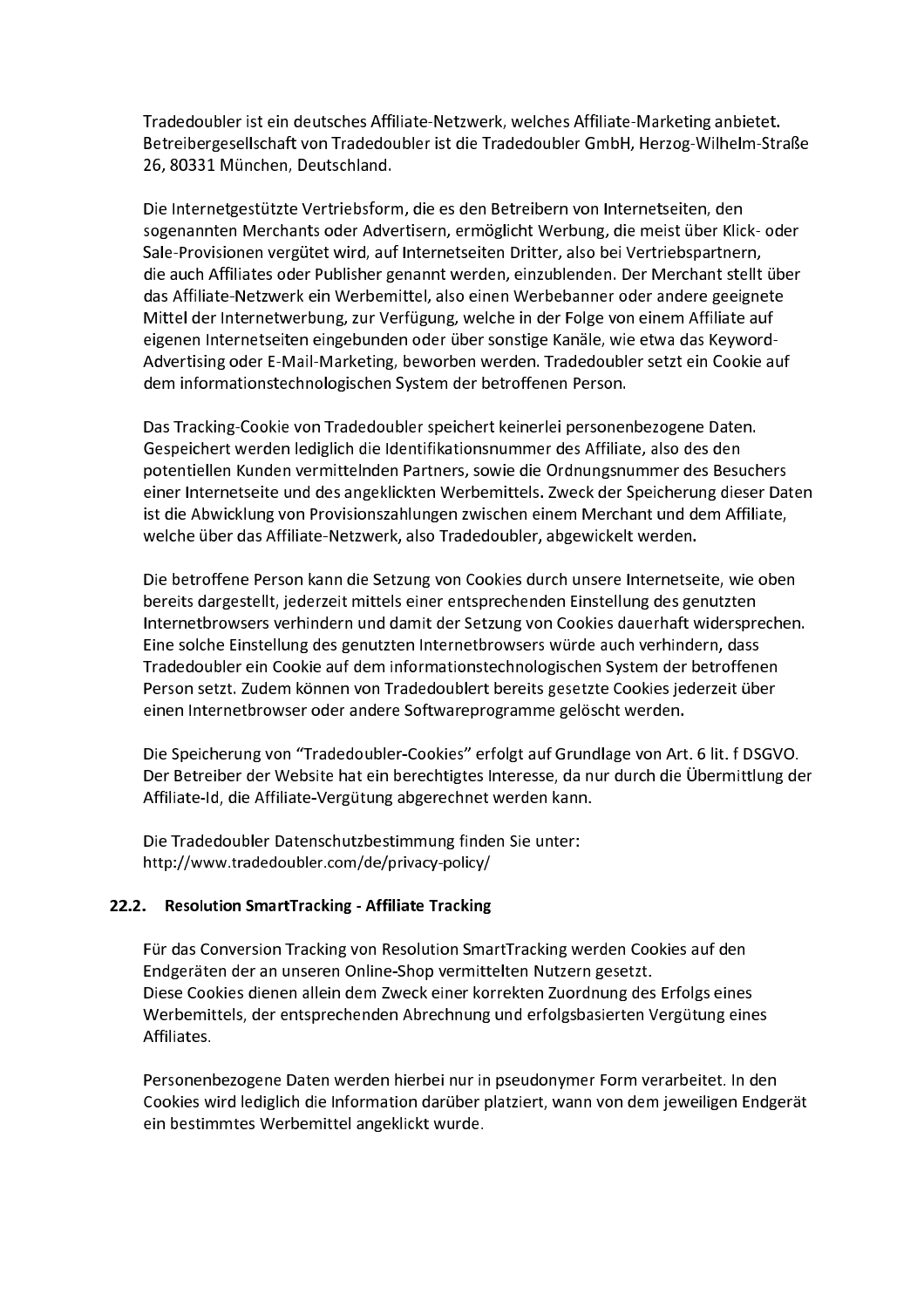In den Tracking Cookies wird dabei eine individuelle, jedoch nicht einem einzelnen Nutzer zuordenbare Ziffernfolge hinterlegt, mit der das werbende Unternehmen, der Affiliate als Vertriebspartner und der Zeitpunkt der Aktion des Nutzers dokumentiert werden.

Auch Informationen über das Endgerät, z.B. das Betriebssystem und den aufrufenden Browser, werden dabei erfasst und zur Überprüfung der Vermittlungs-Aktivitäten verwendet.

Unternehmen, das die Daten verarbeitet: Resolution Media München GmbH, Theresienhöhe 12, 80339 München

Datenverarbeitungszwecke: Conversion Tracking zur Erfolgsmessung von Werbekampagnen.

**Genutzte Technologien:** Cookies iframe auf Bestellbestätigungsseite

**Gesammelte Daten:** Diese Liste enthält alle Daten, die von oder durch die Nutzung dieses Dienstes gesammelt werden. Buchungen auf unserer Webseite Browserinformationen (UserAgent) Touchpoint zum Werbemittel Zeitpunkt des Werbemittelklicks **Referer URL** OrderID **Bestellwert** Warenkorbinhalt

Die Speicherung von "Resolution SmartTracking" erfolgt auf Grundlage von Art. 6 lit. f DSGVO. Der Betreiber der Website hat ein berechtigtes Interesse, da nur durch die Übermittlung der Affiliate-Id, die Affiliate-Vergütung abgerechnet werden kann.

Eine Abmeldung kann über folgenden Link erfolgen: https://www.nonstoppartner.net#optout

## 23. Unsere Social-Media-Auftritte

## Datenverarbeitung durch soziale Netzwerke

Wir unterhalten öffentlich zugängliche Profile in sozialen Netzwerken. Die im Einzelnen von uns genutzten sozialen Netzwerke finden Sie weiter unten.

Soziale Netzwerke wie Facebook, Twitter etc. können Ihr Nutzerverhalten in der Regel umfassend analysieren, wenn Sie deren Website oder eine Website mit integrierten Social-Media-Inhalten (z. B. Like-Buttons oder Werbebannern) besuchen. Durch den Besuch unserer Social-Media-Präsenzen werden zahlreiche datenschutzrelevante Verarbeitungsvorgänge ausgelöst. Im Einzelnen: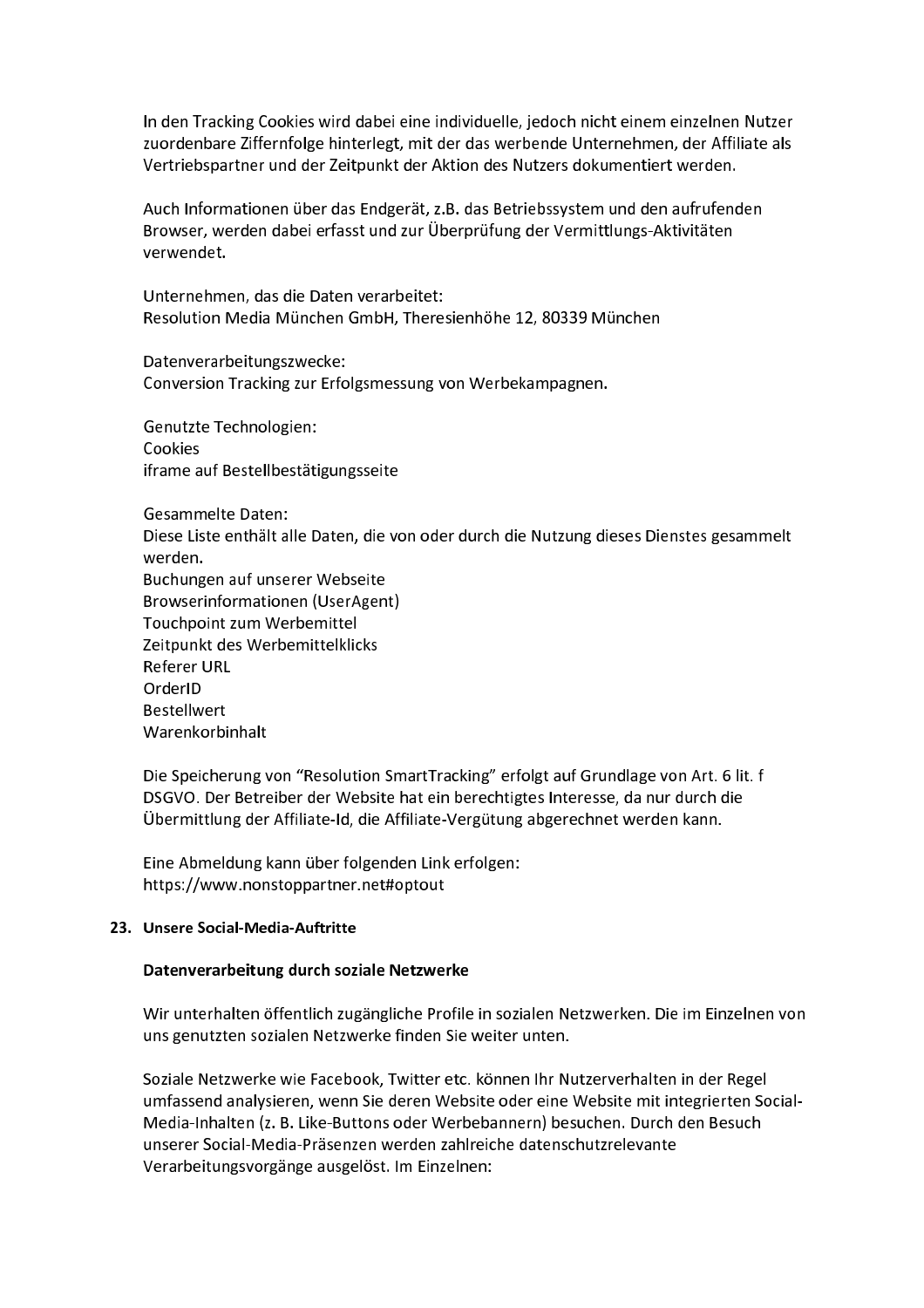Wenn Sie in Ihrem Social-Media-Account eingeloggt sind und unsere Social-Media-Präsenz besuchen, kann der Betreiber des Social-Media-Portals diesen Besuch Ihrem Benutzerkonto zuordnen. Ihre personenbezogenen Daten können unter Umständen aber auch dann erfasst werden, wenn Sie nicht eingeloggt sind oder keinen Account beim jeweiligen Social-Media-Portal besitzen. Diese Datenerfassung erfolgt in diesem Fall beispielsweise über Cookies, die auf Ihrem Endgerät gespeichert werden oder durch Erfassung Ihrer IP-Adresse.

Mit Hilfe der so erfassten Daten können die Betreiber der Social-Media-Portale Nutzerprofile erstellen, in denen Ihre Präferenzen und Interessen hinterlegt sind. Auf diese Weise kann Ihnen interessenbezogene Werbung in- und außerhalb der jeweiligen Social-Media-Präsenz angezeigt werden. Sofern Sie über einen Account beim jeweiligen sozialen Netzwerk verfügen, kann die interessenbezogene Werbung auf allen Geräten angezeigt werden, auf denen Sie eingeloggt sind oder eingeloggt waren.

Bitte beachten Sie außerdem, dass wir nicht alle Verarbeitungsprozesse auf den Social-Media-Portalen nachvollziehen können. Je nach Anbieter können daher ggf. weitere Verarbeitungsvorgänge von den Betreibern der Social-Media-Portale durchgeführt werden. Details hierzu entnehmen Sie den Nutzungsbedingungen und Datenschutzbestimmungen der jeweiligen Social-Media-Portale.

# Rechtsgrundlage

Unsere Social-Media-Auftritte sollen eine möglichst umfassende Präsenz im Internet gewährleisten. Hierbei handelt es sich um ein berechtigtes Interesse im Sinne von Art. 6 Abs. 1 lit. f DSGVO. Die von den sozialen Netzwerken initiierten Analyseprozesse beruhen ggf. auf abweichenden Rechtsgrundlagen, die von den Betreibern der sozialen Netzwerke anzugeben sind (z. B. Einwilligung im Sinne des Art. 6 Abs. 1 lit. a DSGVO).

# Verantwortlicher und Geltendmachung von Rechten

Wenn Sie einen unserer Social-Media-Auftritte (z. B. Facebook) besuchen, sind wir gemeinsam mit dem Betreiber der Social-Media-Plattform für die bei diesem Besuch ausgelösten Datenverarbeitungsvorgänge verantwortlich. Sie können Ihre Rechte (Auskunft, Berichtigung, Löschung, Einschränkung der Verarbeitung, Datenübertragbarkeit und Beschwerde) grundsätzlich sowohl gegenüber uns als auch gegenüber dem Betreiber des jeweiligen Social-Media-Portals (z. B. gegenüber Facebook) geltend machen.

Bitte beachten Sie, dass wir trotz der gemeinsamen Verantwortlichkeit mit den Social-Media-Portal-Betreibern nicht vollumfänglich Einfluss auf die Datenverarbeitungsvorgänge der Social-Media-Portale haben. Unsere Möglichkeiten richten sich maßgeblich nach der Unternehmenspolitik des jeweiligen Anbieters.

# Speicherdauer

Die unmittelbar von uns über die Social-Media-Präsenz erfassten Daten werden von unseren Systemen gelöscht, sobald Sie uns zur Löschung auffordern, Ihre Einwilligung zur Speicherung widerrufen oder der Zweck für die Datenspeicherung entfällt. Gespeicherte Cookies verbleiben auf Ihrem Endgerät, bis Sie sie löschen. Zwingende gesetzliche Bestimmungen - insb. Aufbewahrungsfristen - bleiben unberührt.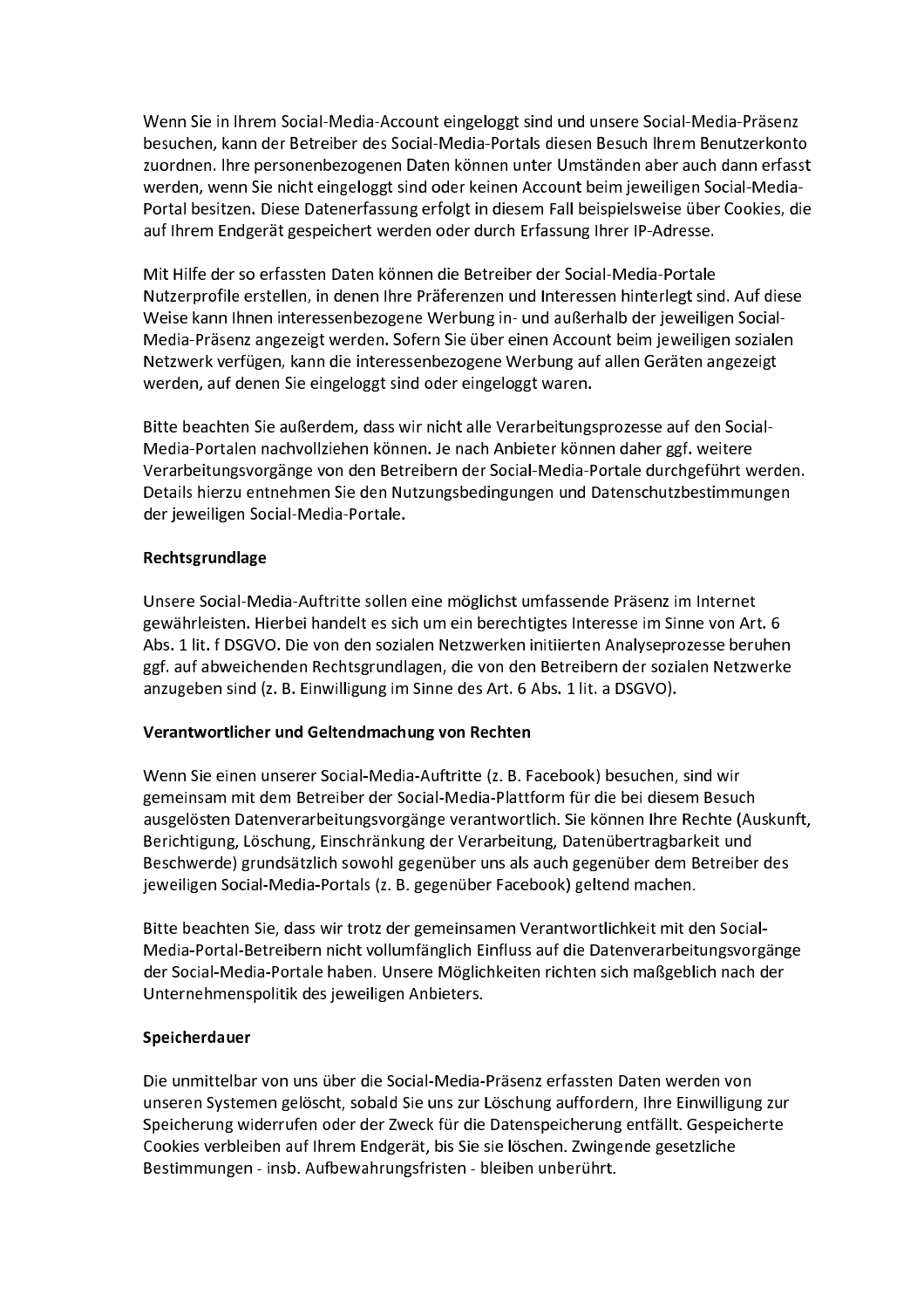Auf die Speicherdauer Ihrer Daten, die von den Betreibern der sozialen Netzwerke zu eigenen Zwecken gespeichert werden, haben wir keinen Einfluss. Für Einzelheiten dazu informieren Sie sich bitte direkt bei den Betreibern der sozialen Netzwerke (z. B. in deren Datenschutzerklärung, siehe unten).

# 23.1. Soziale Netzwerke im Einzelnen

# Instagram

Wir verfügen über ein Profil bei Instagram. Anbieter ist die Instagram Inc., 1601 Willow Road, Menlo Park, CA, 94025, USA.

Die Datenübertragung in die USA wird auf die Standardvertragsklauseln der EU-Kommission gestützt. Details finden Sie hier: https://www.facebook.com/legal/EU data transfer addendum https://help.instagram.com/519522125107875 und https://de-de.facebook.com/help/566994660333381

Details zu deren Umgang mit Ihren personenbezogenen Daten entnehmen Sie der Datenschutzerklärung von Instagram: https://help.instagram.com/519522125107875

# Linkin.bio für Instagram

Wir nutzen Linkin.bio für Instagram des Anbieters Later, 88 E Pender Street, #500, Vancouver, British Columbia, Kanada.

Der Instagram Feed wird von der Firma Later mit Linkin.bio geladen oder über Linkin.bio übertragen. Die Nutzung erfolgt auf Grundlage unserer berechtigten Interessen, d.h. Interesse an einer sicheren und effizienten Bereitstellung, Analyse sowie Optimierung unseres Instagram-Angebotes gem. Art. 6 Abs. 1 lit. f. DSGVO. Linkin. bio für Instagram der Firma Later verarbeitet IP-Adressen und Geräteinformationen, um Instagram Feed Darstellungen zu ermöglichen und statistische Daten, wie z.B. Abrufzahlen zu ermitteln. Diese Daten werden vor der Speicherung in der Datenbank von Later.com Linkin.bio für Instagram anonymisiert oder pseudonymisiert, sofern Sie für die Bereitstellung der Instagram Posts nicht erforderlich sind.

Weitere Informationen und Widerspruchsmöglichkeiten finden sich in der Datenschutzerklärung von Later.com: https://later.com/privacy/

## 24. Bewerbermanagement mit Preescreen

"Preescreen" wird von der Prescreen International GmbH, Mariahilfer Straße 17, 1060 Wien, (nachfolgend "Preescreen") bereit gestellt.

Preescreen ist auf unserer Karriereseite unter der Domain \*.jobbase.io nachfolgend ("jobbase.io") per iFrame eingebunden. Einzelheiten zur Datenverarbeitung im Zusammenhang mit Prescreen finden Sie in der Datenschutzerklärung von Prescreen: https://prescreen.io/de/datenschutzerklaerung

Der Einsatz von Prescreen erfolgt auf Rechtsgrundlage von Art. 6 Abs. 1 lit. a DSGVO (Einwilligung) sowie Art. 6 Abs. 1 lit. f DSGVO (berechtigtes Interesse) im Interesse eines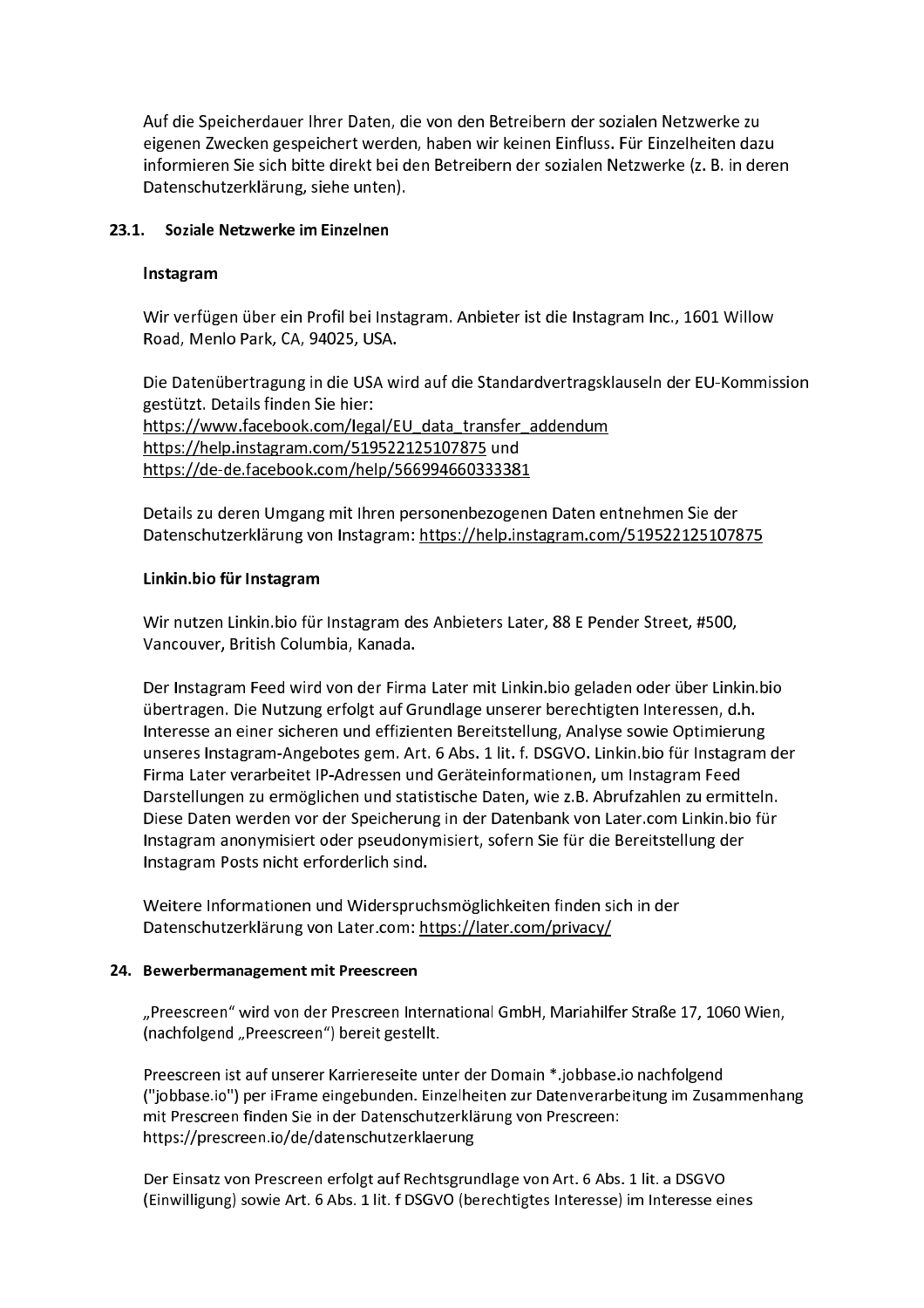möglichst nutzerfreundlichen, reibungslosen, komfortablen und sicheren Bewerbermanagements.

Ergänzung zur Datenschutzerklärung seitens Prescreen

Für die nachfolgend dargestellten Datenverarbeitungen ist Prescreen verantwortlich: Prescreen International GmbH, Mariahilfer Straße 17, A-1060 Wien. Bei Datenschutzrechtlichen Fragen an Prescreen International GmbH wenden Sie sich bitte an datenschutz@prescreen.io.

# Automatisiert erhobene Nutzungsdaten:

Beim Zugriff auf die Domain jobbase.io übermittelt Ihr Internetbrowser aus technischen Gründen automatisiert bestimmte Nutzungsdaten. Diese Informationen werden getrennt von anderen Daten in sogenannten Log-Dateien gespeichert. Dabei werden folgenden Informationen von Prescreen erfasst:

- Datum und Uhrzeit sowie Dauer des Zugriffs,
- Browsertyp/-version,
- verwendetes Betriebssystem,
- · URL der zuvor besuchten Webseite,
- übertragene Datenmenge,
- anhand der IP-Adresse (Internetprotokoll-Adresse) wird ein GeoIP Lookup gemacht,
- · Name der abgerufenen Dateien,
- http-Status-Code (z.B. "Anfrage erfolgreich"),
- und URL der aufgerufenen Webseite,
- Zugriffsart (GET, POST).

Diese Daten sind technisch erforderlich, um die Funktionen des E-Recruiting-Systems anzubieten und dessen Stabilität und Sicherheit zu gewährleisten. Sie werden von Prescreen für einen Zeitraum von 12 Monate gespeichert. Daten, deren weitere Aufbewahrung zu Beweiszwecken erforderlich ist, sind bis zur endgültigen Klärung des jeweiligen Vorfalls von der Löschung ausgenommen.

## Cookies:

Prescreen setzt Cookies ein. Diese dienen dazu, die Onlinebewerbung nutzerfreundlicher und effektiver zu machen. Die Cookies sind technisch notwendig, um Ihnen diese Webseite zur Verfügung zu stellen. Ohne den Einsatz der Cookies wäre der Betrieb der Webseite nicht möglich. Es gibt daher keine Möglichkeit, dem Einsatz der Cookies zu widersprechen.

Folgende Cookies werden durch Prescreen genutzt:

Cookie: PHPSESSID

Anbieter: Prescreen

Zweck: Dieses Cookie dient der Identifizierung des Nutzers während der Benutzung von Prescreen. Das Cookie ist für die korrekte Funktionalität zwingend erforderlich. Das Cookie verliert beim Schließen des Browsers seine Gültigkeit.

Dauer der Speicherung: Bis das Browser-Fenster geschlossen wird (Session-Cookie).

Cookie: REMEMBERME

Anbieter: Prescreen

Zweck: Dieses Cookie dient zur Wiederherstellung einer abgelaufenen Session. Das Cookie ist für die korrekte Funktionalität zwingend erforderlich.

Dauer der Speicherung: Das Cookie verliert nach 2 Wochen seine Gültigkeit.

## 25. Rechte der Nutzer

25.1. Betroffenenrechte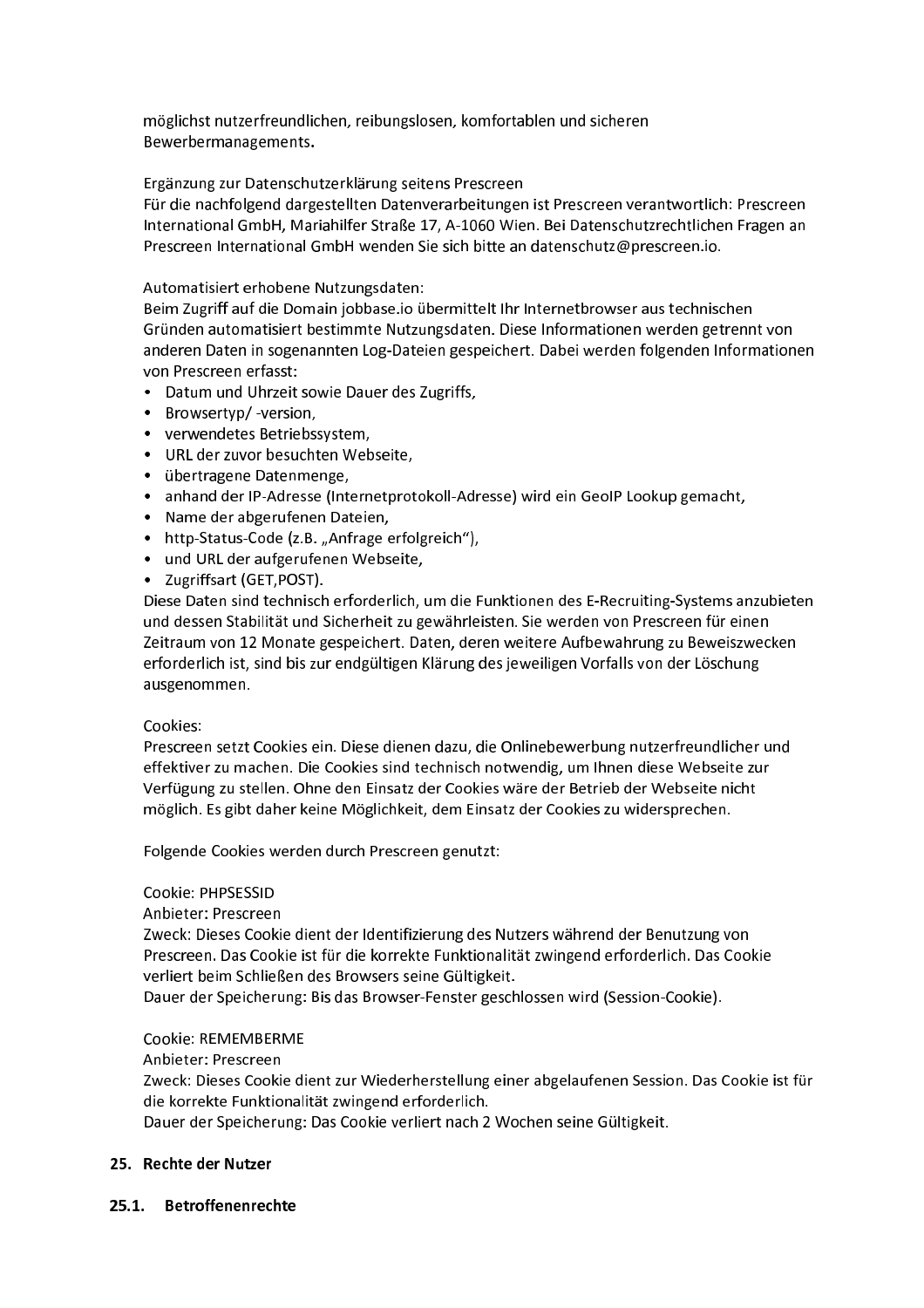Bitte nutzen Sie zur Geltendmachung Ihrer Rechte die Angaben unter Kontakt. Bitte stellen Sie dabei sicher, dass uns eine eindeutige Identifizierung Ihrer Person möglich ist.

Sie haben ein Recht auf Auskunft sowie - unter bestimmten Voraussetzungen - auf Berichtigung, Löschung, Einschränkung der Verarbeitung bzw. Widerspruch gegen die Verarbeitung ihrer personenbezogenen Daten sowie - ab dem 25.05.2018 - auf Datenübertragbarkeit.

Sie können außerdem jederzeit Widerspruch gegen die Verarbeitung Ihrer personenbezogenen Daten zu werblichen Zwecken einlegen ("Werbewiderspruch"). Bitte berücksichtigen Sie, dass es aus organisatorischen Gründen zu einer Überschneidung zwischen Ihrem Widerruf und der Nutzung Ihrer Daten im Rahmen einer bereits laufenden Kampagne kommen kann.

Sofern Sie uns eine Einwilligung in die Verarbeitung Ihrer Daten erteilt haben, können Sie diese jederzeit mit Wirkung für die Zukunft widerrufen. Die Rechtmäßigkeit der Verarbeitung Ihrer Daten bis zum Widerruf bleibt hiervon unberührt.

#### $25.2.$ Beschwerderecht bei der Aufsichtsbehörde

Ab dem 25.05.2018 haben Sie das Recht, eine Beschwerde bei einer Datenschutzbehörde einzureichen. Sie können sich dazu an die Datenschutzbehörde wenden, die für Ihren Wohnort bzw. Ihr Bundesland zuständig ist oder an die für uns zuständige Datenschutzbehörde. Dies ist:

Landesbeauftragte für Datenschutz und Informationsfreiheit Nordrhein-Westfalen Kavalleriestr, 2-4 40213 Düsseldorf Telefon: +49 211 38424-0 Fax: +49 211-38424-10 E-Mail: poststelle@ldi.nrw.de

## 26. Kontakt

Für Auskünfte und Anregungen zum Thema Datenschutz stehen wir und unser Datenschutzbeauftragter, Herr Maximilian Hartung, unter der E-Mail datenschutz@billigermietwagen.de gerne zur Verfügung.

Name und Anschrift des Datenschutzbeauftragten:

SECUWING GmbH & Co. KG | Datenschutz Agentur **Maximilian Hartung** Frauentorstraße 9 D-86152 Augsburg E-Mail: datenschutz@billiger-mietwagen.de, epost@datenschutz-agentur.de

Wenn Sie mit uns in Kontakt treten möchten, erreichen Sie uns im Übrigen wie folgt:

SilverTours GmbH z. Hd. Datenschutz Holzmarkt 2A 50667 Köln Telefon: + 49 221 567 999 11 E-Mail: info@billiger-mietwagen.de